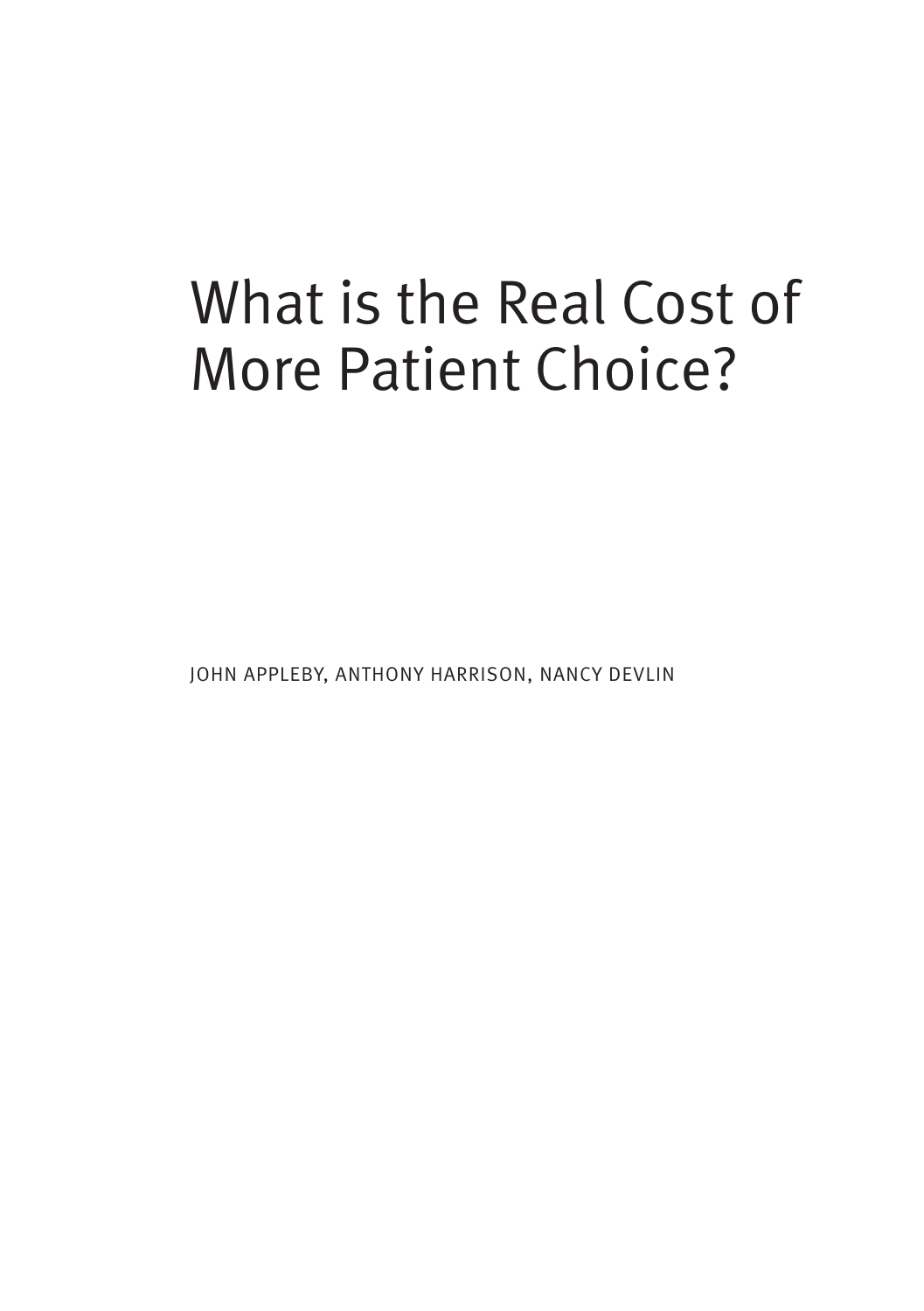The King's Fund is an independent charitable foundation working for better health, especially in London. We carry out research, policy analysis and development activities, working on our own, in partnerships, and through grants. We are a major resource to people working in health, offering leadership and education courses; seminars and workshops; publications; information and library services; and conference and meeting facilities.

Published by:

King's Fund 11–13 Cavendish Square London W1G 0AN www.kingsfund.org.uk

© King's Fund 2003

Charity registration number: 207401

First published 2003

Any part of this publication may be reproduced without permission for educational and non-profit purposes if the source is acknowledged.

Available from:

King's Fund Bookshop 11–13 Cavendish Square London W1G 0AN Tel: 020 7307 2591 Fax: 020 7307 2801 www.kingsfundbookshop.org.uk

Edited by Helen Richardson and Eleanor Stanley Cover design by Minuche Mazumdar Farrar Printed and bound in Great Britain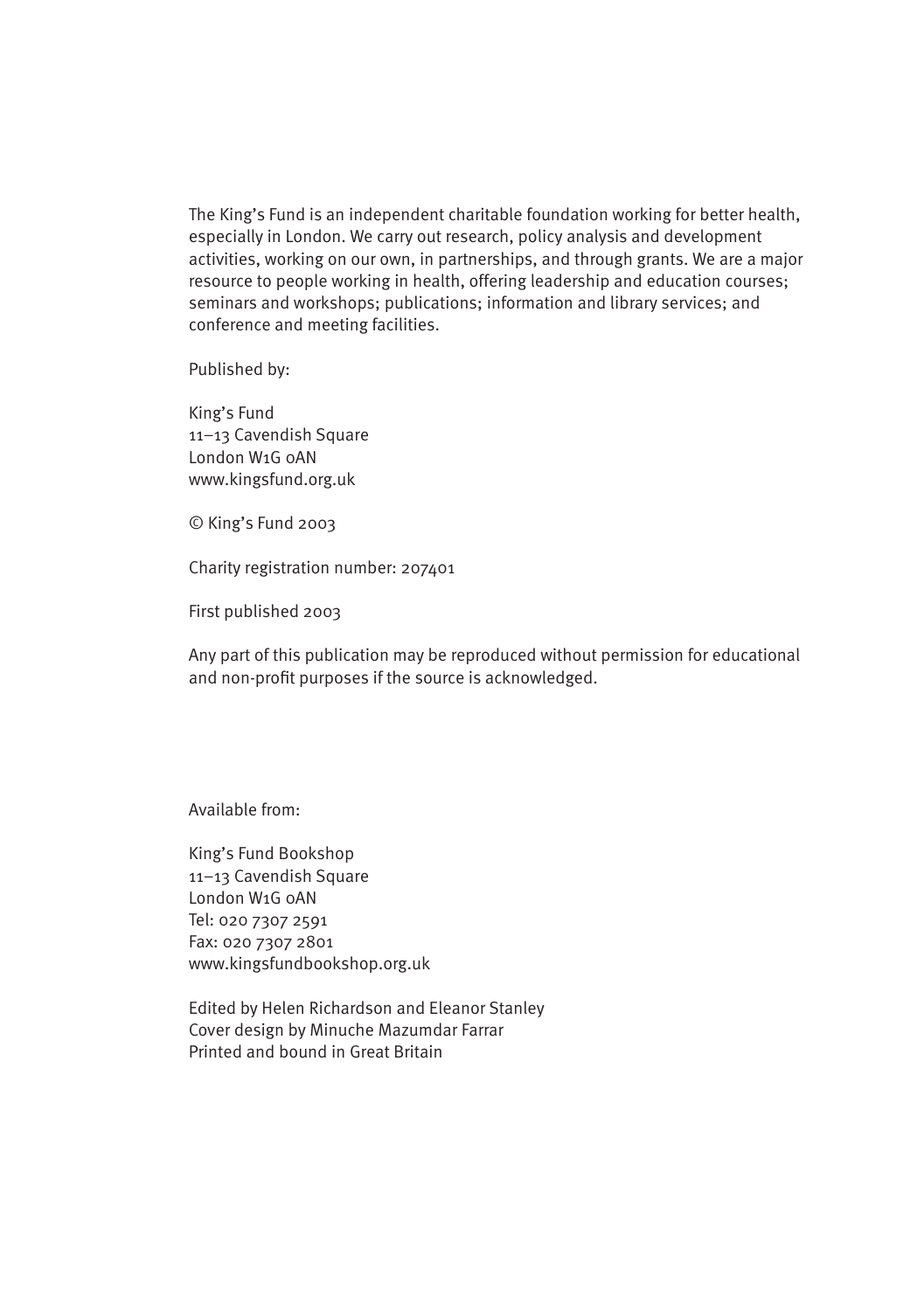# Contents

| <b>About the authors</b>                           | V   |
|----------------------------------------------------|-----|
| <b>Preface</b>                                     | vii |
| Introduction: improving patient choice             | 1   |
| The current policy context for patient choice      | 5   |
| Existing restrictions on choice                    | 7   |
| Pressures to extend choice                         | 8   |
| Summary                                            | 12  |
| Promoting choice: the benefits and costs           | 14  |
| The value of choice                                | 14  |
| What choices might patients exercise?              | 16  |
| Summary                                            | 22  |
| <b>Constraints on patient choice</b>               | 23  |
| Individual versus collective choice                | 23  |
| Knowledge and the ability to make informed choices | 24  |
| Economic factors                                   | 25  |
| Implications for society                           | 27  |
| Safety and quality                                 | 28  |
| <b>Ethical concerns</b>                            | 29  |
| <b>Supply limitations</b>                          | 30  |
| Conflicts with other objectives                    | 32  |
| Summary                                            | 35  |
| The heart surgery choice scheme: a case study      | 37  |
| Background                                         | 37  |
| Aims                                               | 38  |
| Eligibility                                        | 38  |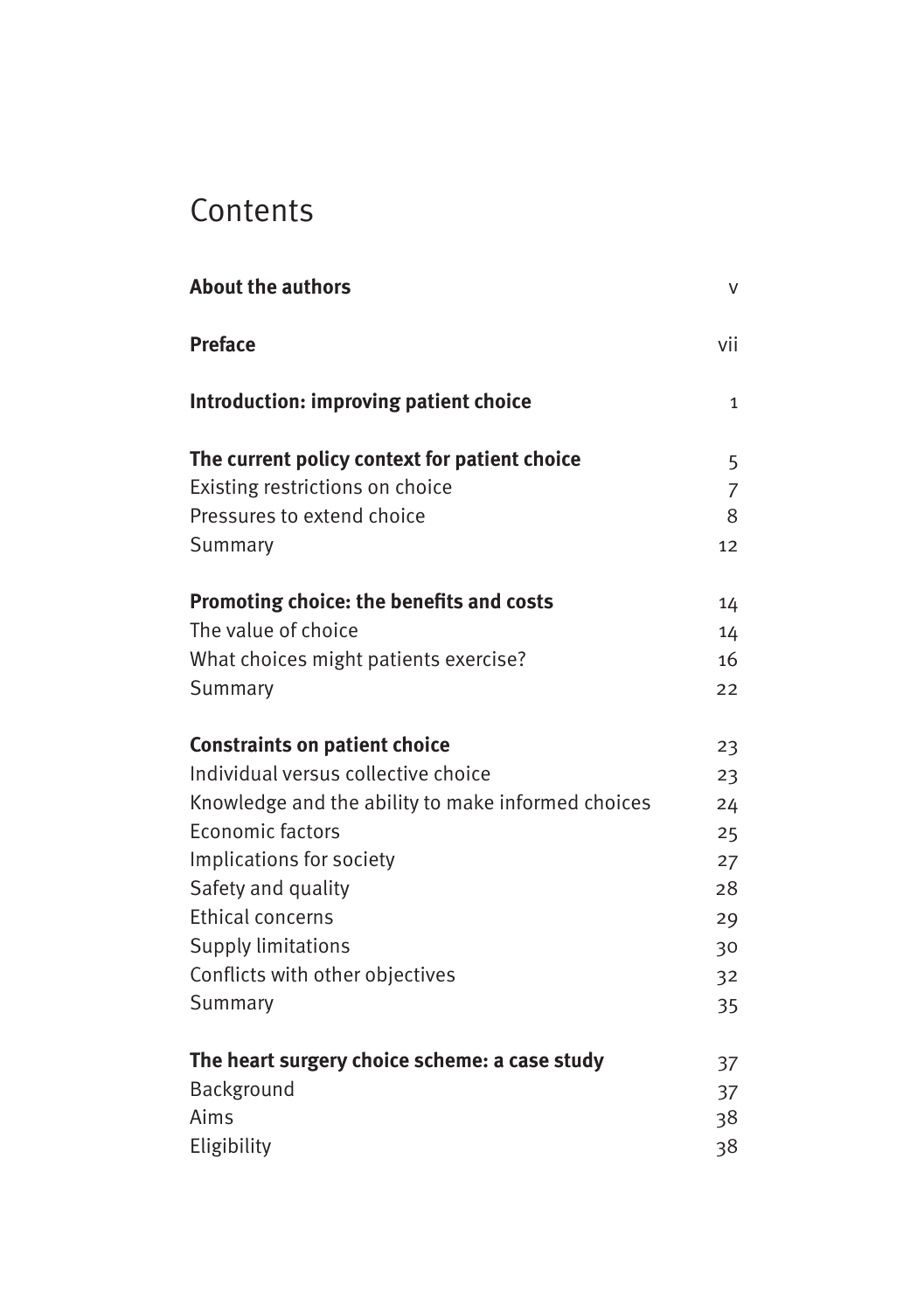| Funding                                                    | 38 |
|------------------------------------------------------------|----|
| Impact                                                     | 39 |
| Other consequences                                         | 43 |
| Summary                                                    | 45 |
| <b>Conclusions</b>                                         | 46 |
| How far is choice limited in the NHS?                      |    |
|                                                            | 46 |
| What kinds of choice are possible and desirable?           | 47 |
| What are the benefits of choice?                           | 47 |
| What are the costs of improving patient choice?            | 48 |
| Is choice a substitute for patient and public involvement? | 49 |
| What is effective choice?                                  | 49 |
| Will current government efforts to promote choice          |    |
| be successful?                                             | 50 |
| Can the NHS offer greater choice within the existing       |    |
| policy framework?                                          | 50 |
| <b>Ways forward</b>                                        | 51 |
|                                                            |    |
| <b>Endnotes</b>                                            | 53 |
| <b>References</b>                                          | 56 |
|                                                            |    |
| <b>Linked publications</b>                                 | 59 |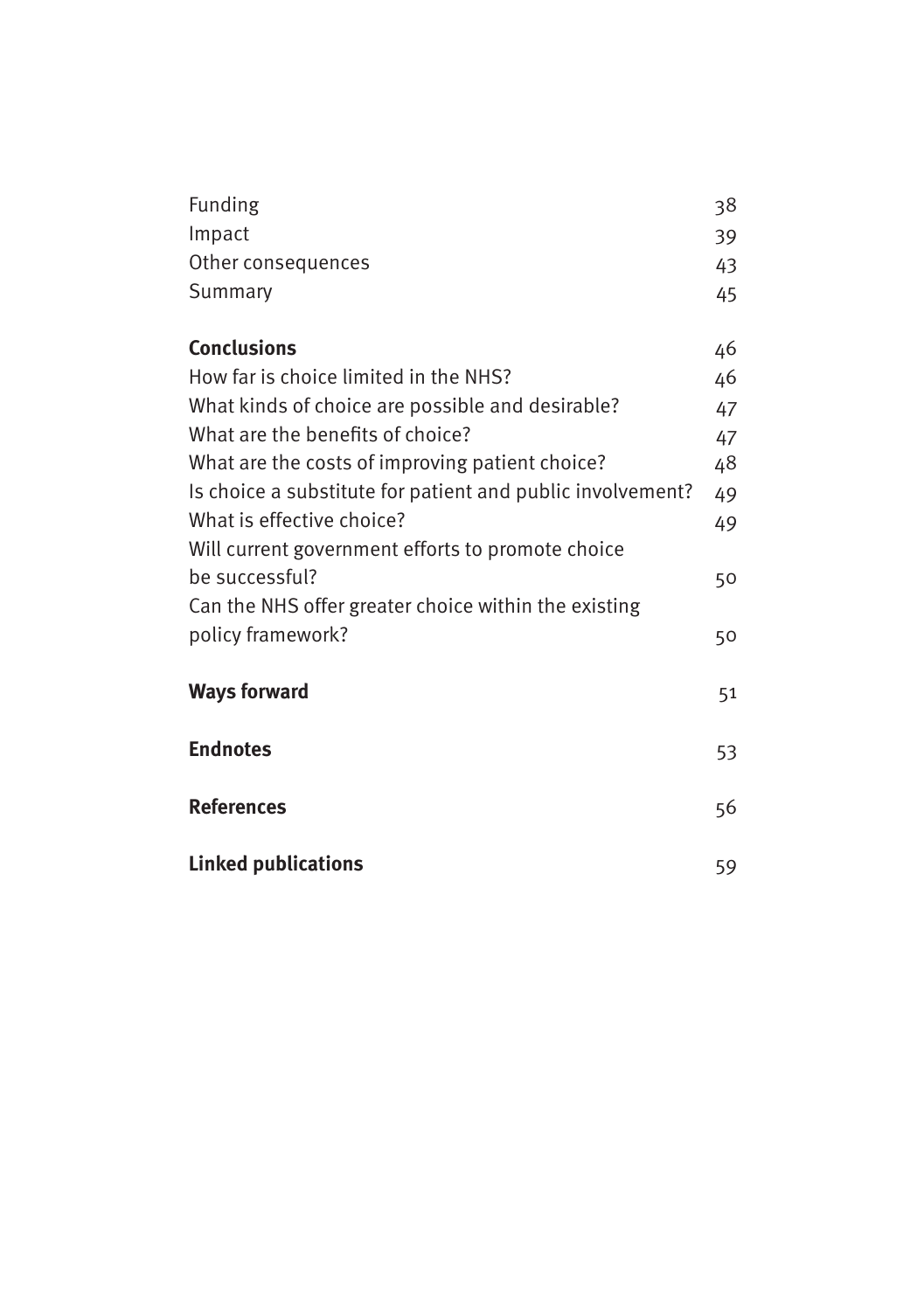# About the authors

## **John Appleby**

*Chief Economist at the King's Fund, and Visiting Professor at the department of economics at City University, London*

John previously worked in the NHS and at the Universities of Birmingham and East Anglia as senior lecturer in health economics. He has published widely on many aspects of health service funding. His current work includes research into health care performance measures and rationing.

#### **Anthony Harrison**

*Fellow in Health Systems at the King's Fund*

Anthony worked in the Government Economic Service until 1981. He has published extensively on the future of hospital care in the UK, the private finance initiative and waiting list management and has recently published a study of publicly funded research and development.

## **Nancy Devlin**

*Professor of Health Economics at City University, and visiting Senior Fellow at the King's Fund, London* 

Before joining City University in 2002, Nancy was Fellow in Health Systems at the King's Fund and held senior lecturer posts in economics in New Zealand. She has published on a range of health economics topics, including health care system reforms, economic evaluation, production functions, health care spending, rationing, equity and the economics of dental care.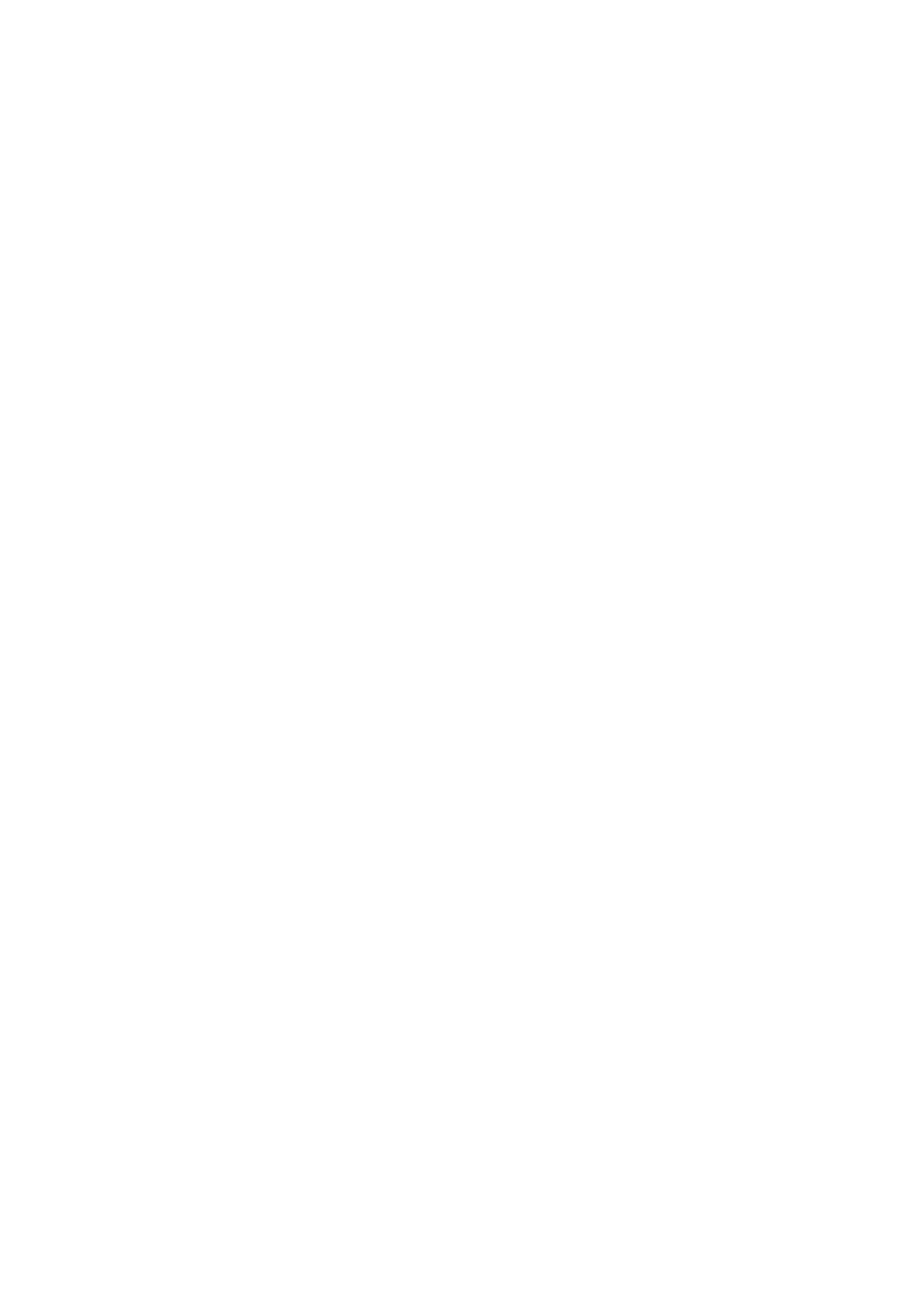# Preface

It is easy to characterise the NHS as a somewhat paternalistic institution where patients are expected to do as they are told, take what they are given and to be, if not grateful, then happy with their lot. But it is easy to forget that before the creation of the NHS, choice in health care was a luxury reserved for the well off. For those without the financial means, access to health care was extremely limited.

However, access to care is not the same as access to high-quality care, and the ability to choose to be treated is not the same thing as choosing how and where to be treated. While income may no longer be a barrier, public expectations of what the NHS should provide – and how quickly – have undoubtedly changed. As a result, then, improving choice has tremendous popular and political appeal: who could argue against the desirability of allowing patients more say in decisions concerning their health?

A new challenge for the NHS, therefore – indeed, for all public services – is not only how to expand the scale and scope of choice but what types of choices should be provided and, crucially, where choice conflicts with other desirable goals, what we are prepared to give up to improve choice.

The King's Fund discussion paper, *The Future of the NHS: A framework for debate* (King's Fund 2002a), suggested that while the health service could benefit from increased resources, it also needed to grapple with new ways of working and new relationships.

In particular, it suggested that ways should be investigated to create an arm's-length relationship between the NHS and central Government;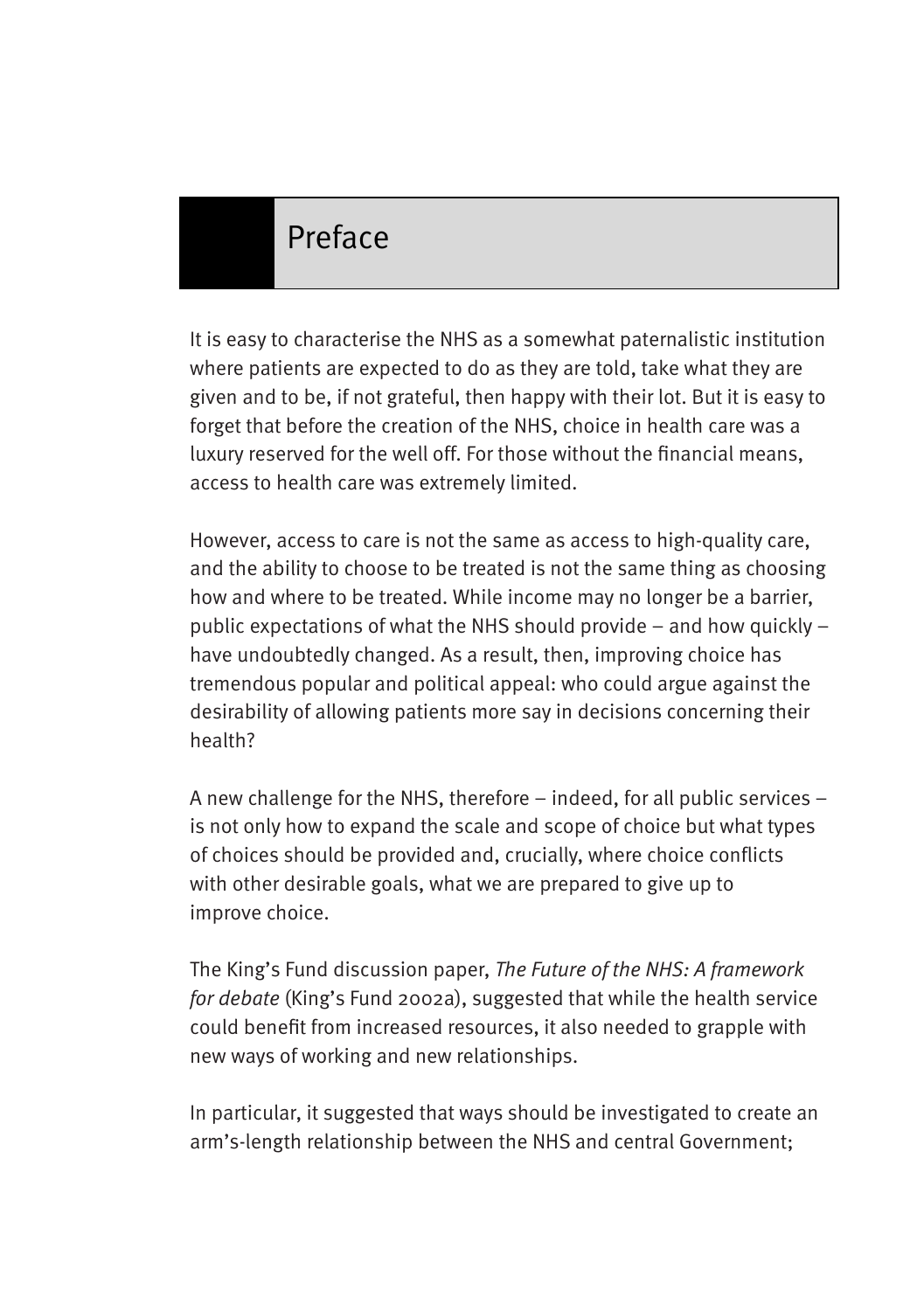that consideration should be given to ensuring greater permanent local autonomy for NHS trusts – perhaps reconstituted as new, not-for-profit organisations – and that the NHS should examine how best to expand patient choice.

This new discussion paper forms part of a series of continuing policy analysis exploring emerging ideas and initiatives in health care, and concentrates on the proposal for expanding patient choice outlined in *The Future of the NHS*.

Other policy work from the King's Fund, linked to *The Future of the NHS*, is currently exploring the role of markets in health care; whether there is a role for an arm's-length agency, independent of the Department of Health, to run the NHS; and whether US-style managed care can offer lessons for the NHS on the management of chronic diseases.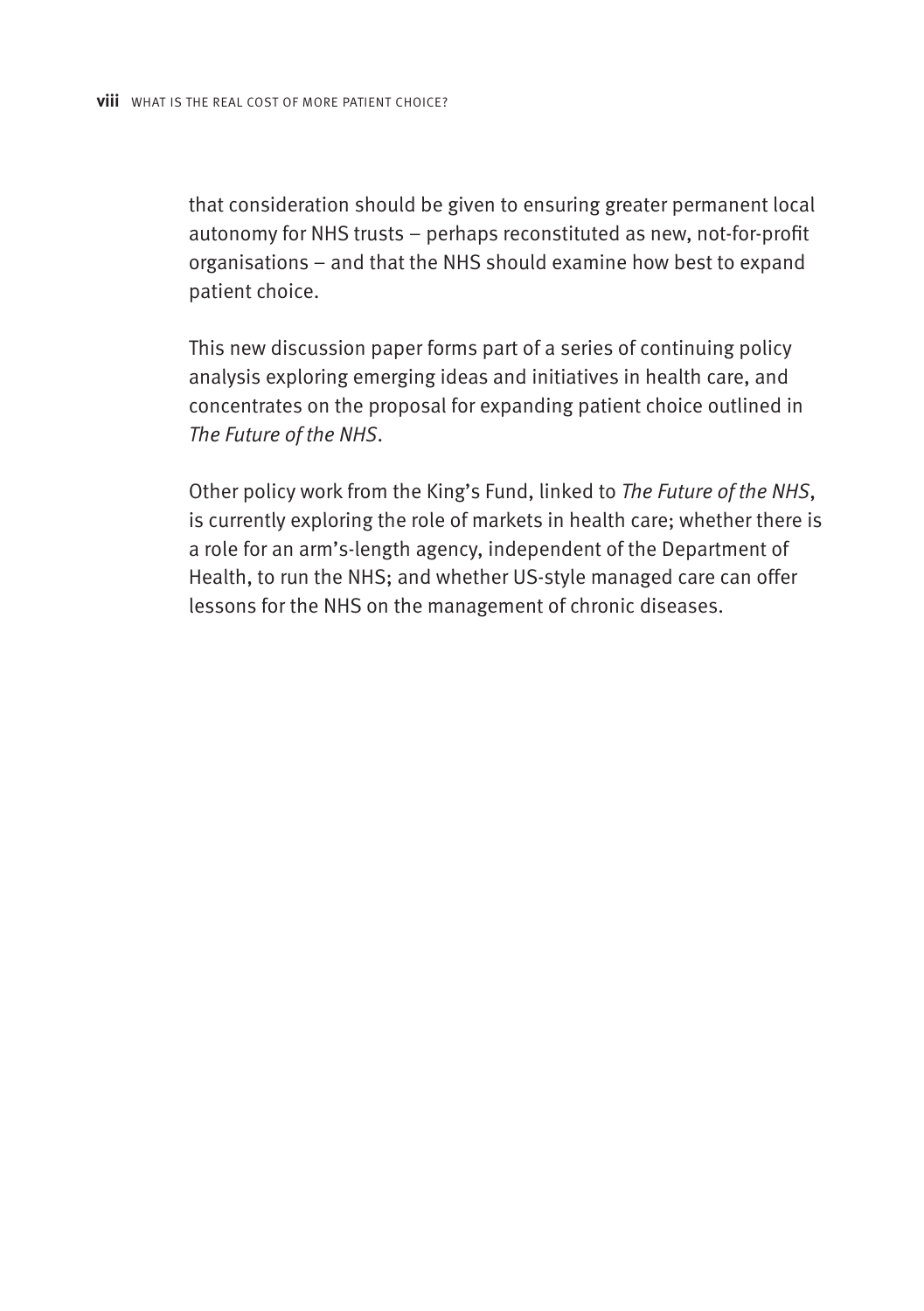# Introduction: improving patient choice

*Choice mechanisms enhance equity by exerting pressure on low-quality or incompetent providers. Competitive pressures and incentives drive up quality, efficiency and responsiveness in the public sector. Choice leads to higher standards.* 

*The overriding principle is clear. We should give poorer patients… the same range of choices the rich have always enjoyed. In a heterogeneous society where there is enormous variation in needs and preferences, public services must be equipped to respond.* Tony Blair speaking at South Camden Community College, 23 January 2003 (Blair 2003)

*Where the Government is committed to public services free at the point of use and available to all on the basis of need, it is important to ensure that choice is not promoted at the expense of equity or efficiency, particularly where there are market failures and capacity constraints.*

> *Public services: meeting the productivity challenge* (HM Treasury 2003)

The Prime Minister's message could hardly be clearer: public services such as the NHS have no choice but to offer choice. The Treasury, on the other hand, sounds a note of caution, pointing out that while choice may be desirable, it cannot be achieved without cost.

Of course, it is easy to overlook the fact that the NHS is the very embodiment of choice: its creation extended access to treatment and care to millions of people who had previously been unable to exercise this fundamental choice because of their lack of income.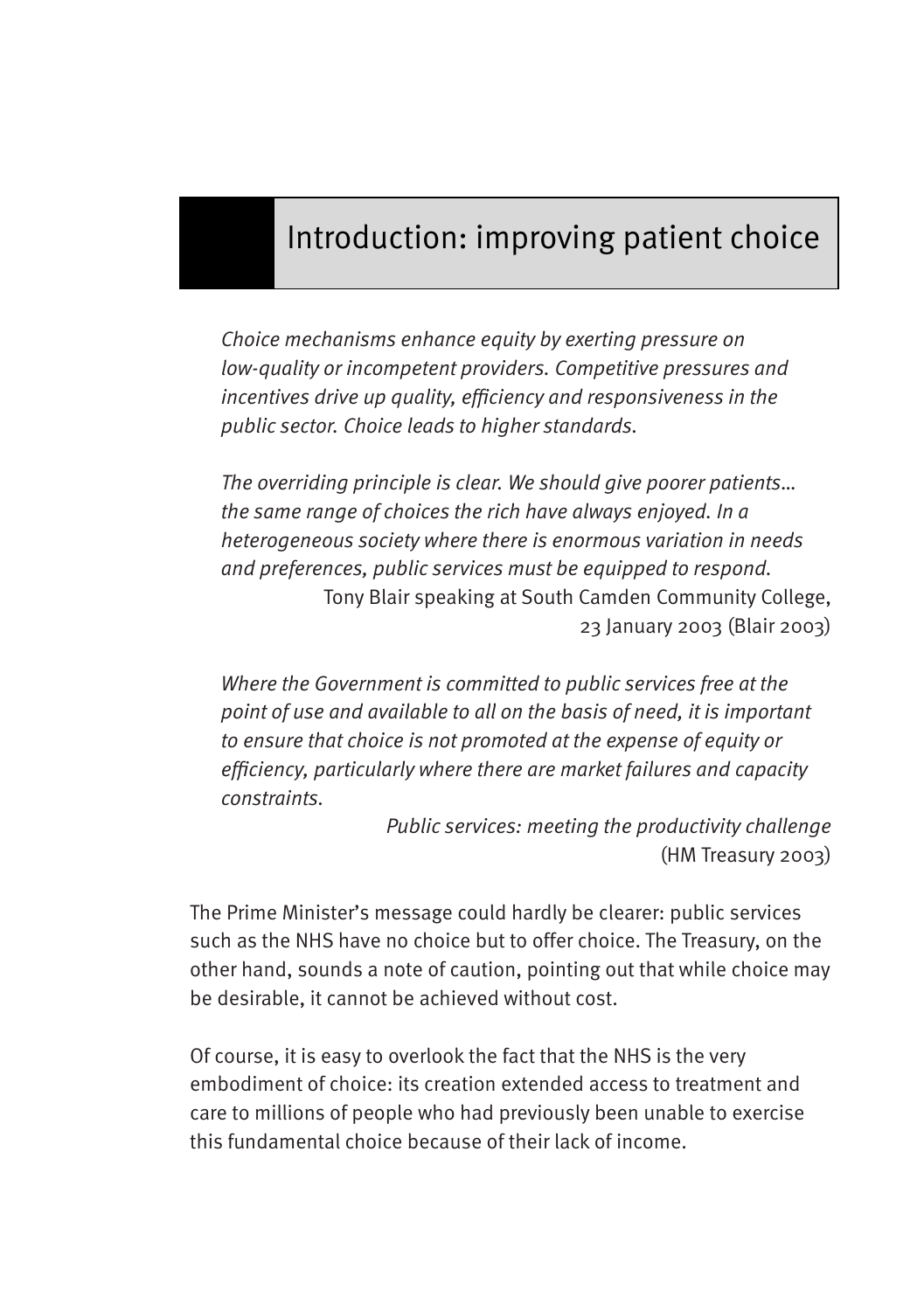However, access to care is not the same as access to high-quality care, and the ability to choose to be treated is not the same thing as choosing how and where to be treated. While income may no longer be a barrier, public expectations of what the NHS should provide – and how quickly – have become higher. Improving choice, therefore, has tremendous popular and political appeal: who could argue against the desirability of allowing patients more say in decisions concerning them? At first glance, improving choice seems unequivocally 'a good thing', and tentative policy steps in this direction – such as allowing people waiting six months for an operation to choose where to be treated (*see* The heart surgery choice scheme: a case study) – a good idea.

But what trade-offs are involved – and what price are we prepared to pay for more choice? If individual patients are not expected to bear the cost of the choices they make – as in a market – then who does? Are patients always willing and able to exercise choice in their own best interests? Are there limits to the choices that should be offered – either in the interests of individual patients or the population? Importantly, how far should we go in extending choice while still retaining the essential objectives of the NHS?

This discussion paper identifies the key issues that the Government must take into account if it wishes to make patient choice a guiding principle of the taxpayer-funded health care system. Two major constraints on the development of choice have to be recognised from the outset.

First, there is an irreconcilable conflict – in the context of a fixed health care budget – between allowing individual patients unconstrained choice of treatments that are free at the point of consumption, and the allocation of resources in a cost-effective manner. Individuals may choose treatments that are the most effective (and that best meet their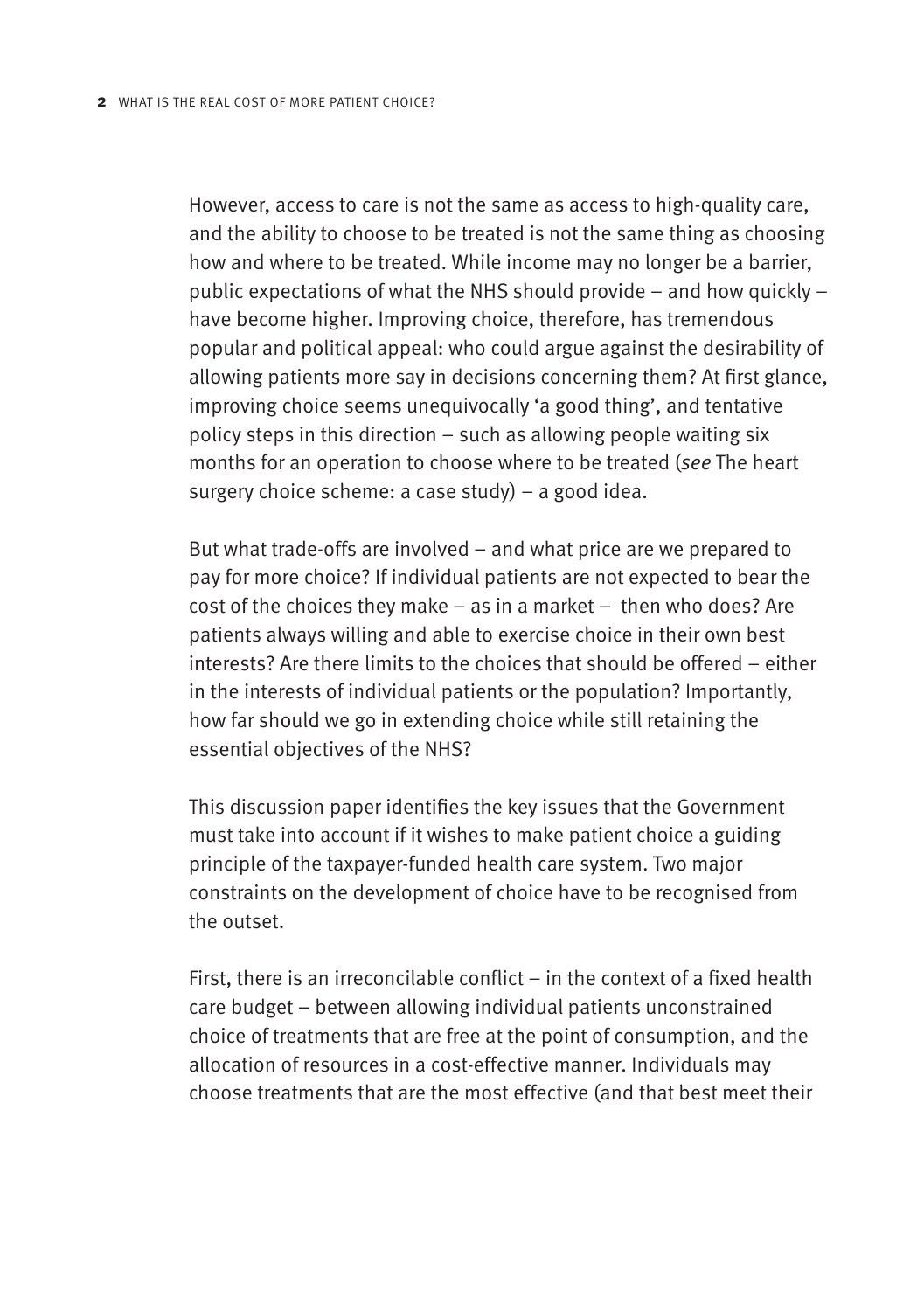preferences) but not the most cost-effective (or that reflect the preferences of society as a whole) – with corresponding opportunity costs in terms of health gain foregone by other patients. One patient's choice may deny another's treatment.

Second, the wider policy framework surrounding choice is, at present, poorly developed. For example, the equity issues associated with choice have not, at present, been considered: 'equity' was, notably, absent from the list of 'key principles' that local systems of patient choice needed to heed when implementing a number of choice pilot schemes proposed in the Department of Health discussion document, *Extending choice for patients* (DoH 2001a). If everyone is offered choice, does this resolve equity concerns? What if choices are more likely to be exercised by those who are more educated, more articulate, more able to travel? And while increased patient choice may exert pressure on poorlyperforming providers to improve their services, there is no reason to think, despite the Prime Minister's assertion, that this will ensure the equal treatment of those in equal need. Hence, extending choice puts at risk a key objective of the NHS – equal access for equal need.

These considerations give rise to a series of questions addressed in this paper:

- How far is choice limited in the NHS?
- What kinds of choice are possible and desirable?
- What are the benefits of choice?
- What are the costs of improving patient choice?
- Is choice a substitute for patient and public involvement?
- What is effective choice?
- Will current government efforts to promote choice be successful?
- Can the NHS offer greater choice within the existing policy framework?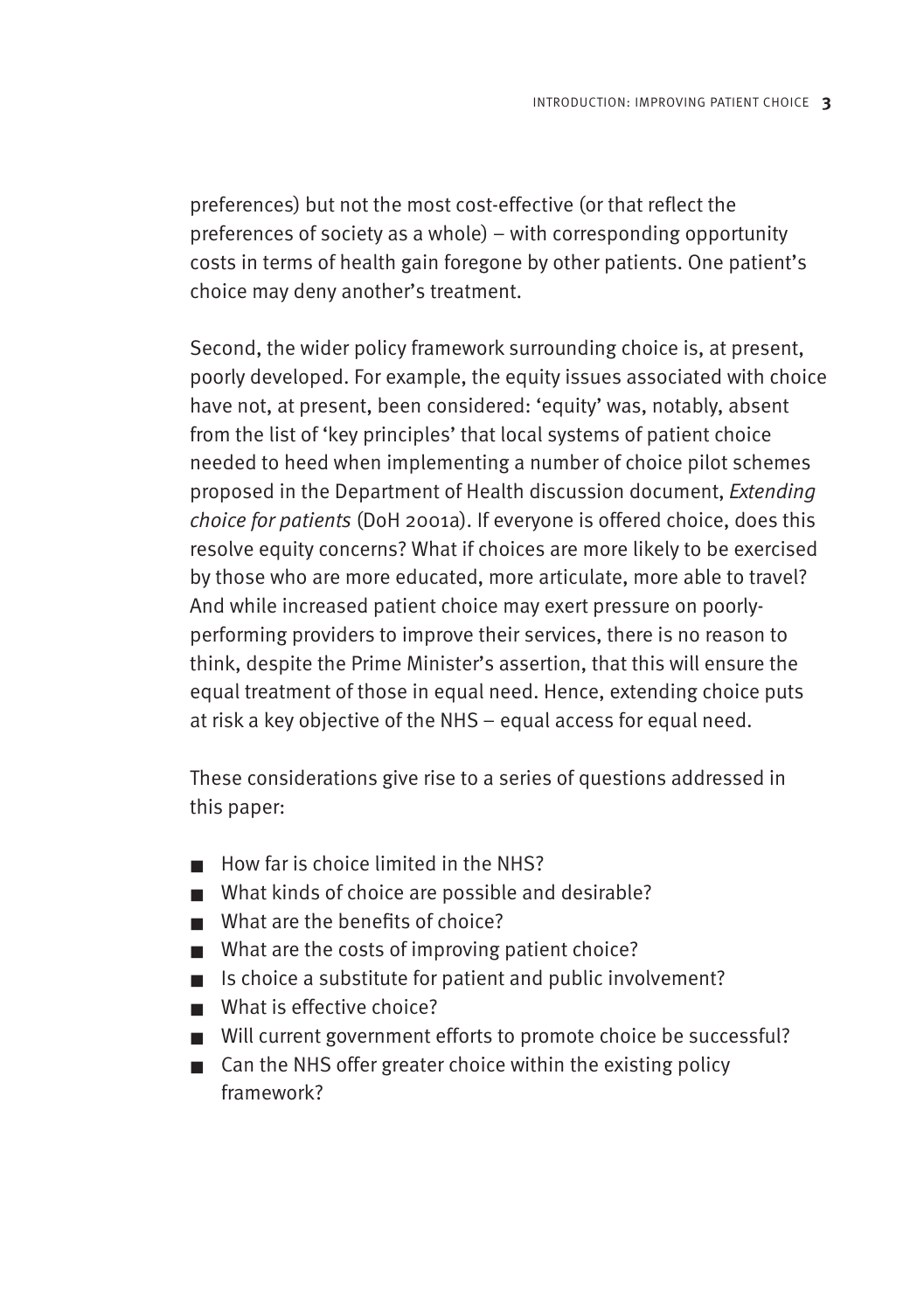We argue that current initiatives in this area are motivated as much by the desire to reduce waiting times as by the objective of improving choice. Moving beyond these initiatives will require caution, as the benefits of extending choice are almost always at the expense of other benefits.

At the heart of this debate is the question of whether choice is a means to an end or an end in itself. If it is an end in itself, what value do we place on it and what we are prepared to sacrifice to obtain it?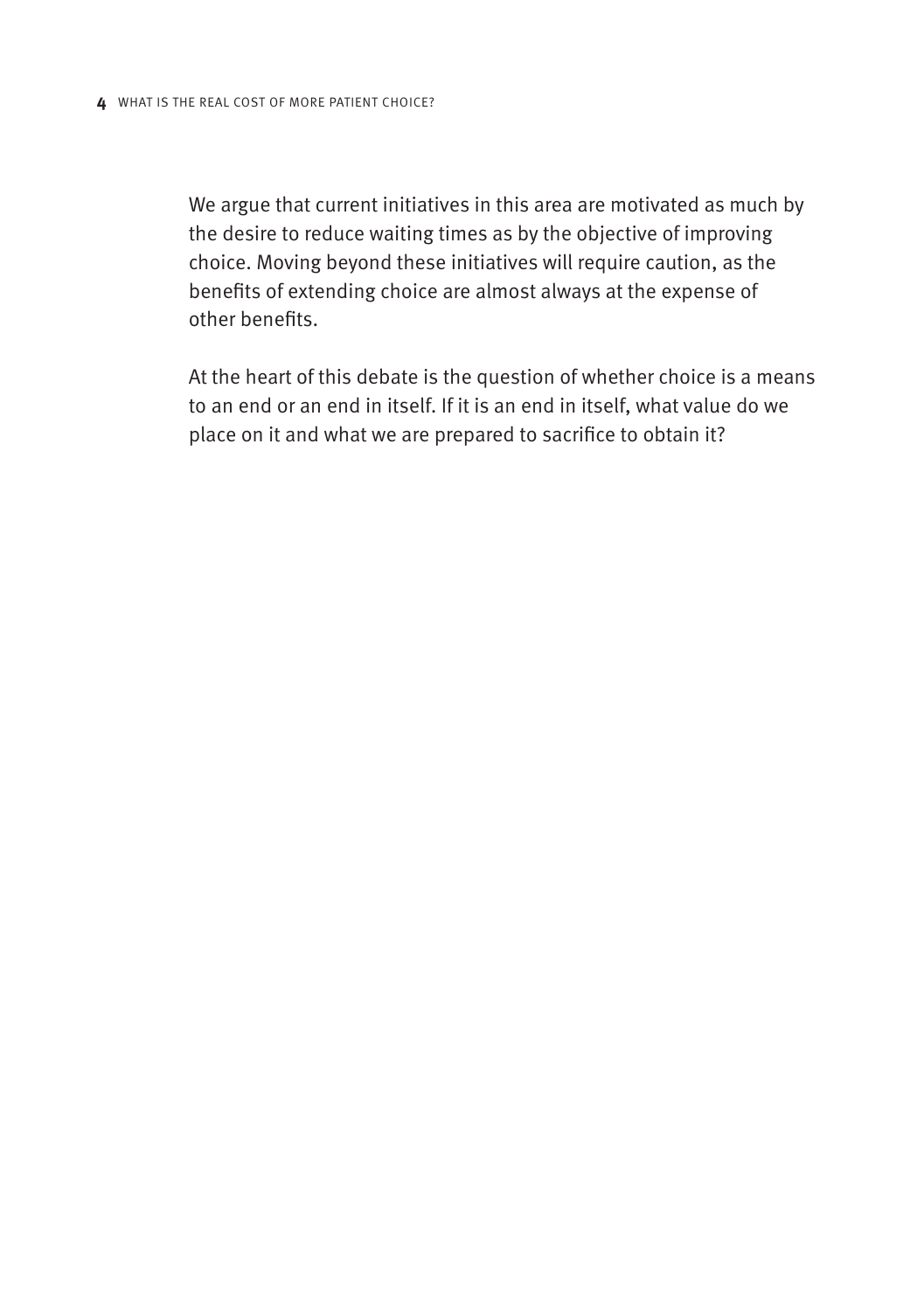# The current policy context for patient choice

In May 2002 Alan Milburn, Secretary of State for Health in England, gave a speech to the NHS Confederation Conference in which he announced that, in place of the monolithic, nationally-run service, a new NHS was to be developed 'in which there is greater plurality in local services with the freedom to innovate and respond to patient needs'. (Milburn 2002)

This was the Government's response to critics who argued that the current NHS could never provide the kind of service a choice-conscious public increasingly wants. The old health service was, at the time of its foundation, a world leader: now, Mr Milburn argued, it is seen as out of date, unfit for a world of informed users accustomed to choosing from an ever-wider range of goods and services. The United Kingdom had led the world in developing choice in what had once been publicly-run monopolies such as electricity and telephones: only the NHS remained to be radically reformed. Few other countries had adopted the NHS model; those that had instead set up decentralised and diverse systems of health care were now providing not only better services, but also greater choice and easier access for patients. The Government could provide extra resources and bring UK spending up to the levels of comparable countries, but this alone would be insufficient: the system itself had to be changed.

Although most NHS users are satisfied with the service they receive (Mulligan and Appleby 2001), surveys also show that many people think NHS services are inflexible and hard to access (*see* results from the NHS patients' survey programme: NHS 2003). These weaknesses could, of course, be the result of inadequate resources: if the NHS had more doctors and nurses and more modern equipment, it could match the performance of other countries. This was essentially the Government's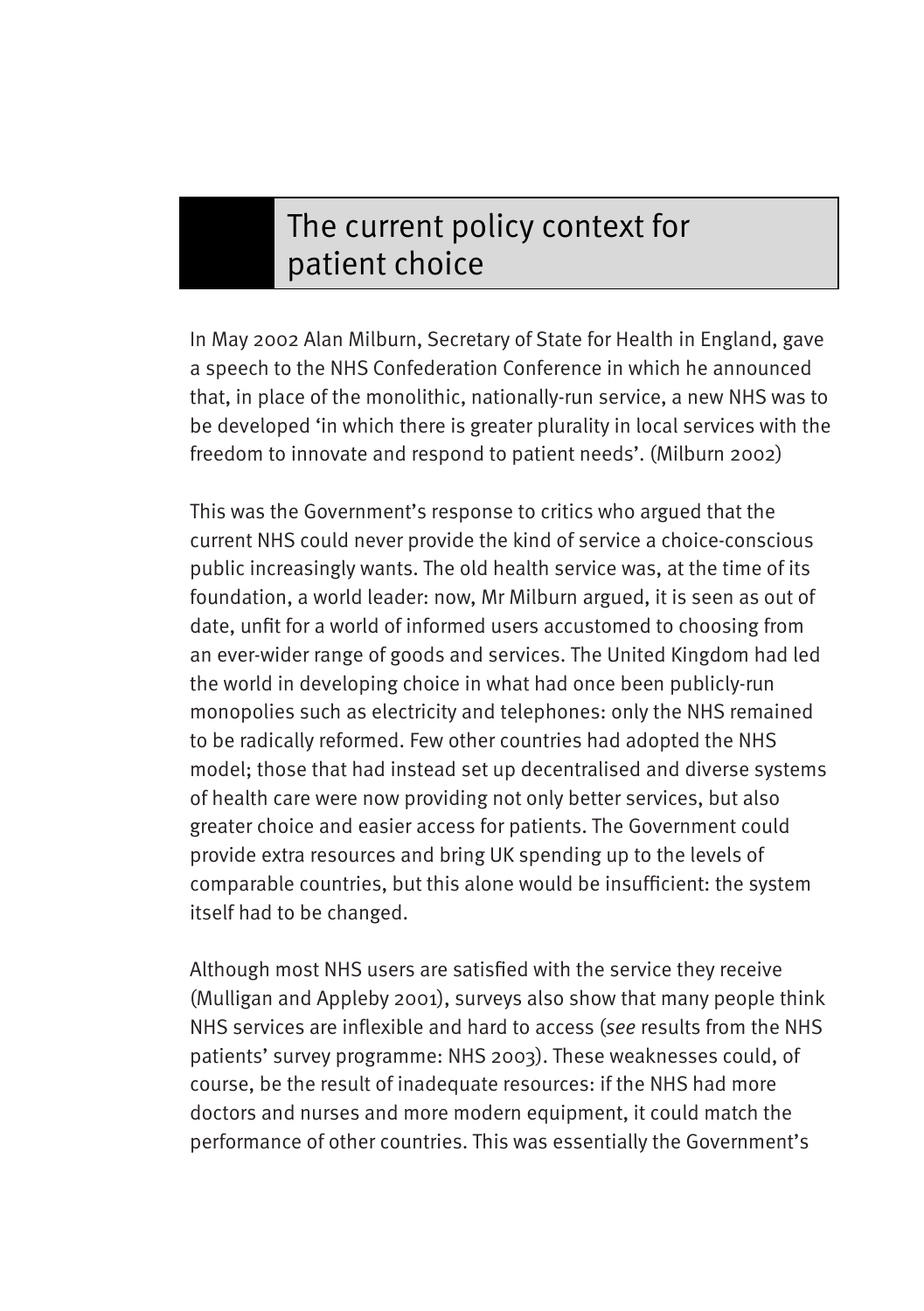view from its 1997 white paper (DoH 1997) through to the 2000 NHS Plan (SoS 2000) and its implementation programme (DoH 2001b).

In his 2002 speech, however, the Secretary of State now sided with his critics: while re-affirming the core concepts of the NHS – universal access based on need, not ability to pay – he argued that the supply side of the NHS had to be transformed, partly because it needed to provide its users with greater choice. He thus moved patient choice to the centre of the political stage – and in so doing gave the NHS a new objective.

Since Mr Milburn's speech, two major initiatives to extend patient choice have begun. First, patients waiting more than six months for heart surgery in England are now being offered quicker treatment elsewhere in the NHS, in the private sector or even abroad (DoH, 2002a). Secondly, in London, patients from selected specialities also waiting around six months have been offered a similar choice of quicker treatment. By June 2003, all patients in London waiting six months will be offered this choice.

These initiatives have also been partly responsible for changing the way money flows around the NHS. In April 2003, the 'payments by results' initiative (DoH 2002c) began its phased implementation: NHS trusts will now receive part of their income on the basis of a fixed cost per case – for specific treatments associated with long waiting times. This linking of patient choice with the movement of money around the NHS in effect creates a market for the services in question, which in theory should put pressure on high-cost providers to improve their performance. Thus, current policy on patient choice in the NHS is being largely driven by the goals of reducing waiting times and improving efficiency.

When announcing the new initiative, the Secretary of State did not explain how choice might be promoted across the whole of the NHS, nor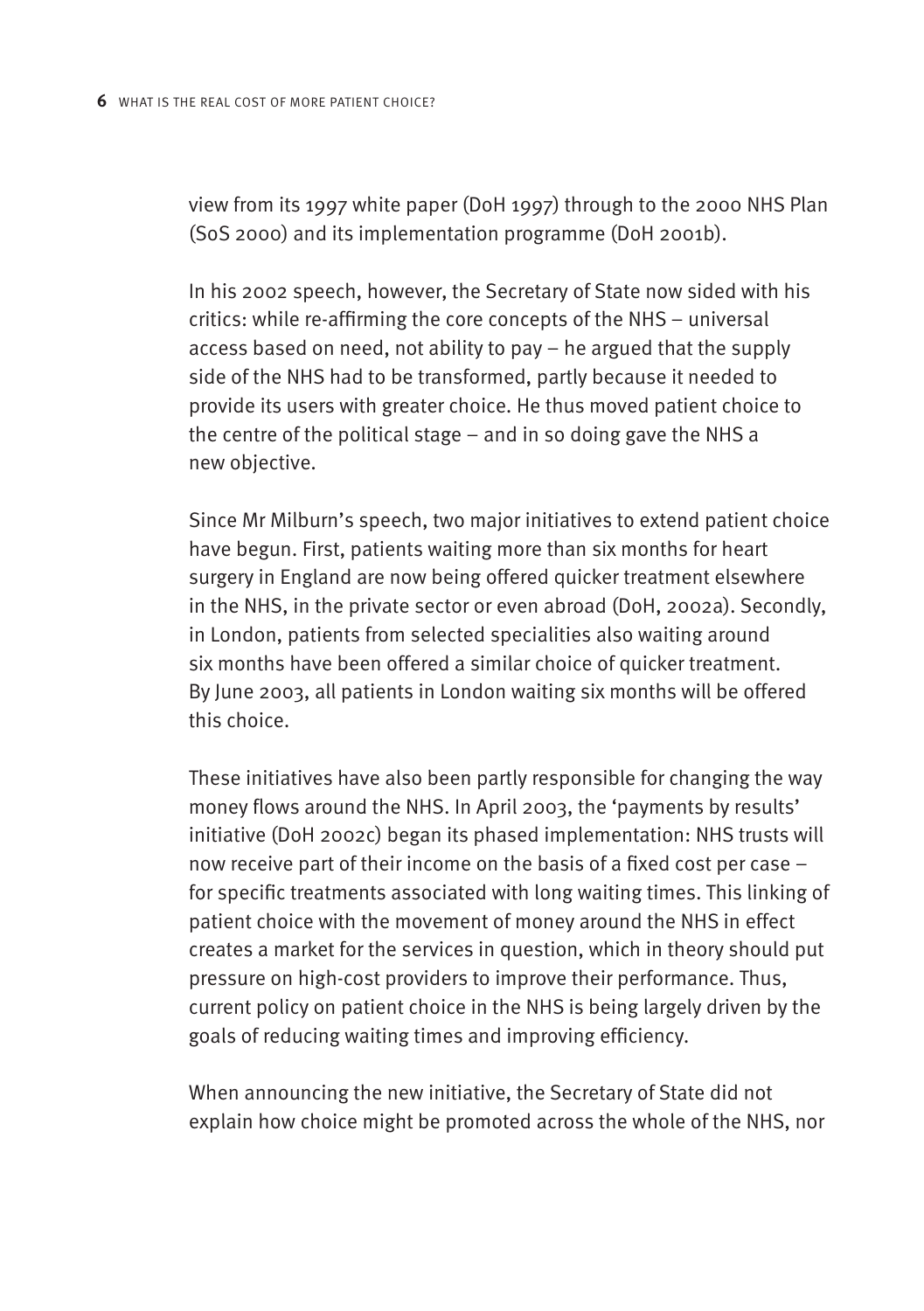did he say how this new objective fitted in with the other objectives of the NHS, such as equity of access for a given level of need. Similarly, he failed to explain how patient choice will fit in with the other initiatives and activities<sup>1</sup> aimed at aligning the type of services, and the way they are delivered, with the preferences of patients and users.

However, this is not to say that the scope for choice will not, or should not, be extended in other areas. As we shall see below, there are major pressures on the NHS to extend patient choice, and several initiatives to promote choice have already begun, some of them dating back to the previous administration. But first we should examine more closely the restrictions on user choice that currently operate within the NHS.

# **Existing restrictions on choice**

For most of its existence, the NHS offered patients very little choice of where, when, how and by whom they were treated.<sup>2</sup> These restrictions were rarely questioned.

By the time the new health service was established as a national institution, the supply side of the health economy was already tightly controlled through the licensing of practitioners and of the dispensing of medicines. These controls were justified in terms of the interests of patients who could not be trusted to make sensible decisions about who should treat them and in what way. The NHS added a further and fundamental control: access to specialists. Emergencies apart, people could only seek specialist help following a referral from a general practitioner (GP).

But significant areas remained open to choice: GPs could, if they wished, refer their patients to any specialist; patients could choose their GPs (and GPs their patients); and those not wishing to use the NHS could choose private health care if they could afford it.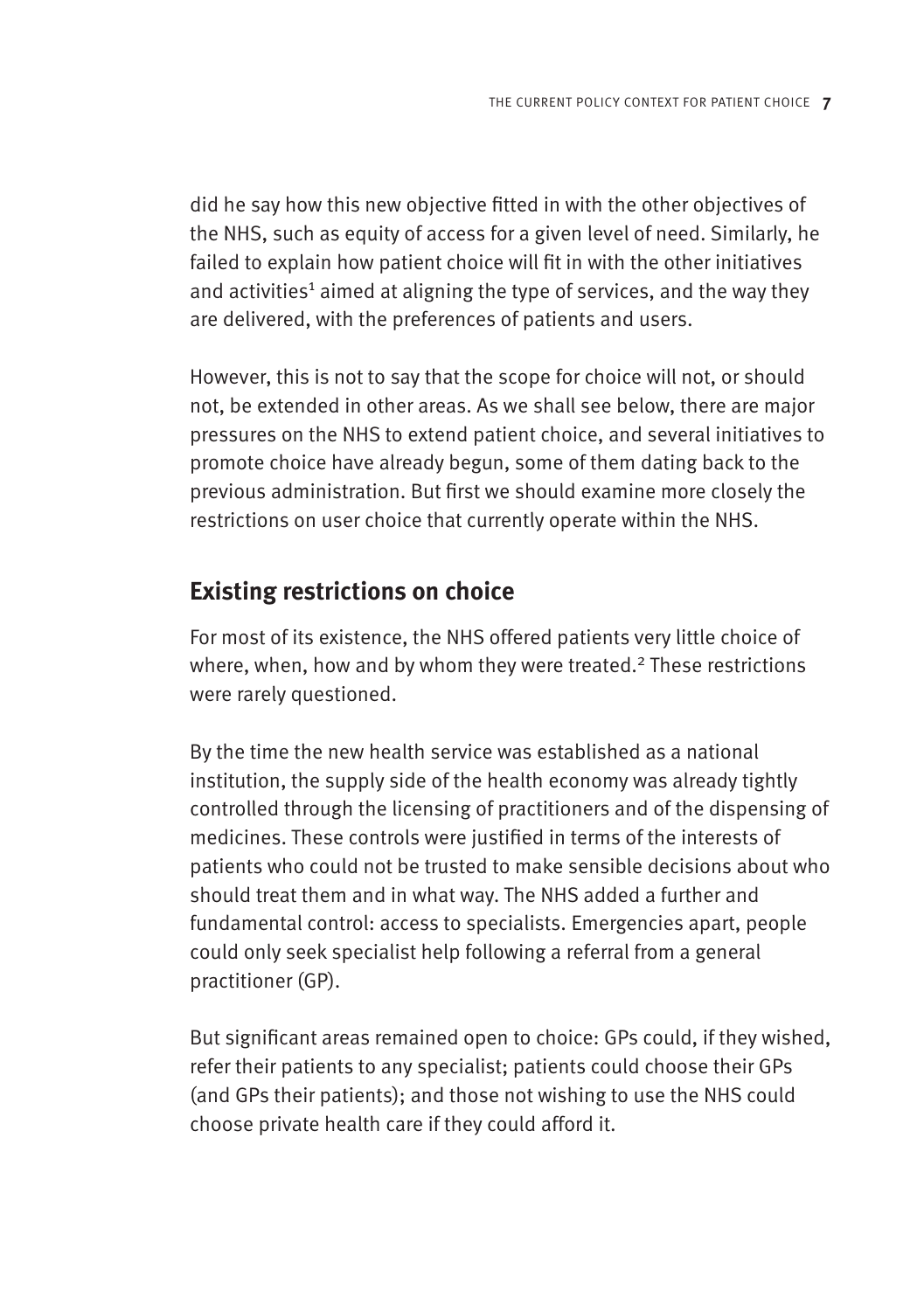The components of the service on offer were not explicitly limited, and even where – as with child immunisation and vaccination programmes – there was strong implicit pressure to take part, there was, in contrast to some other countries, no compulsion or sanction. The NHS was diverse at the time of its foundation and has remained so, but that diversity arose from a lack of central control over the range of services and their quality. As a result, the energetic or well-informed GP might be able to offer a worthwhile choice to a patient needing specialist help: for example, a consultation with a London specialist rather than a local one. But this choice resulted from quirks in the system rather than its inherent characteristics – and it was not open to all.

In general, however, the restriction of user choice in key areas was and has been seen as a source of benefit. For example, the inability of patients to refer themselves directly to a specialist has been widely seen as advantageous, not least because it reduces inappropriate use of expensive resources such as consultants. Similarly, the use of triage in casualty departments has been justified on the grounds that it improves the efficiency of the service: the implicit trade-off is between efficiency and the patient's choice of health care practitioner (for example, a nurse rather than a doctor).

## **Pressures to extend choice**

These restrictions were based on the assumption that professionals knew best how to treat a patient and that the ability of patients to treat themselves was limited by their lack of expertise. But these assumptions are no longer as acceptable as they were. For more than a decade, the NHS and other health care systems have been under pressure to make their services more responsive to users, and they have reacted by introducing a wide range of measures – including the extension of patient choice. Here we examine the chief social and economic pressures at work.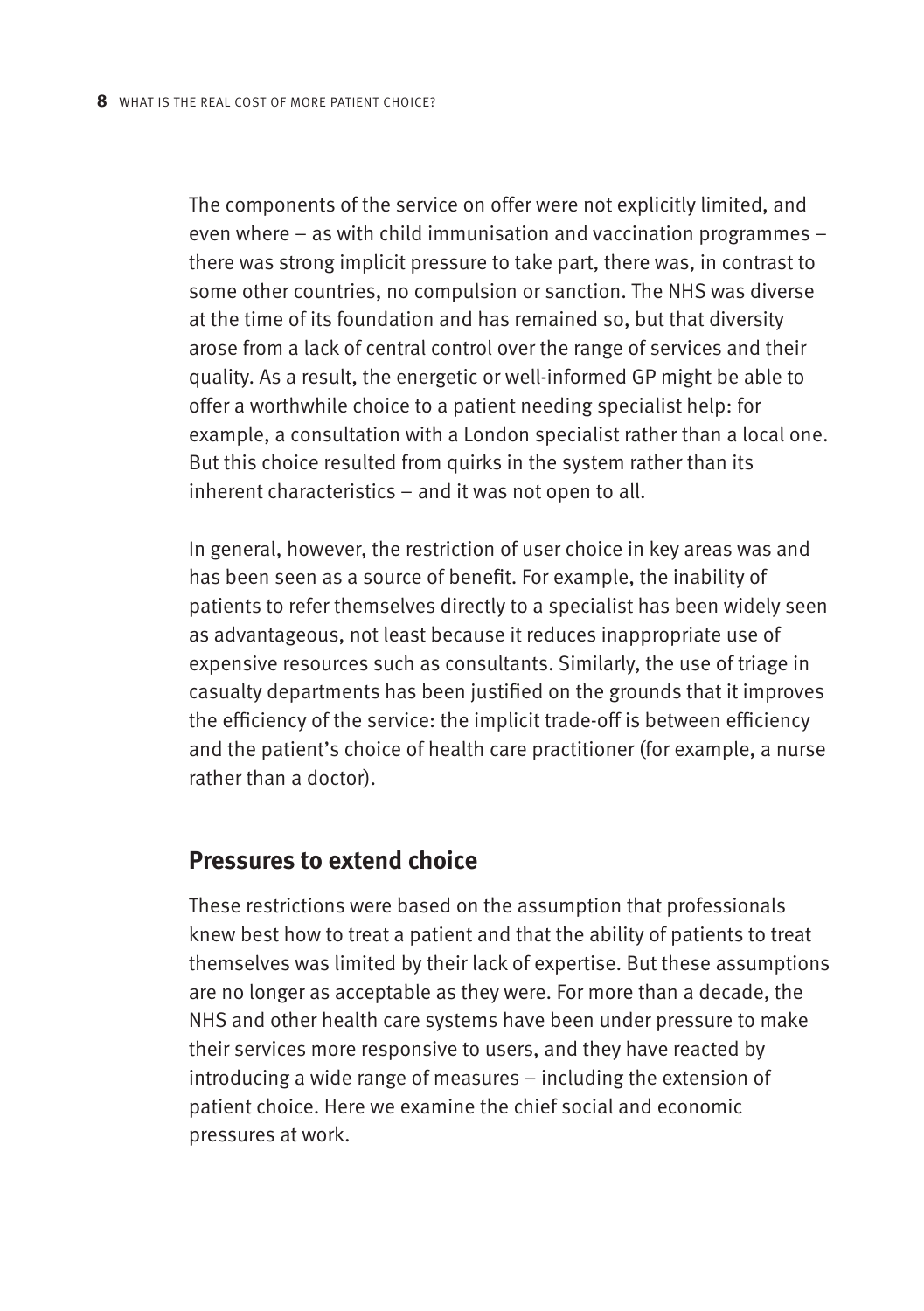## Consumerism

In 1991, partly in response to the growing demand for more responsive services, the Conservative Government attempted to create an internal NHS market – a reform which, combined with the introduction of GP fundholding, in principle offered patients a choice of where they could be treated. A Patient's Charter was introduced, which among other things strengthened the user's right to change GP. (In the event, these measures promised more than they delivered, and when Labour came to power in 1997, both the internal market and GP fundholding were quietly buried.)

In some cases, grass-roots pressure persuaded the Conservative administration to preserve existing options and to create new ones where choice had been eliminated. For example, the publication of *Changing Childbirth* (DoH 1993) demonstrated official acceptance of the principle that women should be allowed to choose their preferred method of delivery.

Elsewhere, well-organised and well-informed lobby groups – the majority focused on long-term conditions – campaigned for reforms in service provision. For example, the pressure to transfer the care of people with learning disabilities or mental health problems from large institutions to local facilities came partly from users and their representatives.

# Wider availability of information

The power of professionals (not just in health care) has traditionally been based on exclusive access to information. Gradually, this source of power has been eroded. Even before use of the internet became widespread, there was a rapid growth in the availability of clinical information in the media, from voluntary agencies and the Government. In many areas, voluntary bodies became the centres of national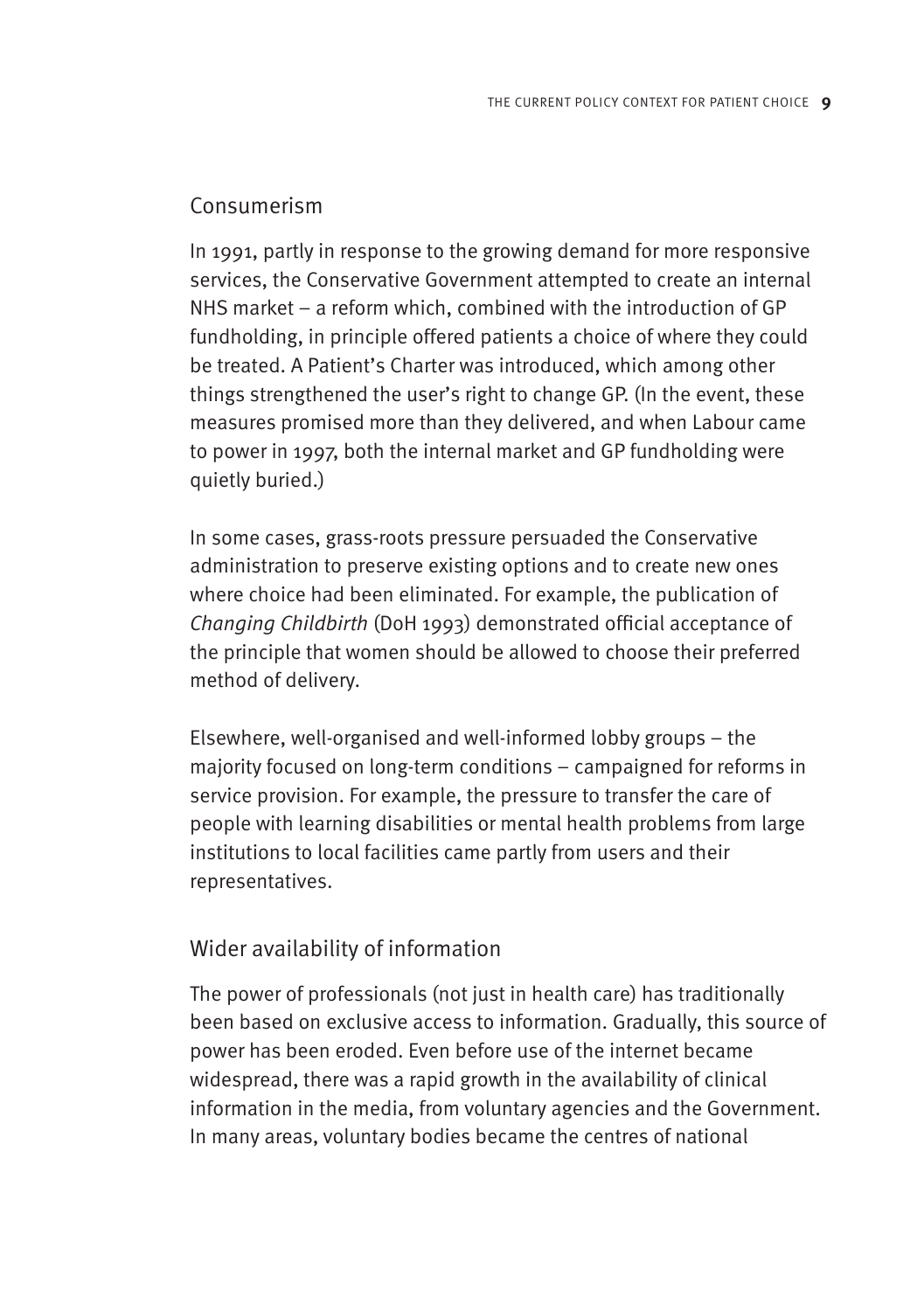expertise. It was eventually recognised that users might be able to command more information than professionals. This view found its fullest expression in the notion of the 'expert patient'.

The opportunity for people to become expert patients is particularly evident where they have to live with their illness for long periods of time. The longer lives, partly made possible by medical advances, have meant that the balance of ill health has shifted from acute to chronic conditions. People with chronic illnesses become familiar with their condition and are also more likely to take lifestyle and other factors into account. As a result – and again after pressure from user groups – the role of the 'expert patient' was acknowledged in the white paper *Saving Lives: Our healthier nation* (SoS 1999) and further developed in *The Expert Patient: A new approach to chronic disease management for the 21st century*, which states that today's patients can 'become key decision-makers in the treatment process' (DoH 2001b).

#### Self-care and the 'co-production' of health

Expert patients are capable not only of treating themselves but of determining what the treatment should be. The official promotion of self-care, however, was partly stimulated by economic factors. To the Conservative Government, increasing the range of over-the-counter medicines (OTCs) was a way of diverting demand away from the NHS. It also had the effect of restoring choice in areas where it had been eliminated.

Self-care implies that patients are the 'co-producers' of their own health, along with the health services: they have a set of choices, such as diet and lifestyle, which to some degree determine their health – and hence their need for health care. The white paper *Saving Lives: Our healthier nation* (SoS 1999) emphasised this notion of a partnership between individuals, the NHS and other organisations in promoting good health.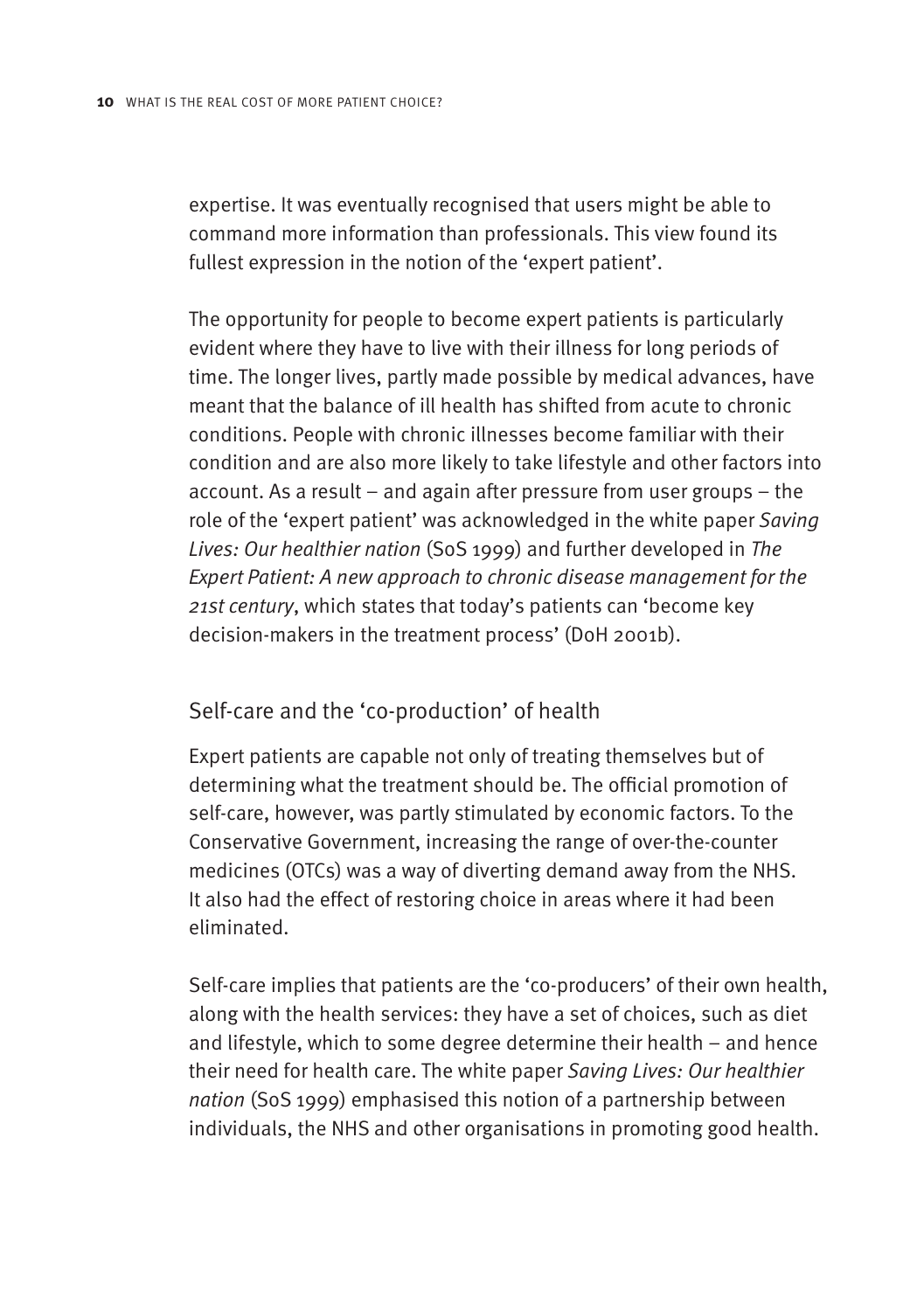During the 1990s, the concept of 'patient partnership' (*see, for example*, NHS Executive 1996) emerged, reflecting the impact of consumerism and improved information on the relationship between doctors and other professionals, and those seeking care. Hence, it became established that patients should formally consent to treatment and also be offered information on the implications of different treatments (SoS 2000). Such measures partly transfer the exercise of choice from the professional to the patient.

## Developments in clinical knowledge

In most parts of the economy, technological development has broadened the scope for choice by making available a wider range of goods and services. In health care, for example, new approaches have emerged and the range of OTC drugs has grown. Thus, for most conditions a wider variety of treatments are now available, each offering different chances of success.

But clinical developments have also begun to create choices that pose ethical dilemmas: for example, in the area of reproductive technology and genetics, or where technology has made it possible to sustain life indefinitely through continuous (and invariably expensive) medical intervention.

Here, consumerism has its limits: some choices have implications that go beyond the gratification of individual desires. Certain choices that are technically feasible, and for which people are prepared to pay, have therefore been made illegal.

## Opting out

During the 1990s, the number of people covered by private medical insurance rose, largely through the growth of work-related schemes, but also because of an increase in self-payers.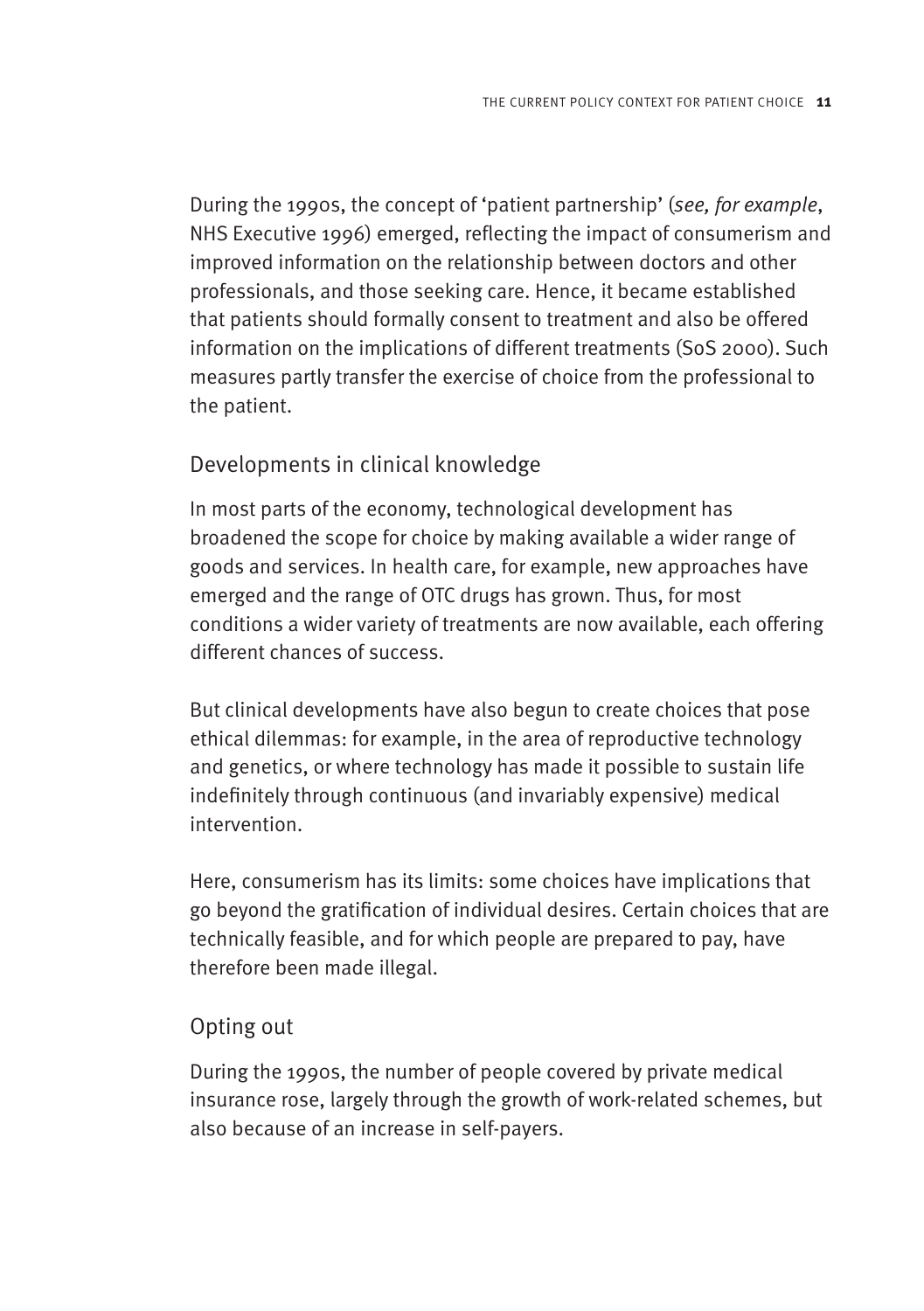The ability to pay-as-you-go and/or to purchase medical insurance is, however, only available to better-off people and those whose employers offer schemes. Among a much wider cross section of the population, another way of 'opting out' from the NHS has become popular: the use of complementary and alternative medicines (CAMs) (King's Fund 2002b).

Most of these services and products were unregulated, as it was assumed that they were unlikely to be harmful. During the 1990s, however, chiropractors and osteopaths came under statutory regulation – although not in a way that restricted growth in their numbers. Furthermore, their services, along with those of other alternative practitioners, gradually became available on the NHS. In the practices that offered these services, patients had a new set of choices (*see, for example*, King's Fund 2002b).

# **Summary**

Recent policies for promoting patient choice focus solely on the option of quicker treatment for elective care. They stem from the Government's determination to explore every option for meeting the key NHS target of reducing waiting times for hospital treatment. In this context, patient choice not only exploits short-term spare capacity in the NHS and the private health care sector, but also exerts 'consumer' pressure on poorly-performing hospitals (which will see their workload and, importantly, their income reduce as patients choose other hospitals).

But many other forces are at work to increase demand for patient choice, such as the growth in consumerism, better information for patients and changing public attitudes towards health care professionals. Government policy has already started to respond to these demands.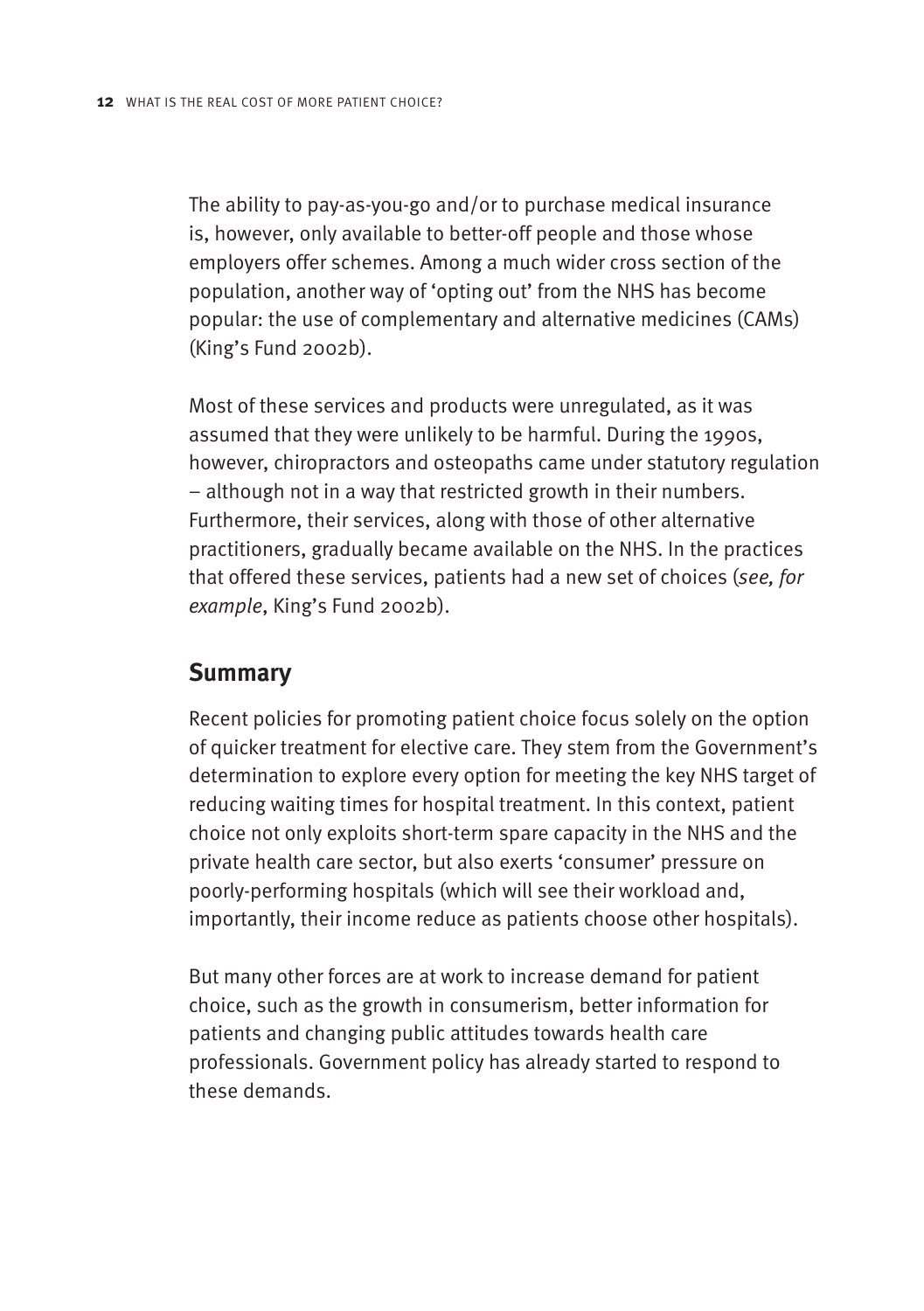But how far can choice be promoted in a cash-limited health service? Before attempting to answer this question, we need to examine:

- the benefits choice brings
- the range of potential choices available
- how the exercise of choice can be made effective
- when it seems appropriate to restrict individual choice in a collective health care system.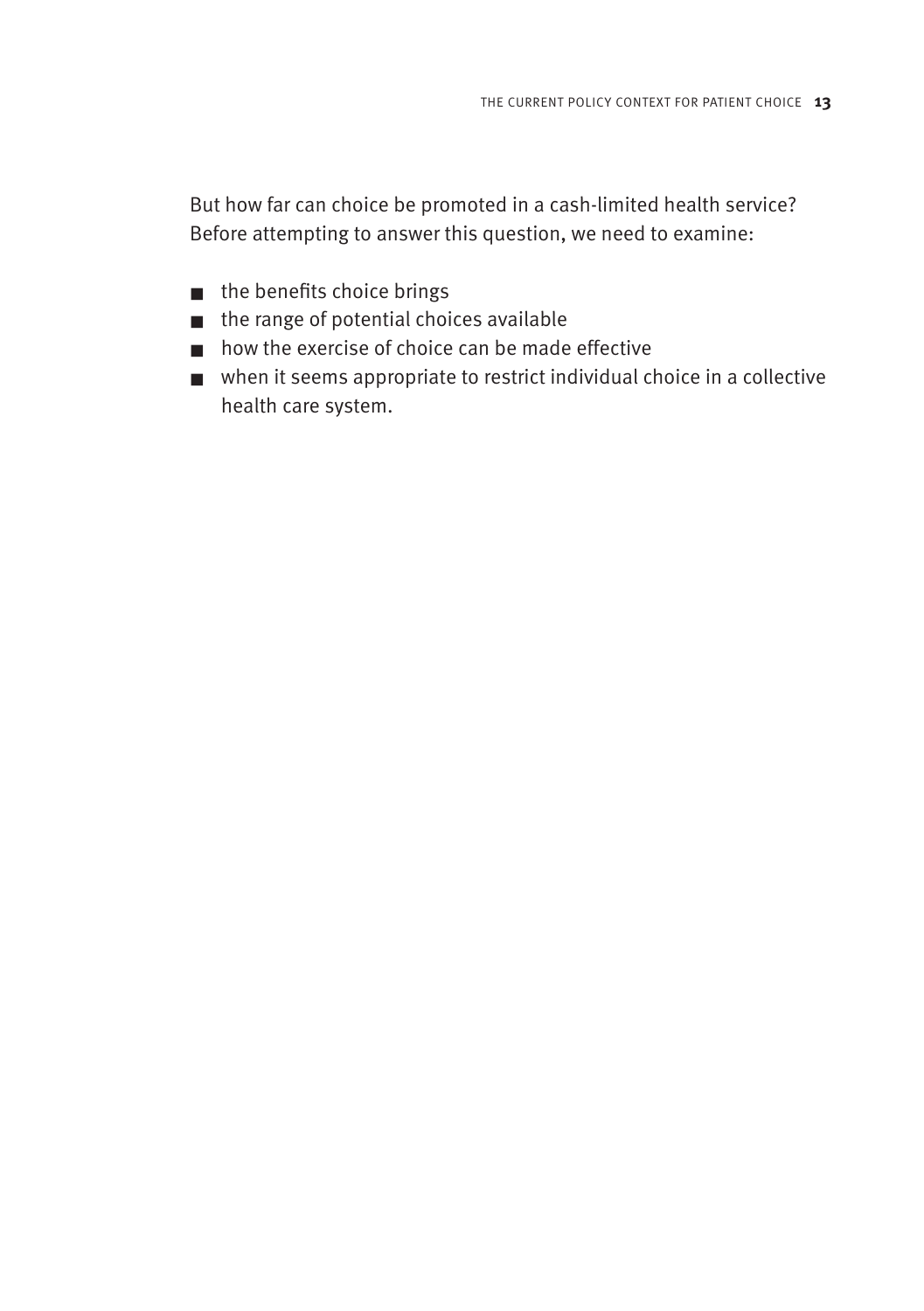# Promoting choice: the benefits and costs

There are many pressures on the NHS to widen patient choice. Yet choice sits uneasily in an institution whose funding, structure and objectives are determined by government on behalf of the nation.3 Although this approach has obvious social benefits – such as equality of access for the whole population – tensions can also arise between what is good for society as a whole and what individuals feel is good for them personally. But the NHS is a personal service, and if there are demands for greater choice, how is the service to respond to these pressures, and what constraints on choice remain desirable? Here we look at what people value about choice and the range of possibilities for patient choice.

# **The value of choice**

Why do people value choice? This is a case that scarcely needs to be argued, for choice defines the democratic capitalist state:<sup>4</sup> voters (through the ballot box) choose their politicians, and consumers (through their purchasing power) choose the goods and services they wish to buy. Similarly, individuals may, in most cases, choose whether or not to seek clinical advice – their ability to do so needs no justification.

But choice is also valued for the benefits it can bring. There are two main arguments here:

*1. When people can take their money elsewhere, they put pressure on producers to be efficient and to develop new products.* 

If patients (or those acting for them) are able to choose between different providers, those not attracting users must respond by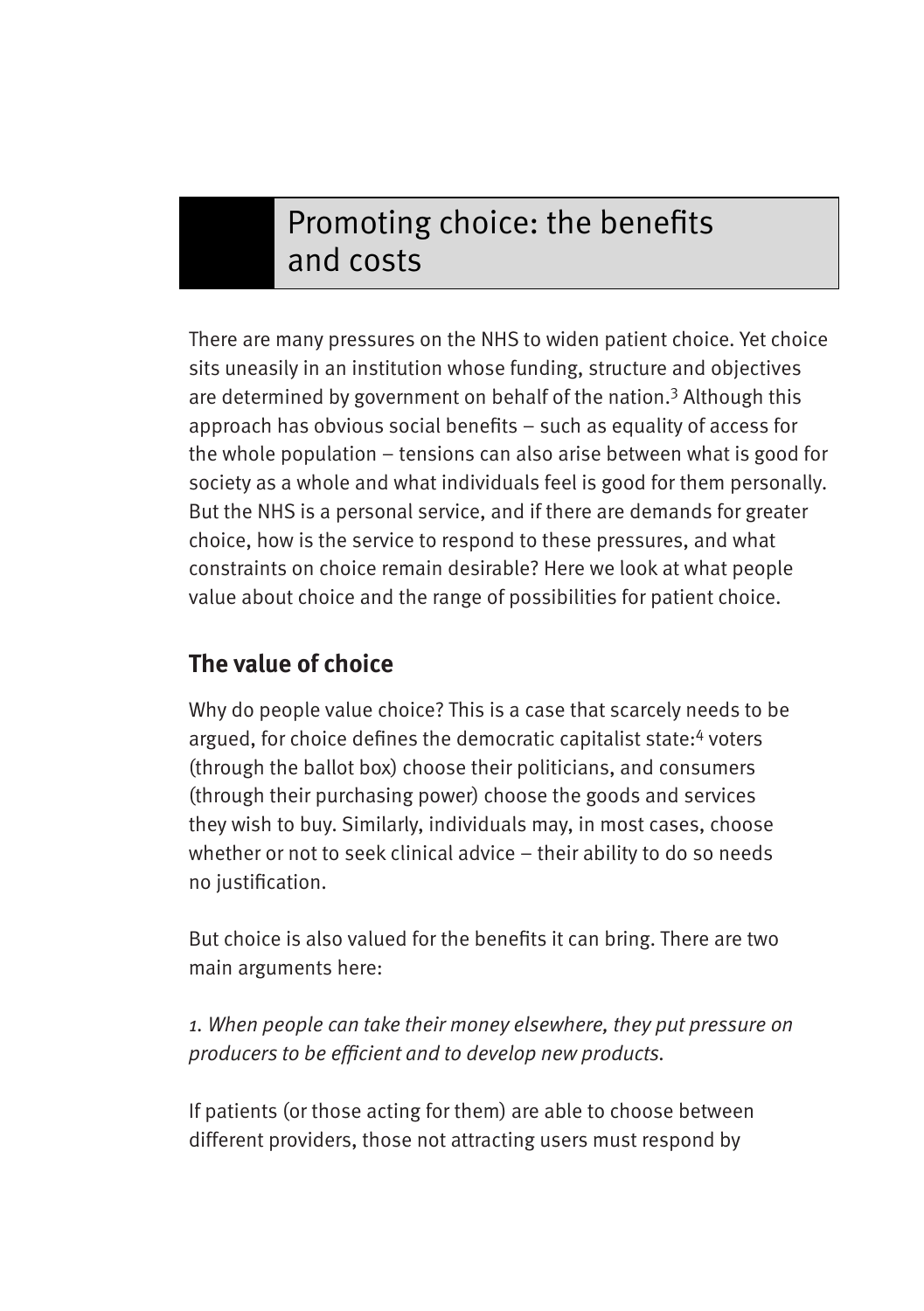lowering prices or increasing quality – or go out of business. Moreover, if providers are themselves free to develop more effective services, then competition can provide a sustained impetus to improve care (provided, as we shall see below, certain conditions are met).

## *2. When people have a wide range of alternatives, they can choose the mixture of goods and services that best meets their preferences.*

Choice is the necessary precondition for different wants to be satisfied, thus creating a better match between supply and demand. While choice in the first sense implies the existence of alternative providers of what might be very similar services, choice in this second sense implies diversity in the provision of care – offering either different ways of meeting the same need or the ability to respond to a diversity of needs.

In the United Kingdom and elsewhere, market processes have been introduced into the delivery of health care with the specific aim of promoting efficiency in service delivery; the reforms of the 1990s (*see* pp 8–12) were primarily justified on those grounds. However, the white paper proposing the reforms did not mention patient choice, although it did open the way for some patients to choose between waiting longer and being treated locally or travelling to distant hospitals for quicker treatment (*see, for example*, SoS 1989).

However, the market reforms did nothing to address the second argument for choice: diversity. The Patient's Charter and similar measures implicitly assumed that all NHS users wanted the same thing: shorter waiting times. But a large body of research – including social surveys and the testimony of CAM users – shows that preferences in health care delivery vary from individual to individual, according to a wide range of variables such as social circumstances, ethnicity and tolerance of drugs. Importantly, research also shows that while some people are distressed by delays in treatment, others are not (*see, for example*, Harrison and New 2000).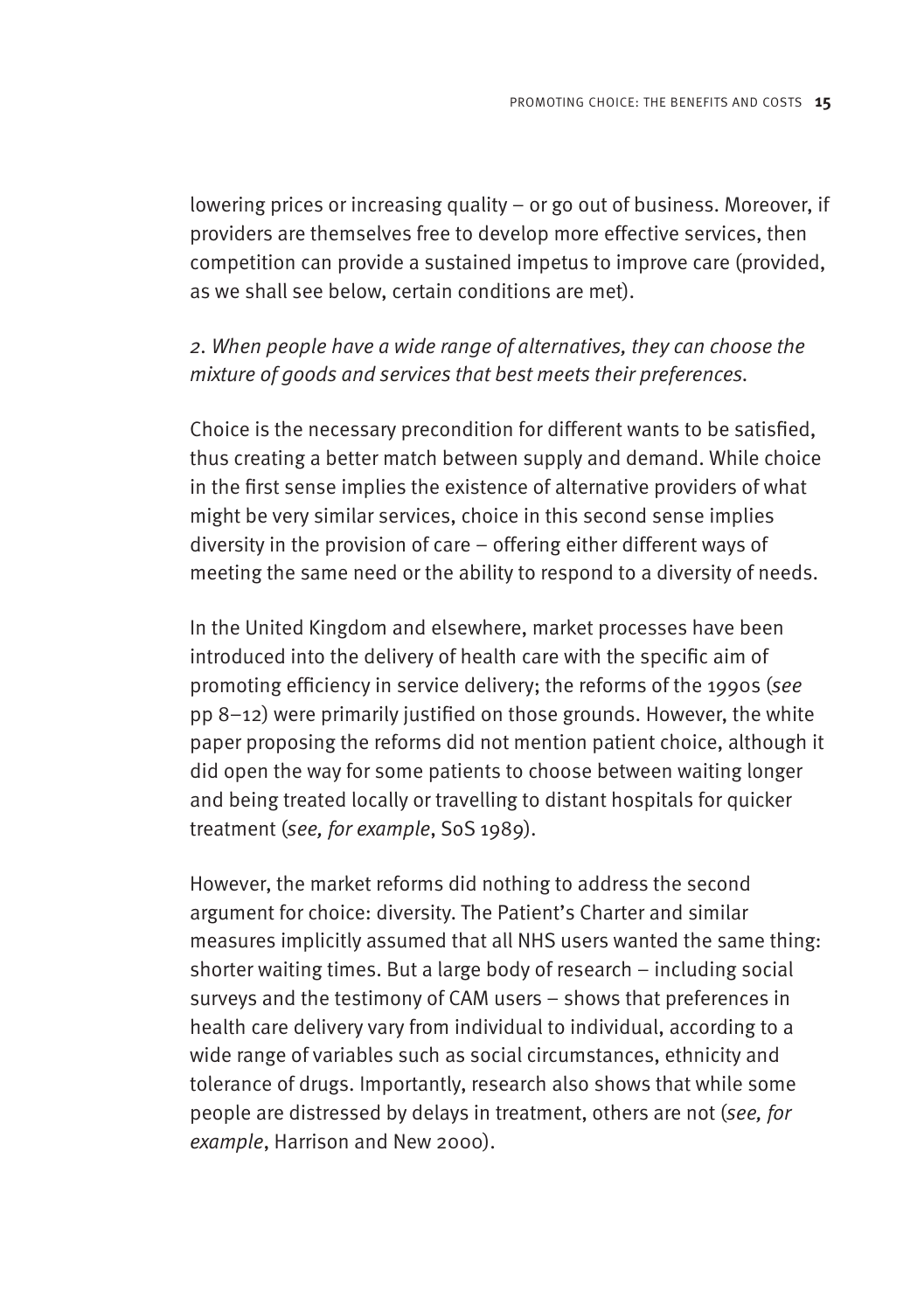In summary, choice is valuable because:

- for a given need for care, people may choose different treatments based on their own assessment of the potential risks and benefits attached to those treatments
- for a given treatment, people may choose different delivery options: for example, home delivery of a child rather than hospital delivery
- for a given treatment and delivery option, people may choose different times of delivery: that is, they may trade off delay for other perceived benefits.

Next we look more closely at the types of choice that individuals might exercise.

# **What choices might patients exercise?**

The state regulation and professional control that have characterised the NHS and other health care systems represent a strong presumption against unfettered user choice. However, the strength of this presumption varies according to the nature of the choices in question. Table 1 sets out the range of potential choices, which are then examined in turn.

| <b>TABLE 1: THE RANGE OF POTENTIAL CHOICES</b>                            |                                                                                                                                                                                                                                              |  |
|---------------------------------------------------------------------------|----------------------------------------------------------------------------------------------------------------------------------------------------------------------------------------------------------------------------------------------|--|
| <b>CHOICE</b>                                                             | <b>COMMENT</b>                                                                                                                                                                                                                               |  |
| Health-seeking<br>behaviour                                               | Choice of lifestyle, diet etc will have a fundamental impact<br>on an individual's health – and hence need for health care.                                                                                                                  |  |
| Payer/purchaser<br>Package of insured care                                | Choice of payer/purchaser or package of insured care within<br>the NHS would require reorganisation of the system.                                                                                                                           |  |
| Whether to seek care<br>or self-treat                                     | A basic choice when ill is whether to seek professional care<br>or to self-treat. Self-treating raises other issues concerning<br>choice, eg access to drugs.                                                                                |  |
| Type of care<br>Treatment<br>Health care professional<br>Accepting advice | For type of care, it is usually possible to choose conventional<br>or alternative medicine. Within both regimes there will be a<br>range of treatment options provided by various practitioners,<br>whose advice may or may not be accepted. |  |
| Provider<br>Time of treatment                                             | Choice of provider (public or private, local or not etc) and time<br>of treatment are likely to be linked, although other factors<br>(travel distance, quality of care offered etc) also inform choice.                                      |  |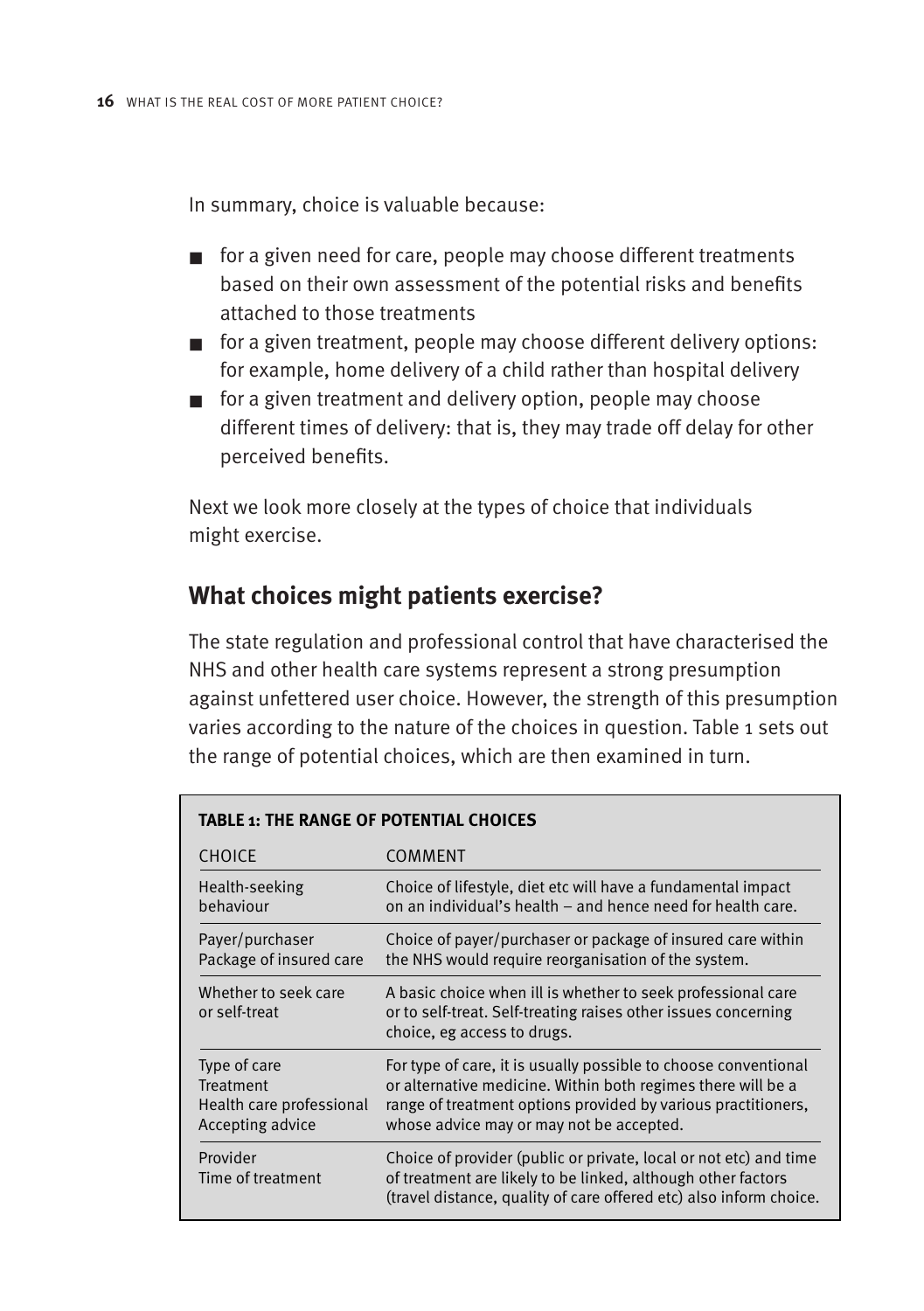## Health-seeking behaviour

Most people have choices where their health-seeking behaviour is concerned, even though these may be limited by factors such as income and geography. The choices people make will influence their health status and hence their need for health care.

Health-seeking behaviour is usually left to individual choice, for the reasons given on p 16. But governments have also tried to influence this behaviour: for example, by promoting healthy eating and banning tobacco advertising. They have thus sought to bring individual choice into line with the collective interest without actually prohibiting choice (of course, legal restrictions apply to certain classes of drugs such as heroin, cocaine and cannabis).

# Payer/purchaser and package of insured care

In a state system such as the NHS, the individual has little choice over the payer/purchaser and the package of care available. The separation of purchasers and providers by the 1991 reforms (SoS 1989) created some scope for choosing between treatment in different areas, and for intermediaries – such as health authorities and GP fundholders – to exercise choice on behalf of patients. Although it is hard to imagine someone choosing where to live on the basis of the local NHS purchaser, this choice theoretically exists even now.

A reorganised NHS could be envisaged in which exercising choice of payer/purchaser would be easier – but any choice resulting from a diversity of payers is likely to be severely limited.

During the 1990s, some health authorities attempted to define a health care 'package' – that is, what they would and would not pay for – but rarely got very far. This partly reflected the difficulty of taking away services people have got used to having, and partly reflected the strong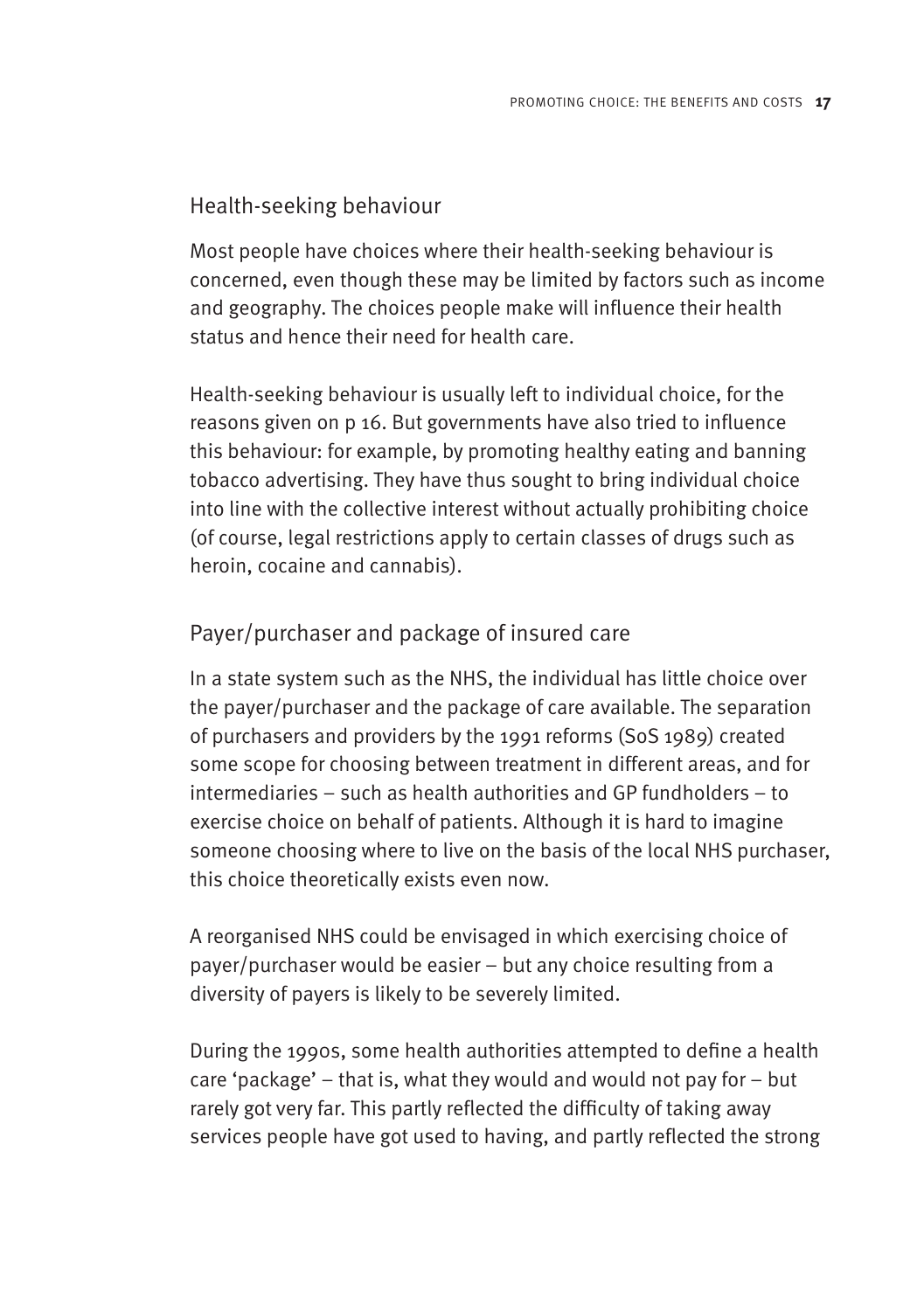pressures towards uniformity, for example, in the reaction to postcode rationing of drugs once differences between health authorities became known. Indeed, the more publicity that choices of this kind received, the greater the pressures for uniformity. For example, if the fact that CAMs are available in some areas and not in others becomes the subject of public debate, the expectation can only be that they will almost certainly be made available in all.

The present Government has added to the pressure towards uniformity by introducing national service frameworks and the National Institute for Clinical Excellence (NICE). These measures show a concern for equity: that everyone should have access to similar 'packages' of good-quality, well-provided services. Any major deviation from this objective in the name of choice is likely to be unacceptable.

#### Whether to seek care or self-treat

Perhaps the most basic choice is whether to seek health care or not, and if not, whether to self-treat. The choice of self-treatment is common, primarily for self-limiting conditions such as colds, headaches and minor injuries. The only exceptions are where people with certain mental health problems or a notifiable contagious disease are forcibly treated or constrained because they pose a danger to others.

In response to user demand and economic pressures, governments in recent years have extended the scope for self-care: for example, by broadening the range of OTC medicines, where the risks involved in allowing choice are assumed to be outweighed by the benefits. However, most health care systems still place some restrictions on the drugs and other forms of treatment available for self-care. Drawing the line between 'generally available' and 'not available' must be a collective decision; it would be unacceptable for a drug to be prescription-only in some parts of the country and not in others.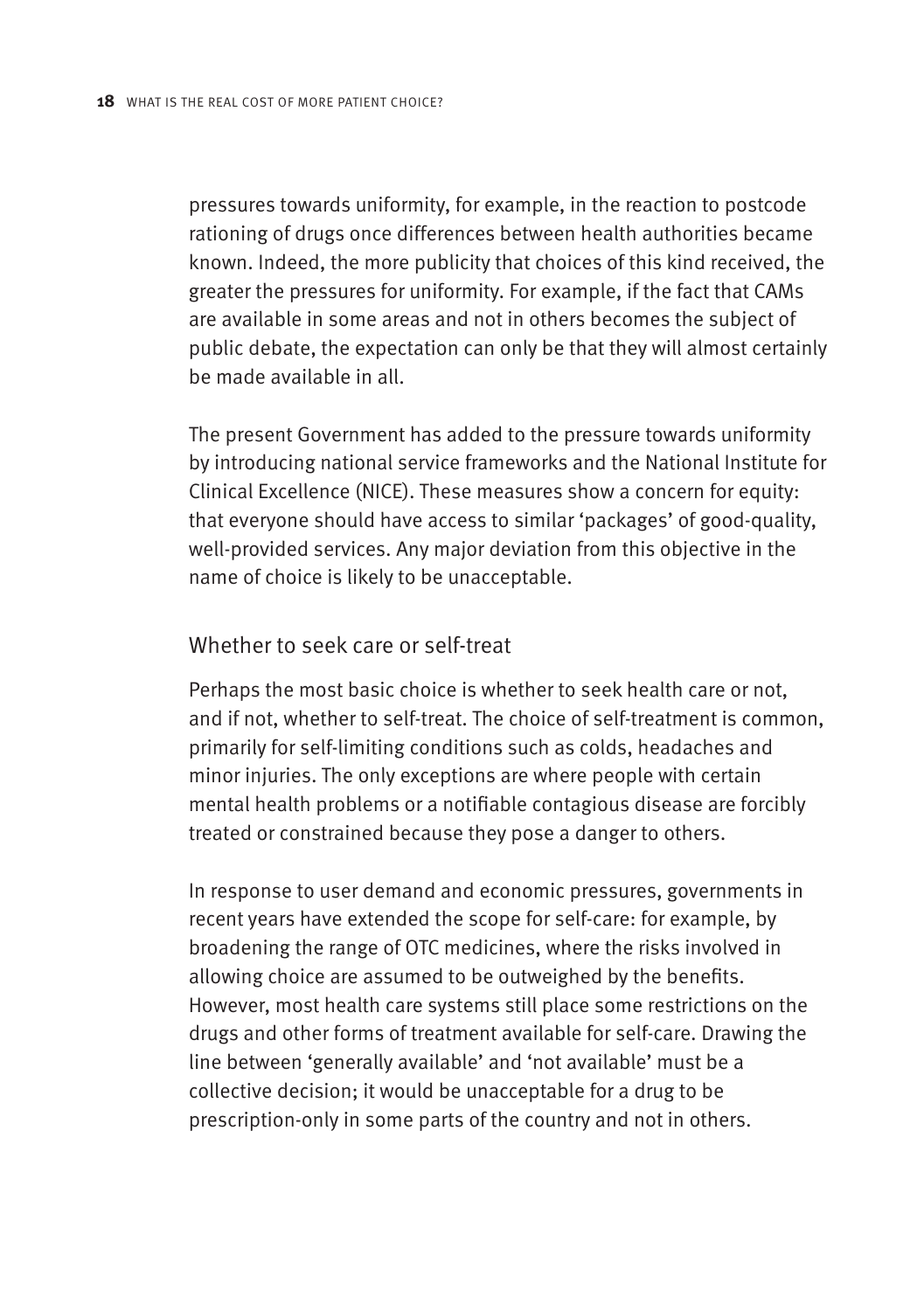This conclusion, however, still rests on the view that users cannot be trusted to make decisions on their own and in their own best interests (*but see* p 10). An alternative view is that consumer sovereignty is appropriate in medicine – provided that users have the information they need and can obtain legal redress if misinformed. On this view, the regulation of drugs through, for example, the Medicines Control Agency is unnecessary since the legal framework applying to non-health goods and services would be sufficient to protect consumers of health care services. However, this assumes a much greater capacity to understand the implications of potentially dangerous choices than most patients possess. The debate about direct-to-consumer advertising (DTCA) of drugs centres on where the boundary should be drawn. The pharmaceutical industry claims that patients should be exposed to advertising, as it will give them the information they need to choose between drugs; but the opponents of DTCA claim that the information made available will be incomplete or unbalanced and thus lead to wrong choices.

The scope for self-treatment is likely to increase as more treatments are deregulated. But how far choice can be extended in this direction depends upon the public's acceptance of the risks involved. However, more investment in high-quality user information and in research designed to support self-care can reduce these risks.

## Type of care and treatment options

Within the mainstream NHS, a choice of treatment exists for many conditions. The case for choice rests on the differences between users, in terms of how each treatment might affect them and what level of risk they will accept. The introduction of formal consent procedures and informed patient choice recognised this.

Complementary and alternative medicine (CAM) represents a more radical choice, as its practitioners often reject the very basis of orthodox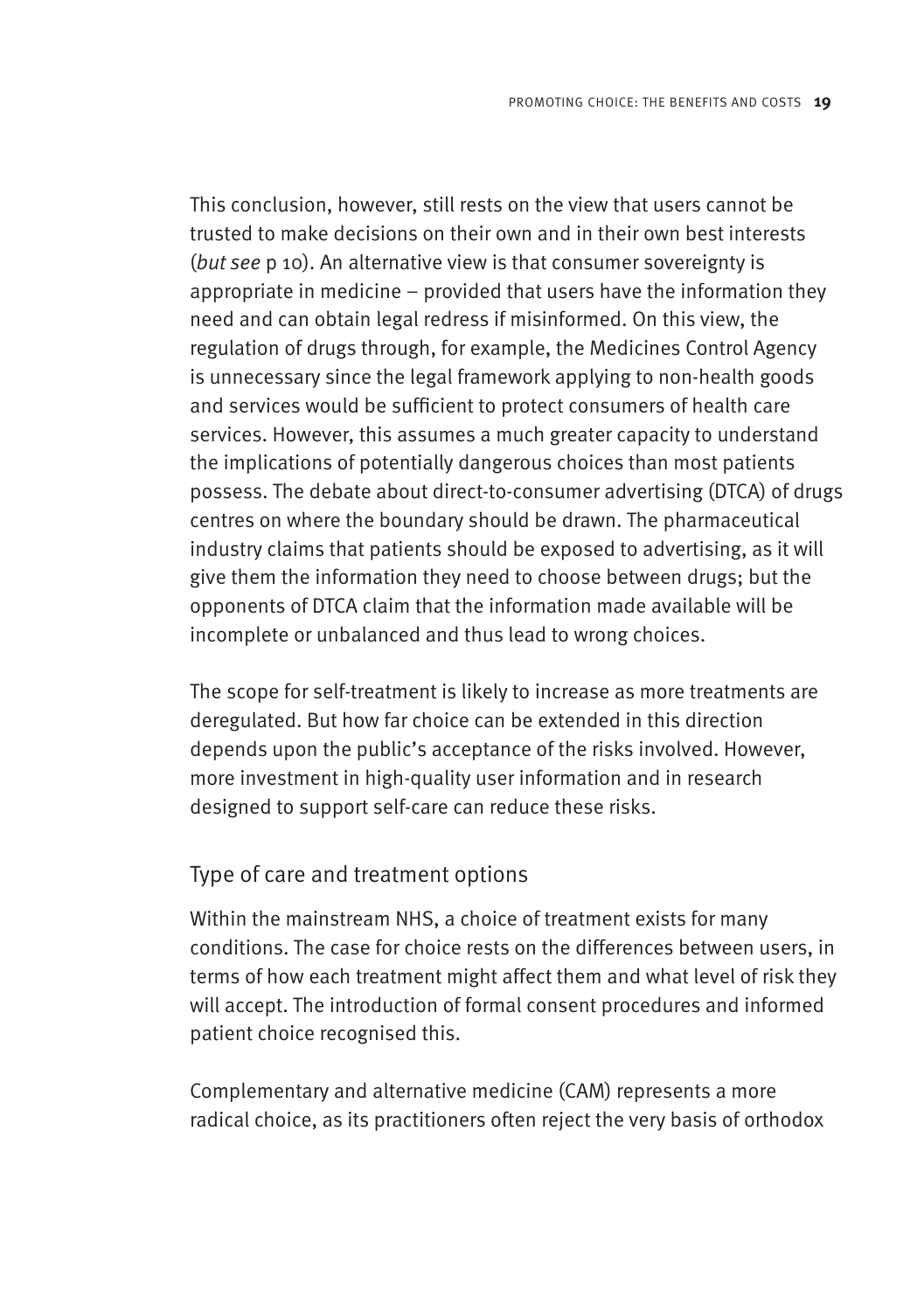medicine. As a generally unregulated area of medicine, CAM has offered choice to people dissatisfied with the NHS and/or conventional treatment, although they have had to pay for it themselves. Yet as we have seen (*see* p 12), CAM has recently infiltrated conventional medicine. So far this trend has not been challenged, perhaps because it has been experimental and modest in scale. But were the infiltration to go further, the question of clinical effectiveness and cost-effectiveness would arise; the evidence base for most complementary therapies is weak compared with that for most mainstream treatments. Again, it is a question of individual versus collective choice: people may want CAMs on the NHS – but should treatments of unknown efficacy be available 'free' and what would have to be foregone elsewhere to make them available?

#### Health care professional

The NHS was established around the medical profession, which largely determined what was 'legitimate' medical care. While treatment styles might differ, the choices available – between GPs, for example – were within a defined field of knowledge and type of expertise. People who wanted other styles of care would have to look outside the NHS.

Recently, however, users of the mainstream NHS have increasingly been able to seek care from nurses and other professionals directly, without a GP or doctor as intermediary. For example, the grass-roots pressure that led to the publication of *Changing Childbirth* (DoH 1993) reflected a desire among women to choose not only their method of delivery but also their main carer (midwife versus obstetrician). Moreover, recent extensions of prescribing rights to nurses and pharmacists open up new ways of accessing care not available hitherto.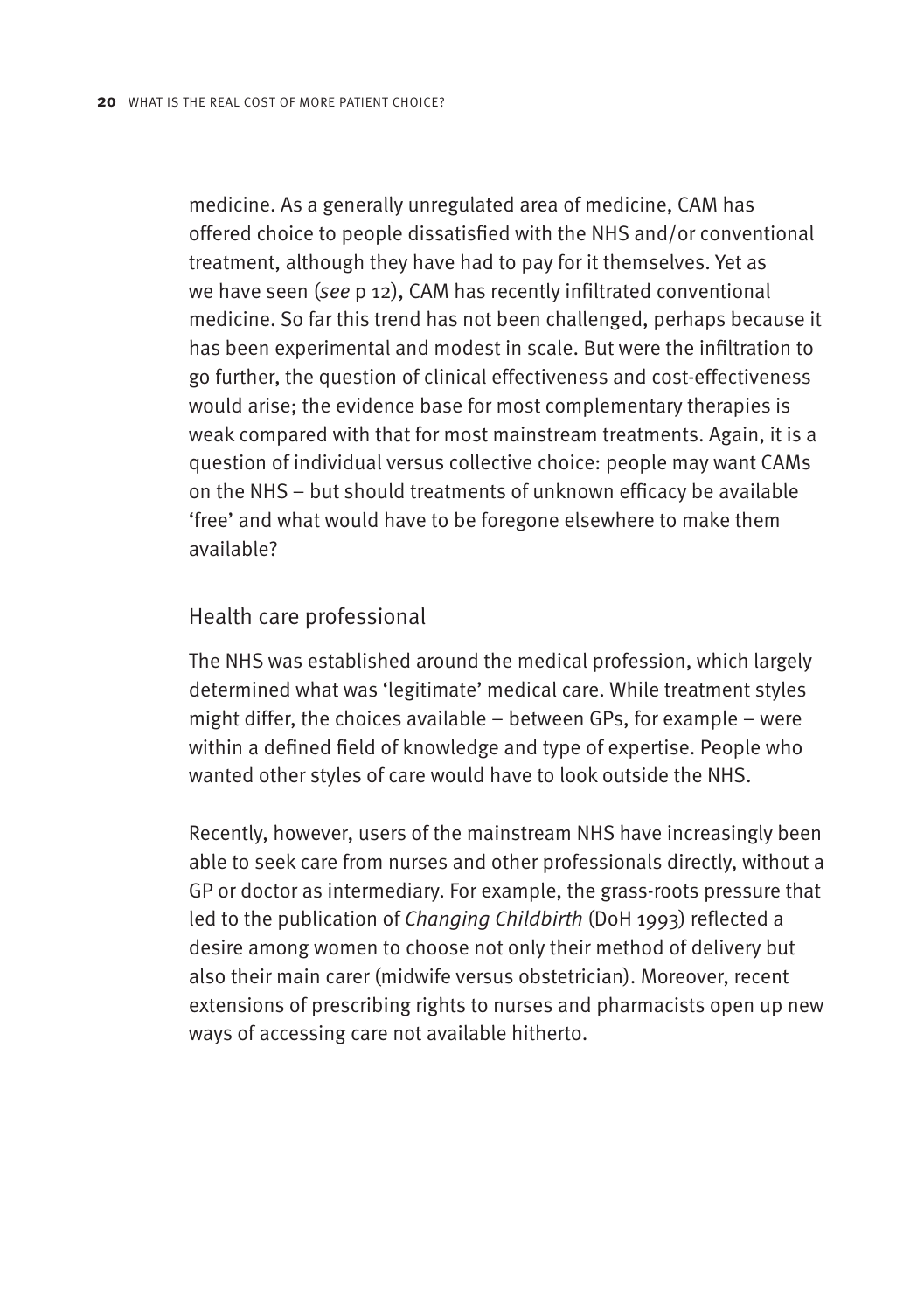#### Provider and treatment timing

Choice of provider is implicit in many of the above choices: between GPs, between GPs and other professions, between surgery sooner rather than later, and between mainstream and alternative medicine. Where hospitals are concerned, however, the choice has typically been between providers offering similar services: that is, elective operations.

In non-clinical matters, such as time of appointment and ease of access to treatment, the usual arguments for restricting choice do not apply. People can judge these matters for themselves and may well take different views: the access times or locations convenient for some will not be so for others. The choices people make will be influenced by their personal circumstances, such as how mobile they are and how much pain they are experiencing.

But patients are far less able to judge the quality of care in different locations. Although information about quality is slowly becoming available, informed choice is still difficult for lay people. It is theoretically possible to choose one's GP, but the shortage of GPs and the lack of information about their quality restrict this choice in practice.

The scope for exercising personal choice over when one would like to seek advice or be treated has, in practice, been very limited. This is partly because professionals have restricted access times, the treatments on offer and the way that services are supplied for reasons that often stem from self-interest: for example, surgery times may be limited to weekdays because surgery staff prefer it that way. Extending the scope for patient choice may be against the interests of those providing the service. Some of these access problems are being addressed through maximum waiting-time targets to see a primary health care professional.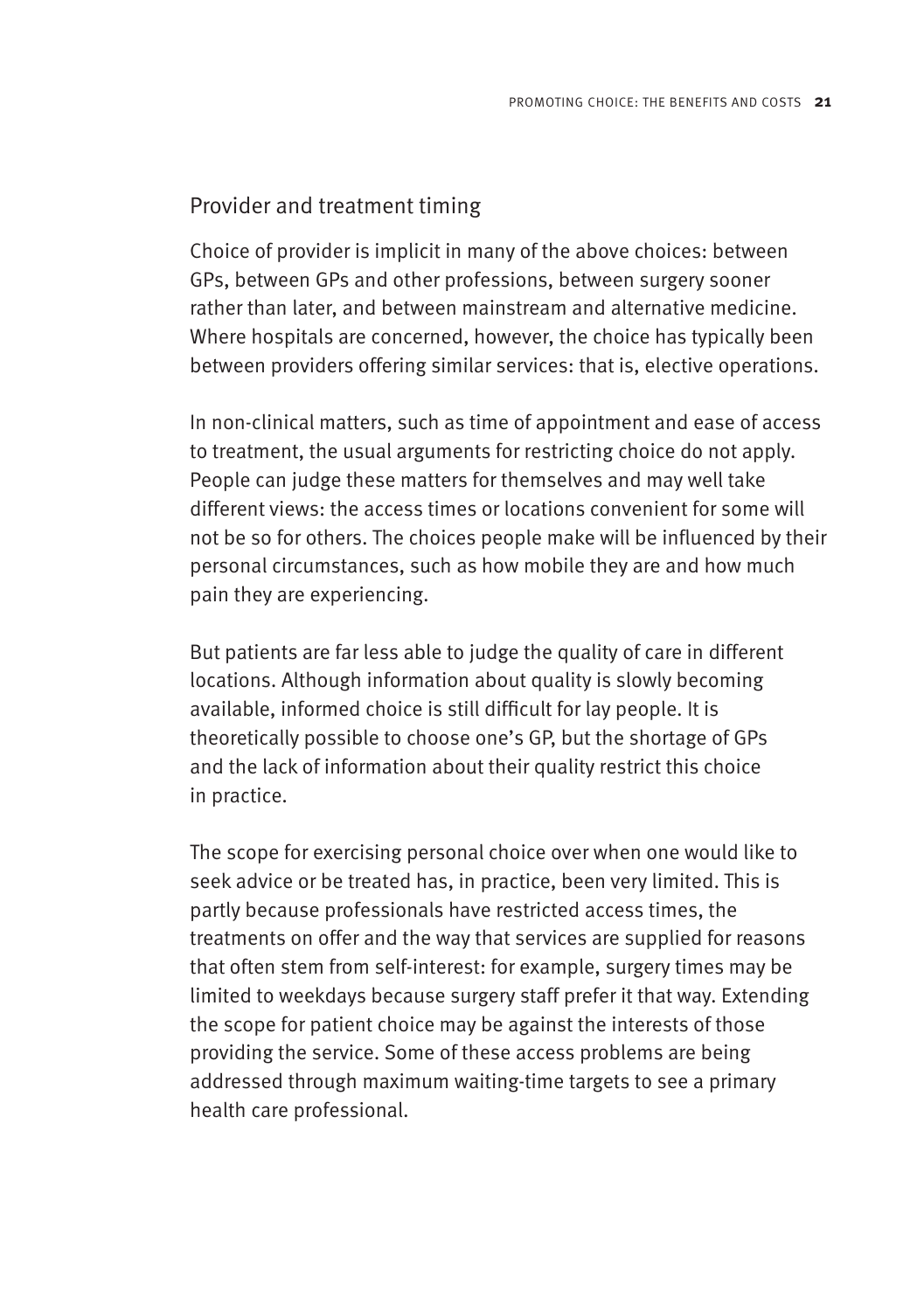#### **Summary**

Choice has potential benefits. Patients are better able to match their consumption of health care with their personal preferences; and pressure can be put on producers of health care to improve their performance.

But realising these benefits for users is fraught with problems. Patients are not always the best judges of their own welfare: the choices they make may not be the ones they might have made had they been better informed, for example. And realising the benefit of competitive pressure relies not just on the ability of patients to take their custom elsewhere, but also on the economic environment in which providers operate and how incentives to improve performance are structured.

But choice of provider is only one of a variety of possible choices patients could make in the NHS. The domain of choice extends from choices to self-treat, through to choice of 'purchasing agent', choice of treatment and its timing, and choices of health care professional. In each of these areas, choice has been limited whenever its costs are felt to outweigh potential benefits. However, the balance of costs and benefits can change over time: for example, in response to new health care technologies or shifts in public opinion.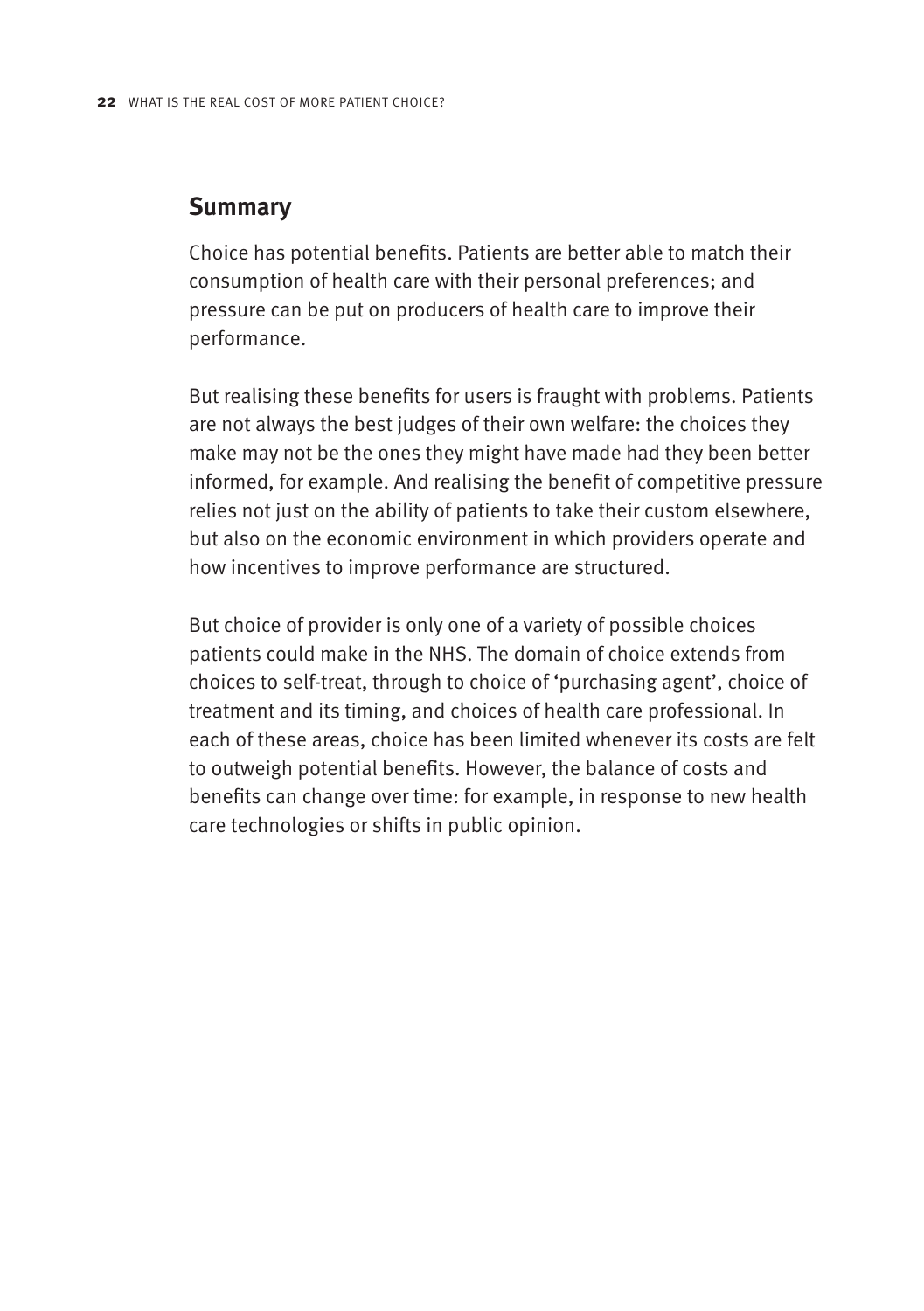# Constraints on patient choice

Constraints on choice are not unique to 'non-market' health care systems. Even where markets have long existed, there have been restrictions on what health care is delivered and by whom. These reflect judgements about what choices are appropriate for consumers to make. The restrictions show national variations: for example, in some countries drugs that are restricted in the UK are freely available over the counter, and vice versa. Here we examine the arguments used to justify restrictions on user choice.

# **Individual versus collective choice**

The case for offering choice in the areas described in Table  $1$  (p  $16$ ) rests on the presumption that individuals should be able to choose, unless there are compelling arguments against their doing so. But many health care decisions are collective rather than individual. Decisions about where to site hospitals, how big they are and what services they provide are made by the NHS on behalf of everyone who may use them. Similarly, decisions about whether a drug should be made available over the counter are made on behalf of all potential users.

This tension between what is 'good' collectively and what individuals would choose for themselves influences decisions on resource allocation in the NHS and health care generally. For example, to inform decisions about whether to provide new health care technologies or new treatments, clinical trials may seek evidence of the capacity of patients to benefit from these innovations. But this evidence is rarely clear-cut: individual responses to a health care intervention will vary. It may also be difficult to identify in advance which individuals are likely to benefit from the intervention.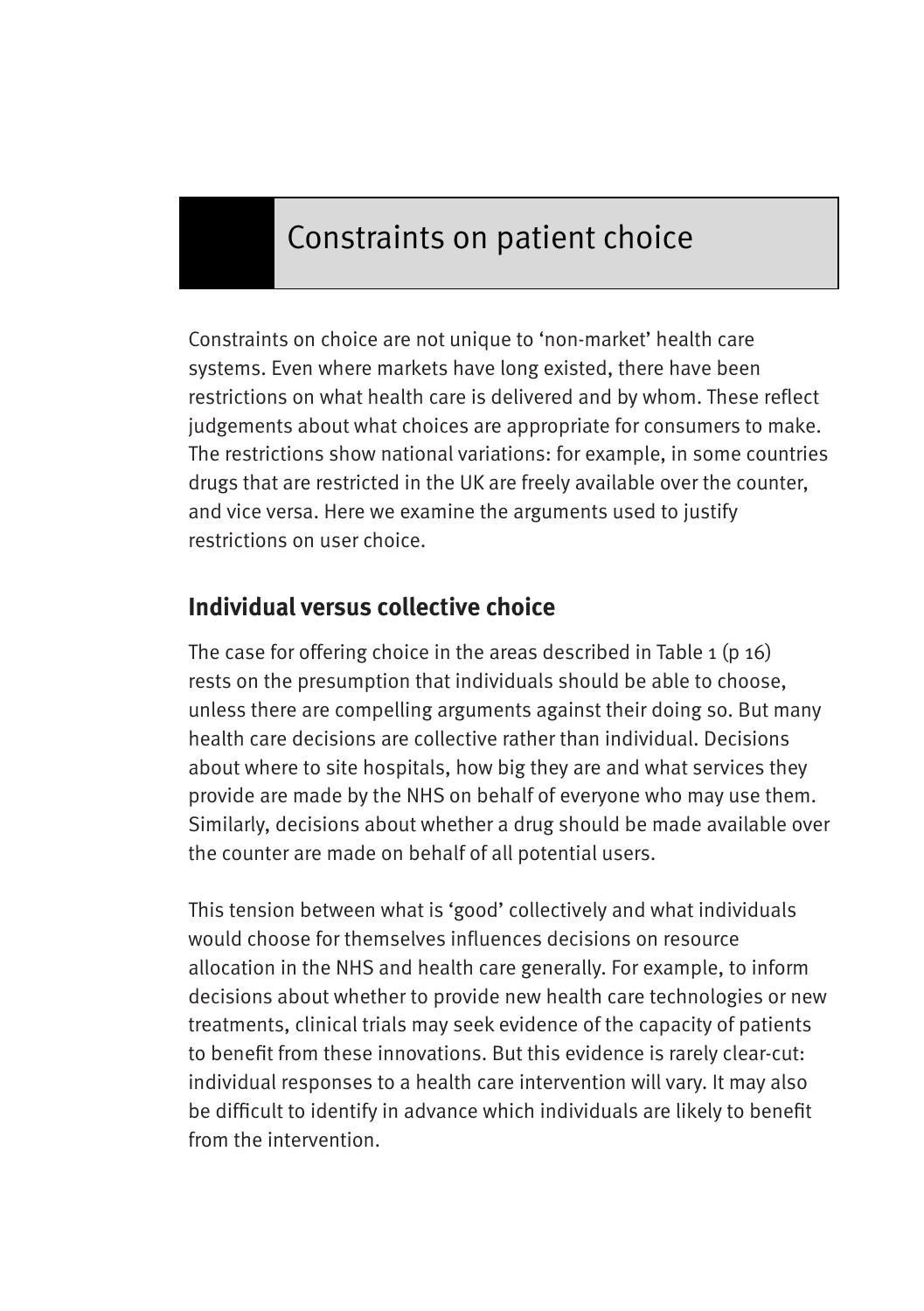These variations in the evidence from evaluations pose a problem for the people who decide upon resource allocation. Their usual solution is to calculate averages for health outcomes, satisfaction ratings and so on. This may help them to make broad decisions, but it does not guarantee that such decisions will not deny some people's opportunities for choice 5

The valuation of improved clinical outcomes also highlights potential tension between patients' views and collective views. While patients may be asked to indicate their satisfaction with care or, occasionally, their preparedness to pay (where a monetary value of the benefits they enjoy is sought), the valuations employed in the kind of economic evaluations routinely conducted in the NHS<sup>6</sup> are usually not those of patients, but of 'the general public'. Patients' values are seldom used, on the grounds that the views of the general public are more relevant as they are funding health care via taxes, and that general public valuations are less likely to be biased by self-interest. This identifies the fundamental question of what role patients' views and values should play in economic assessments and collective choices and, more generally, whose values determine health policy (*see* Devlin, Appleby *et al*, 2003). While choice emphasises the value of individual patients' views, in practice, as we shall see, collective or social values must inevitably override them.

# **Knowledge and the ability to make informed choices**

In itself, exercising choice demands little prior knowledge – but informed choice does. For some of the areas of choice set out in Table 1, the information requirements are minimal. But others demand a great deal of information – in particular, the choice of treatment and provider.

The introduction of formal consent procedures means that patients must now be made aware of the risks involved in the choices facing them (*see, for example*, NHSE 2001).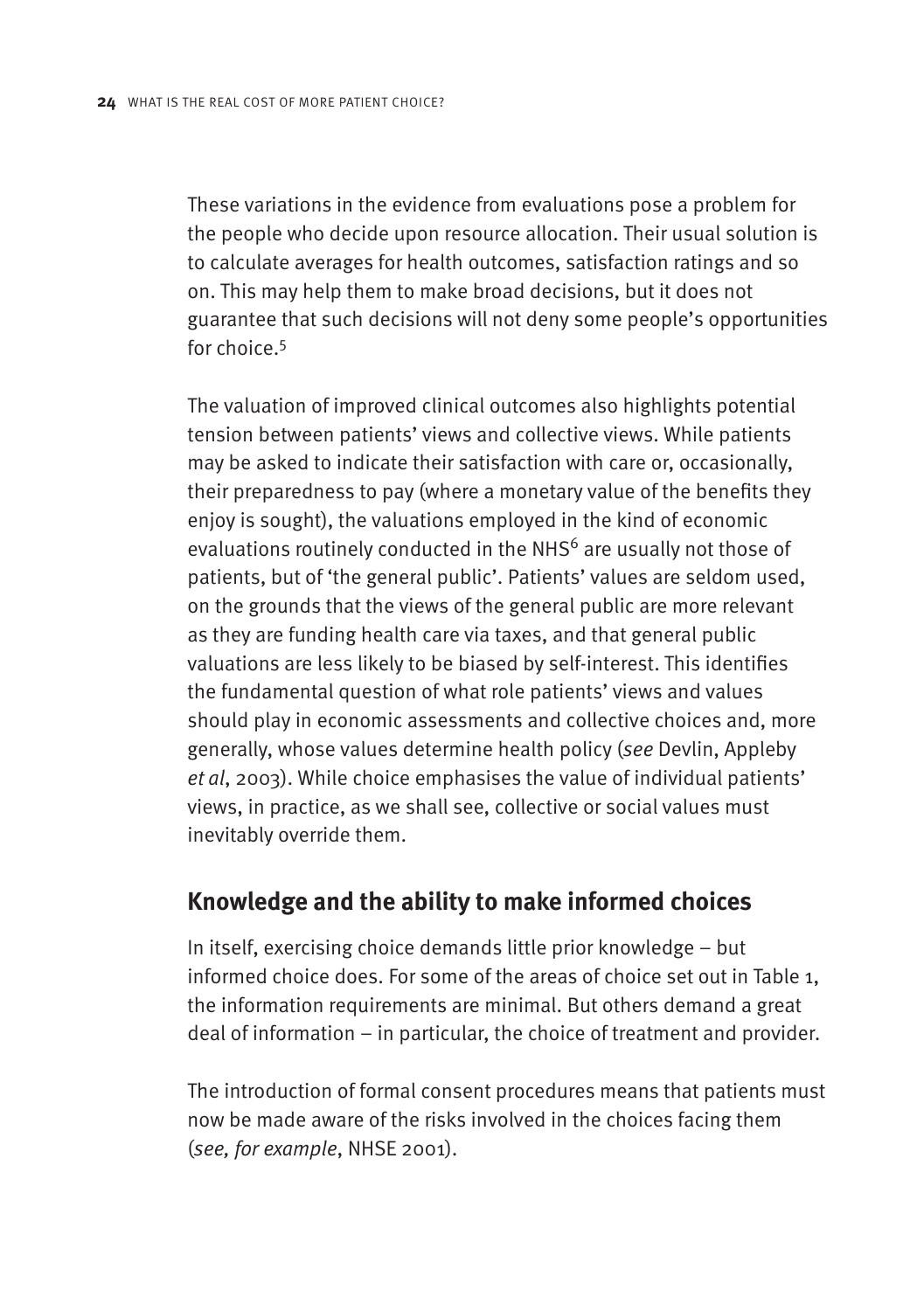However, the knowledge base upon which the NHS rests is patchy. The rise of evidence-based practice has revealed large areas of conventional medicine where there has been little or no research. The same applies, even more strongly, to CAMs – although individuals are free to use their own money on unproven treatments, it is hard to make a case for using public funds in this way.

Even if consumers are well informed about the quality of the services on offer, it does not follow that their choices will be in their own best interests. They may make a 'bad' choice for a variety of reasons: for example, inability to complete the necessary mental tasks; a 'weakness of will'; or emotional decision-making (*see* New 1999).

Furthermore, although the general trend in recent years has been to provide patients with more information about their treatment options, not everyone wishes to choose for themselves – particularly when the merits of the alternatives facing them are hard to assess. They may choose not to choose (*see* Schneider 1998).

Thus, the requirements for informed choice are demanding: not only for the individual, faced with a mass of hard-to-understand information, but also for the health care system, which has to provide that information.

# **Economic factors**

All health care systems must limit user choice if they are to keep within budget. These financial constraints can apply at various levels:

# Restricting the 'bundle' of services available

In contrast to insurance-based schemes, the NHS does not explicitly define all the services it will fund and provide. Through NICE, however, it has begun the process of 'bundle definition' at national level. Taxpayer-funded resources will be allocated so as to maximise total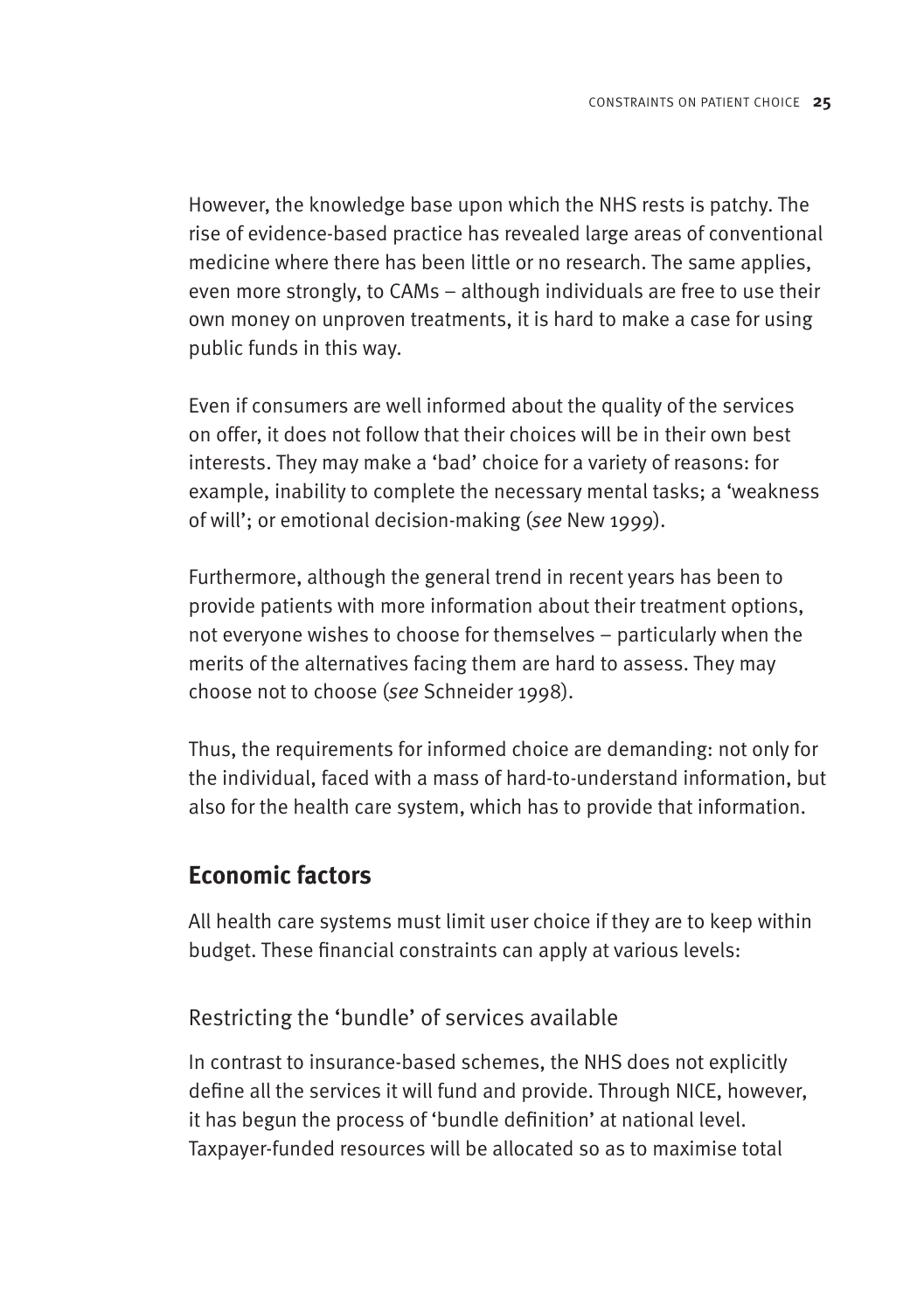improvements in health (or to reduce inequalities in health). Given this, as Rudolf Klein has observed, 'The conclusion must therefore be that maximising individual patient choice is incompatible, given constrained budgets, with maximising the welfare of the patient population as a whole unless there were an open-ended financial commitment to health care. Short of that, patient sovereignty is likely to be an illusion.' (Klein 2002). This process/policy will inevitably restrict the areas in which choice may be exercised.

#### Eligibility criteria for health care providers

Through legislation, the imposition of quality standards and other means, the Government effectively limits the range of health care providers. But some countries impose further limits – for example, preferred providers – in order to control costs.

#### Natural monopoly and economies of scale and scope

Most health care activities are, by industrial standards, small in scale: the typical GP practice, like other community-based services, comprises a handful of professionals and support staff. This means that all but the smallest communities can support more than one provider of most community health services. But the same is not true of hospitals.

Hospital departments may also be small in terms of the number of professional staff they directly employ, but each department uses facilities that are both expensive and, in some cases, subject to economies of scale. For some hospital services, particularly acute emergency care, both economic and quality considerations require large catchment areas. For example, developments in cancer care have been based on the concept of large clinical networks, linking hospitals and community services over catchment areas of up to 2 million people. In such circumstances, choice of the provider of a particular form of treatment may not be possible for most people.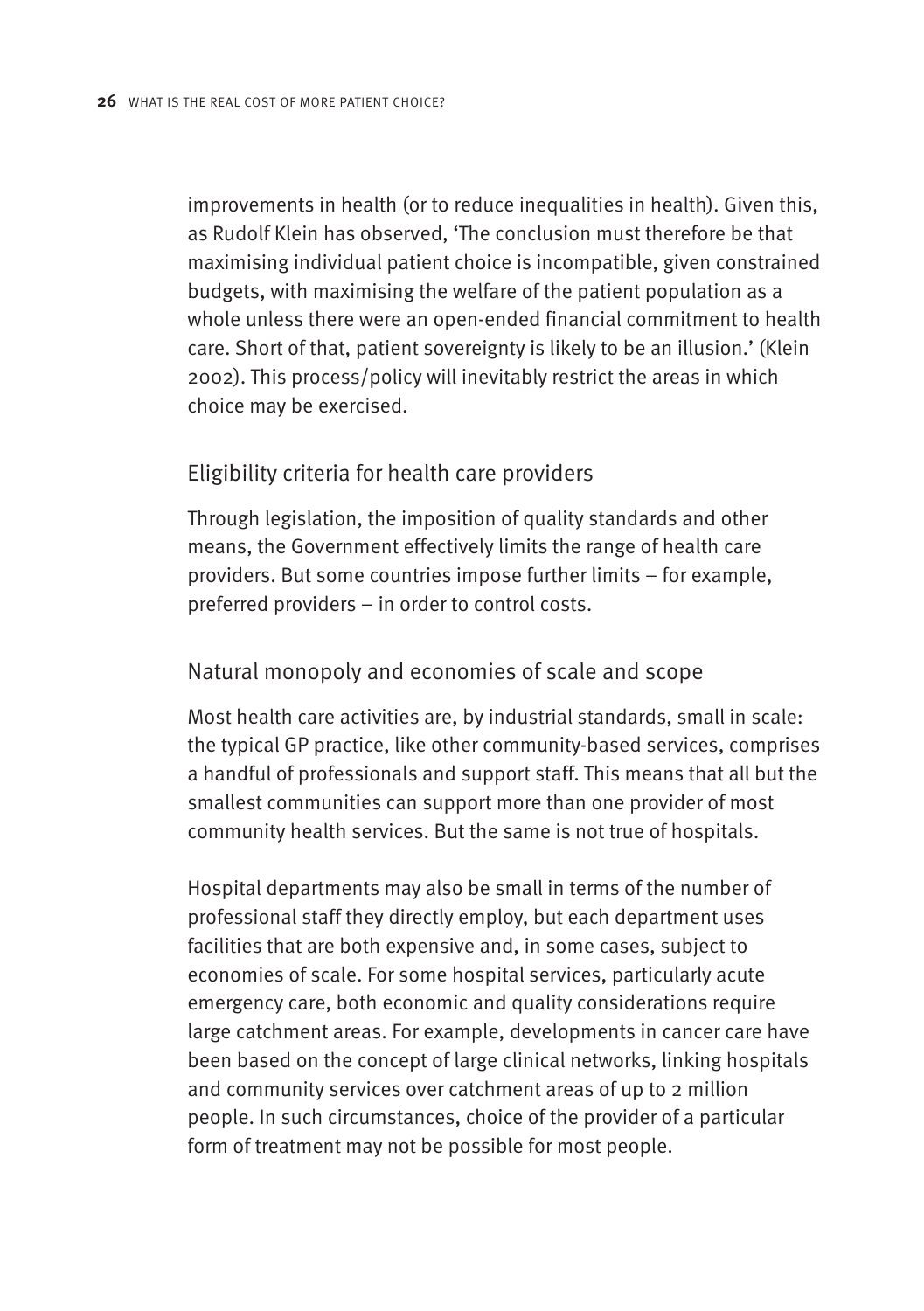Recent developments have caused a reduction in the number of hospitals. The trend towards clinical specialisation has favoured the growth of larger institutions, while concerns over quality and risk have led to the demise of smaller local hospitals.

The evidence on economies of scale and scope in hospitals, though limited, does suggest that for many types of elective care the quality threshold is fairly low. Furthermore, as surgeons are mobile, they can carry out low-risk procedures away from large hospitals. This means that choice of location is feasible for a large proportion of the people needing elective care.

The evidence and the arguments are different for emergency care. At the 'lower' end of the scale – for example, minor-injuries units – economies of scale and scope are limited and therefore many access points can be provided. At the 'higher' end – for example, trauma centres – economies are possible, supporting the case for large units with catchment areas of 500,000 people or more; this means that, in all but the largest communities, no choice can be offered.

However, in March 2003 the Department of Health published a consultation paper, *Keeping the NHS local* (DoH 2003a), which identified ways that small hospitals can provide a wider range of services. Many of these are already in common use, but some are experimental – so until their safety and cost-effectiveness can be evaluated, the scope for preserving the local option will remain unclear.

# **Implications for society**

Situations where the consumption or non-consumption of goods or services by an individual can have negative or positive consequences not only for the individual, but also for others in society, raise difficult questions about how far individual choice should be restricted in the interests of others. For example, the UK Government has generally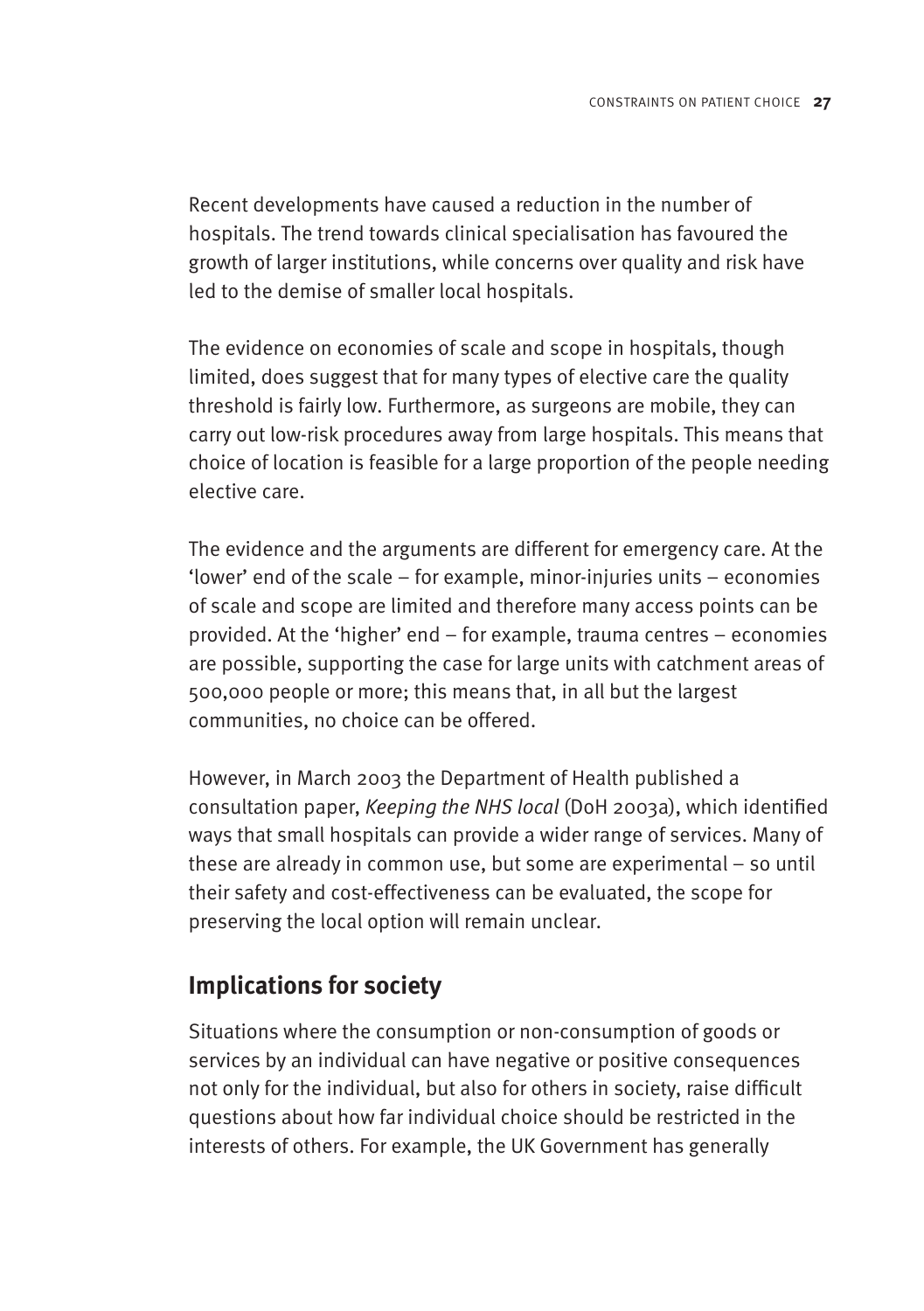allowed parents to opt out of programmes with significant societal implications, such as child immunisation and vaccination; but it has simultaneously sought to maintain vaccination rates by offering GPs a financial incentive to treat as many children as possible.

This appears to be a straightforward conflict between individual and collective interest, and the response will be primarily political. But the credibility of placing restrictions on choice depends upon the evidence available to support the collective decision: for example, during the recent controversies surrounding the combined MMR vaccine, the perception among parents of the risks of triple vaccination shows how patient choice can be influenced by 'evidence' that is disputed scientifically.

# **Safety and quality**

Health care systems may also restrict choice in the interest of user safety: for example, by controlling access to drugs judged to be dangerous unless administered by professionals.

Since the 1968 Medicines Act, before drugs enter the marketplace, they are subject to a licensing procedure designed to assess their safety as well as their efficacy. Although specific aspects of this procedure are subject to criticism (Harrison 2003), in general it is hard to argue against some restriction of this sort, given the risks to health that the improper use of drugs can pose. But there are exceptions. First, in cases of serious illness where there are no effective treatments, patients may accept a degree of risk that the licensing procedure would regard as unacceptable.7 Second, recent measures from the European Union to bring herbal medicines within a licensing framework have been criticised precisely on the grounds that they limit choice. The Government, however, denies this (DoH 2003b).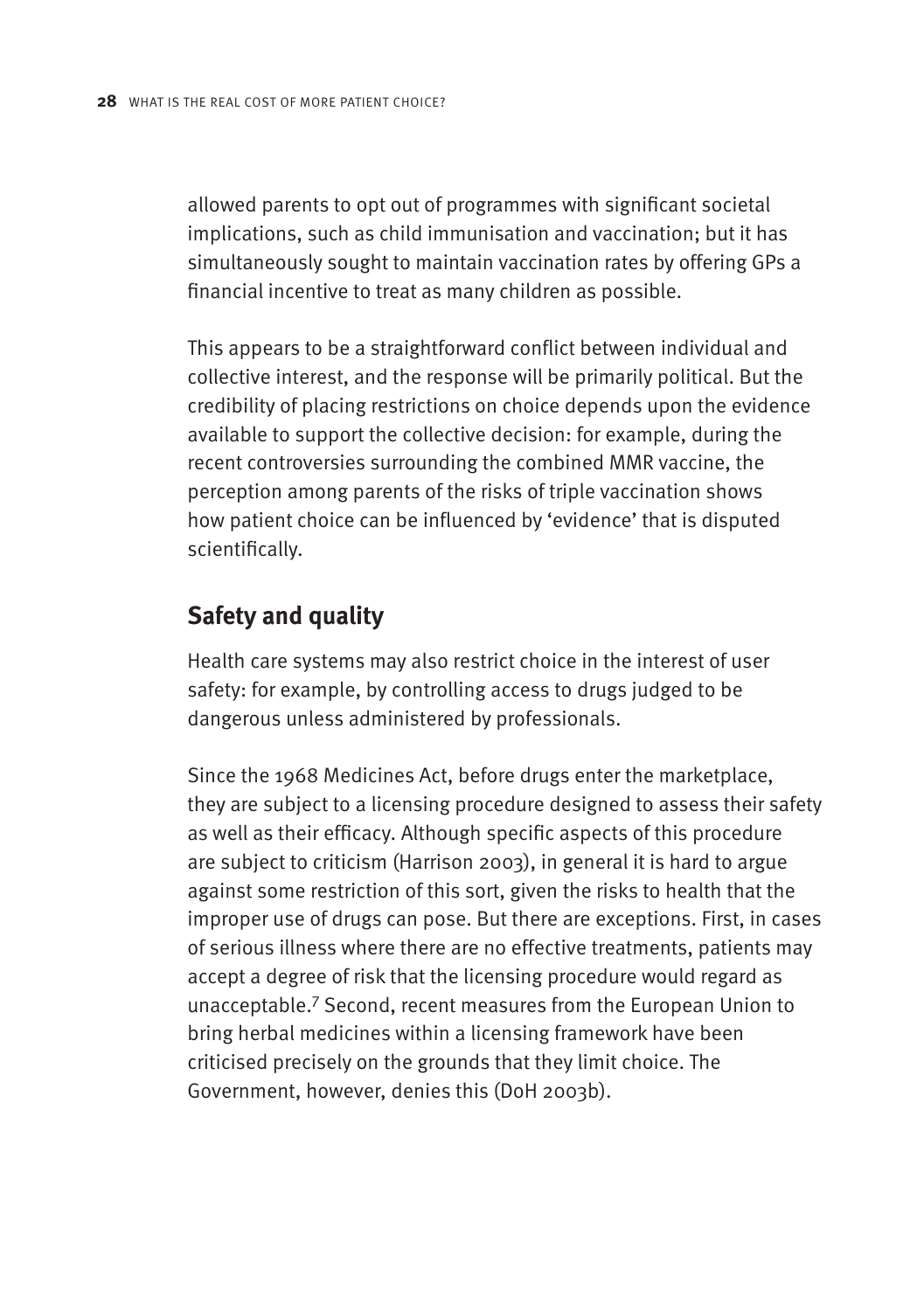All health care systems operate some form of licensing for health care providers on safety and quality-assurance grounds. Critics of this form of regulation have tended to focus on the dangers of allowing professions to control entry to their own profession and to regulate themselves. Recent initiatives in the UK designed to protect patients reflect concerns raised by, for example, the tragedies at the Bristol Royal Infirmary and other untoward incidents. Again, at a general level, it is hard to argue against restrictions of this sort. Historically, however, professional self-regulation has been used to protect narrow professional interests in the name of patient safety. Recent government initiatives, as well as professional ones, have attacked many of these restrictions head-on. For example, the Health and Social Care Act 2002 allows for nurses and pharmacists to take over prescribing roles. More generally, the Government has made it clear that it wishes to seek greater flexibility of career paths and roles that, while promoting efficiency, make it easier to introduce choices where these involve changes in professional behaviour.

## **Ethical concerns**

Individual choice may also be restricted if it is held to contravene widely held social values. For example, ethical concerns about IVF and donor insemination, as well as human stem-cell research and cloning, led to the setting up of the Human Fertilisation and Embryology Authority (HFEA).<sup>8</sup>

Similarly, restrictions may be imposed on individuals not considered competent to make choices about their health care: for example, those suffering from severe mental illness or cognitive disability. And, of course, children are barred from many health care choices – such as contraception and consent to treatment – open to adults.

The limits to individual choice in these areas will continue to be a matter for debate, partly because society's values are constantly evolving and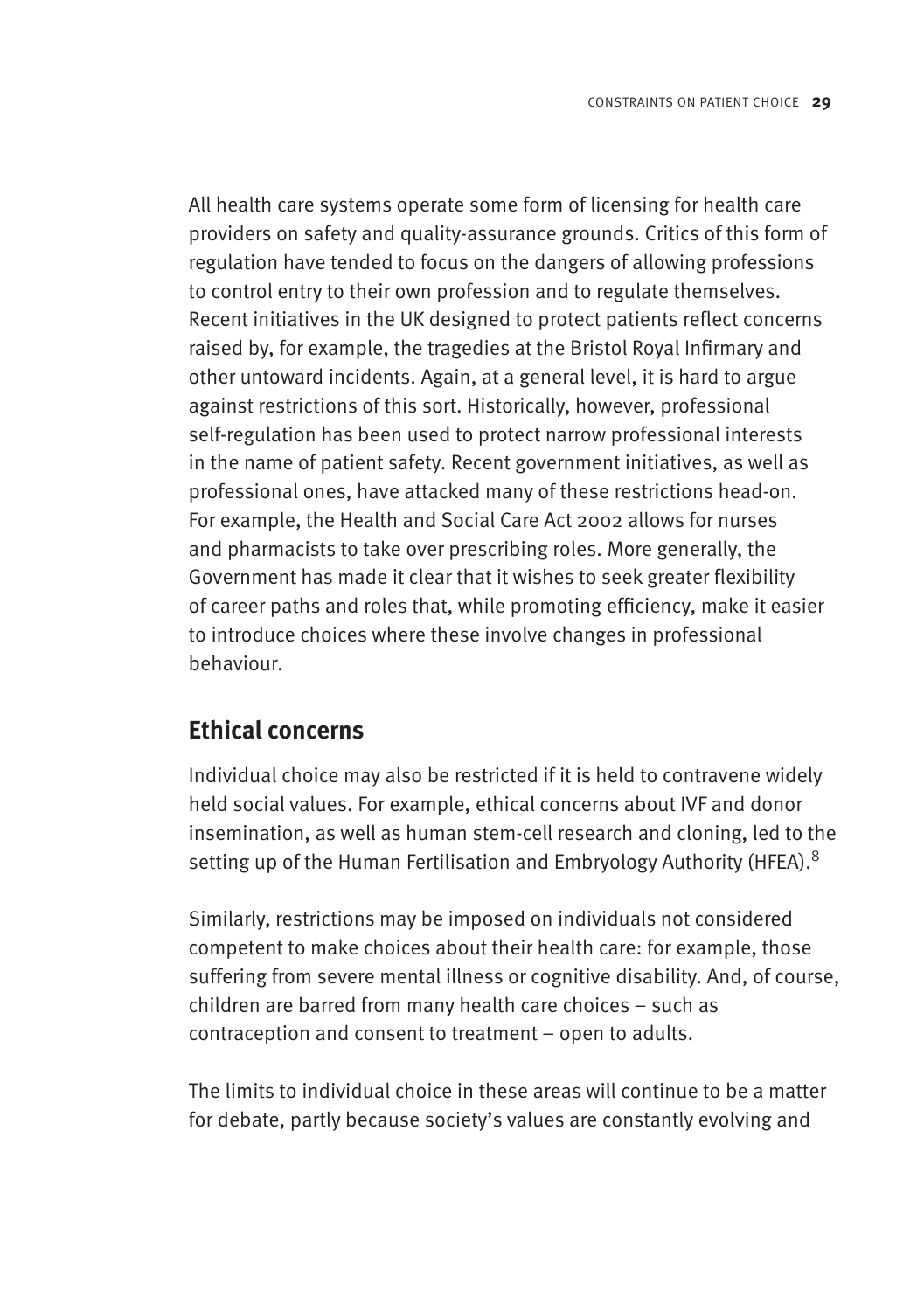partly because of advances in knowledge (both of which can help resolve previous ethical dilemmas as well as create new ones).

# **Supply limitations**

In the short term, the scope for extending choice is limited by the availability of the required capacity. By 'availability', we mean reasonable access, adequate capacity and genuine responsiveness – that is, the ability to shift resources to new services in response to changes in patient choice. The health care labour market will need to show similar flexibility in the face of changing demands; and the commissioning process for medical research should be responsive to the wishes of the public and patients. We consider these themes in turn.

#### Genuine alternatives in provision

As we have seen, there may sometimes in theory be scope for creating alternative providers, but the costs may be prohibitive. In the case of emergency care, for example, the case for a single provider – or provider system – in most parts of the country (and outside the main conurbations) is strong. For other services, the cost penalties and hence the balance of advantage is less clear-cut.

#### Effective availability

The notion of effective availability takes into account restrictions on access (such as limited opening hours, or distance) that, while not posing absolute constraints on choice, may limit it to such an extent that in practice some groups have very little choice, or the choices offered to them impose high personal costs such as significant loss of earnings or long and expensive journeys.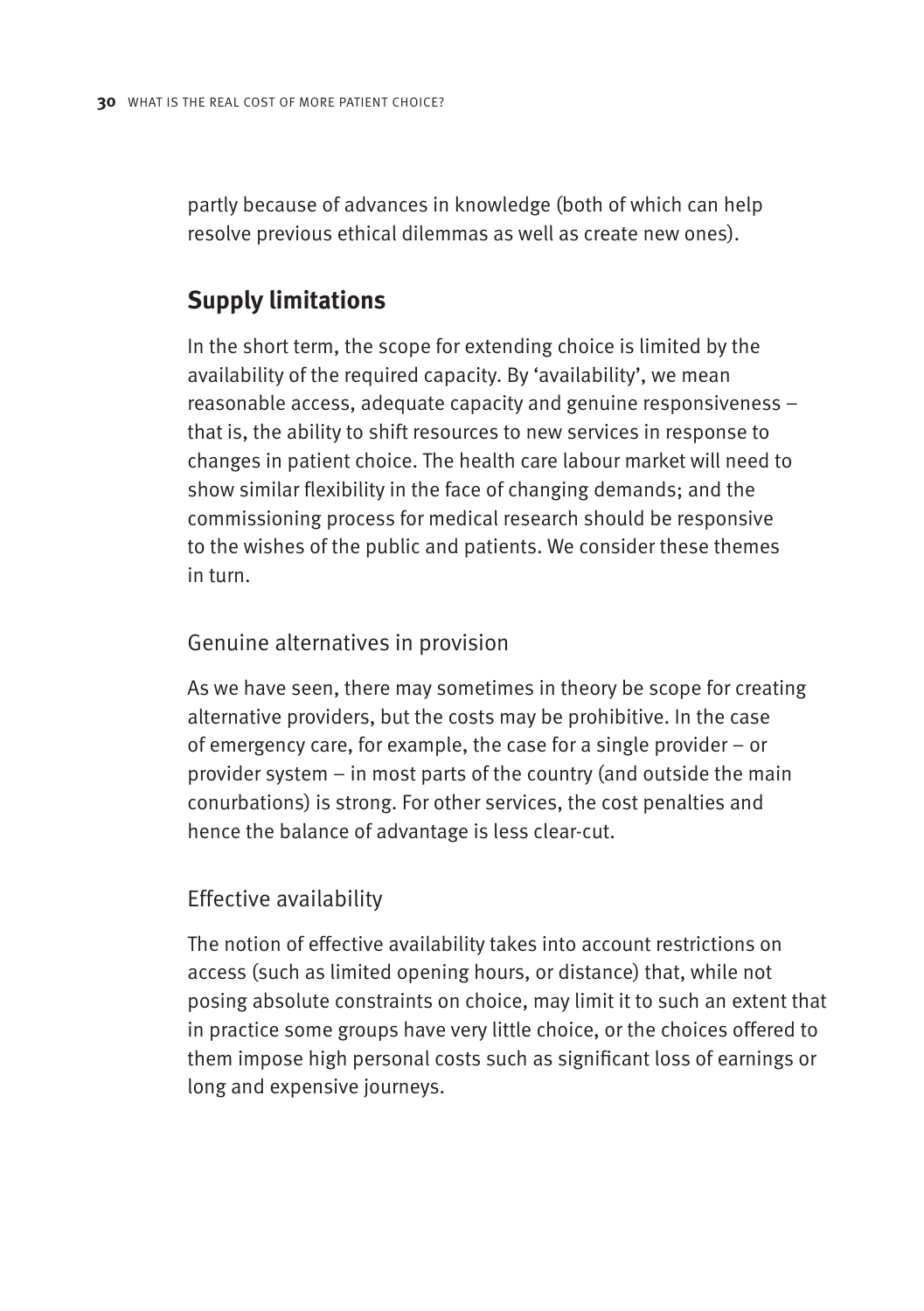#### Adequate capacity and responsiveness

Adequate capacity and responsiveness are essential if the NHS is to be able to re-allocate its resources in favour of the services or providers that people choose over others. But if extra capacity is not available to meet the new demand, those who gain from choice are doing so at the expense of someone else's health care needs.

#### Flexible health care labour markets

Many health care resources are specific to particular activities – and developing new resources takes time because of the long training periods typical of health care. New areas of choice that require rapid expansion in activity will only be possible if there is flexibility in labour markets. But, as with the current drive to increase elective care, a major barrier to expansion has been the historic restrictions on the supply of medical and nursing staff, and the associated demarcations between professional groups.

#### Responsive research

Responsiveness in health care research is particularly important for new services, including CAMs, where existing evidence is limited and traditional mechanisms – such as industry-financed programmes – are unlikely to be appropriate.

Generally speaking, however, unless those who plan, fund and carry out research into health care reflect the wishes of the public and patients – and the evidence is that they do not (Harrison 2002) – the choice of available treatments and delivery options will in future be limited.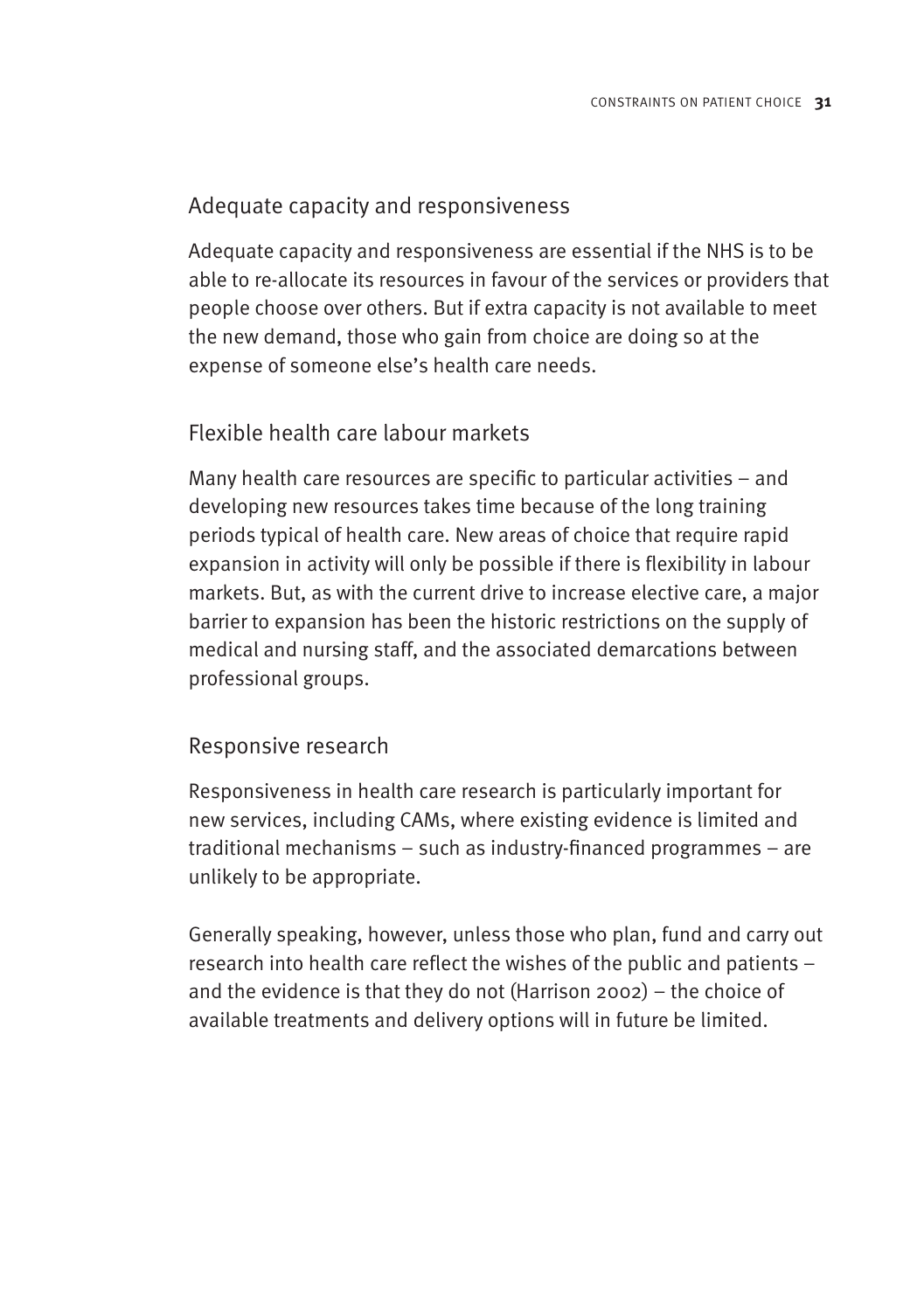#### **Conflicts with other objectives**

The pursuit of choice may put other health care objectives at risk. Here we look at three key objectives of the NHS: equity, efficiency and quality.

#### Equity

As noted in Chapter 1, current policy initiatives to improve choice focus on patient choice of provider, and aim to provide faster treatment for those waiting over six months. By utilising spare and additional capacity within the NHS and elsewhere, the heart surgery choice scheme and the London Patients' Choice project will serve to help even out variations in waiting times. To this extent (as has been noted by Alan Milburn – Milburn 2003) choice helps to reduce access inequalities. However, the implications for equity of extending patient choice depend upon the type of choice involved and how we view the concept of equity. So, although the Prime Minister has praised choice of provider as a means to 'enhance equity by exerting pressure on low quality or incompetent providers' (Blair 2003), there is no reason to think that it will necessarily ensure equity of delivery in terms of the equal treatment of people in equal need.

For example, if two patients with equal needs are offered the choice of faster treatment, and one accepts the offer while the other rejects it, is this an equitable situation? In one sense, it is clearly inequitable: one patient receives the speedier treatment resulting from unequal access to care and thus enjoys better health for longer. However, since both patients were offered the choice, does this resolve concerns about equity? It may do if one adopts a broader definition of 'equity': that is. where individuals make their own calculations about the advantages and disadvantages of their choices, taking into account a wider range of factors than simply whether they have equal access to care.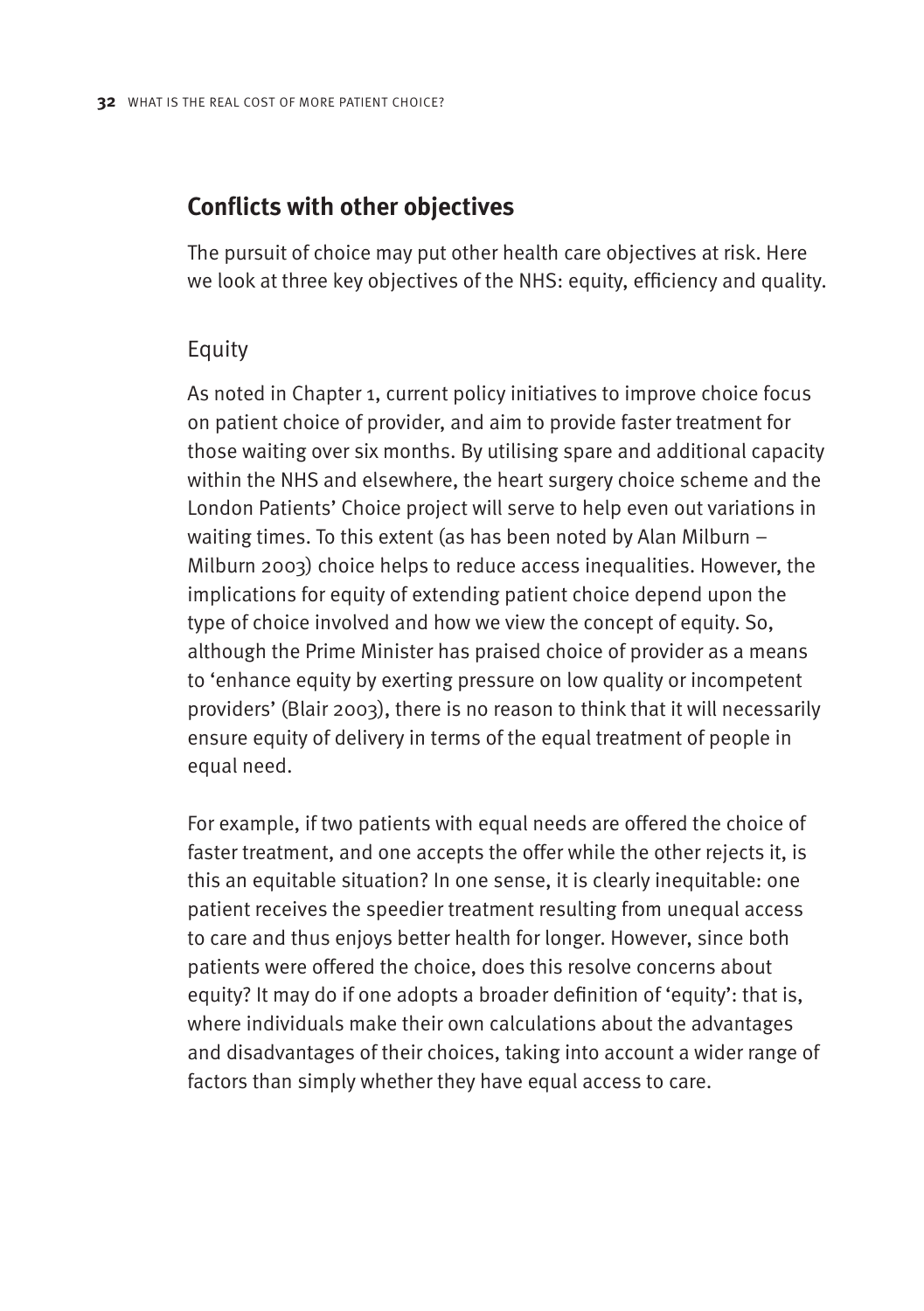If we accept this, then even if choice of provider should lead paradoxically to wider disparities in access to care, it could still be true that, overall, patients would enjoy greater utility. This is because the possibility of choice increases the chances of satisfying every individual's personal preferences. It is an example of Rawls's 'difference principle', where greater inequality can be justified as long as the difference in expectation is to the advantage of the worst-off person in society (Appleby, Harrison *et al* 2003).9

We need to know why some patients turn down an offer of faster treatment. If, for example, those on higher incomes take up such offers more readily than other people – perhaps because they place higher value on their time (Propper 1990, 1994) – we need to ask whether it is acceptable that income should play a role in determining speed of access to care.10

As we have seen, patient choice can also exert competitive pressure on poorly performing hospitals. But although choice of provider may give an incentive to improve, this is not the same as closing inequitable gaps in service provision and quality. In fact, hospitals that lose patients to other establishments because of patient choice could face a spiral of financial decline. Such hospitals might then have difficulty in responding to the 'market signals' of patient choice, resulting in poorer services for those patients remaining with their 'home' hospital – and a consequent widening of inequality.

#### **Efficiency**

Where the health care budget is fixed, some conflict is inevitable between allowing patients unconstrained choice between treatments that are free at the point of consumption, and allocating resources in a cost-effective manner. Not surprisingly, people will choose treatments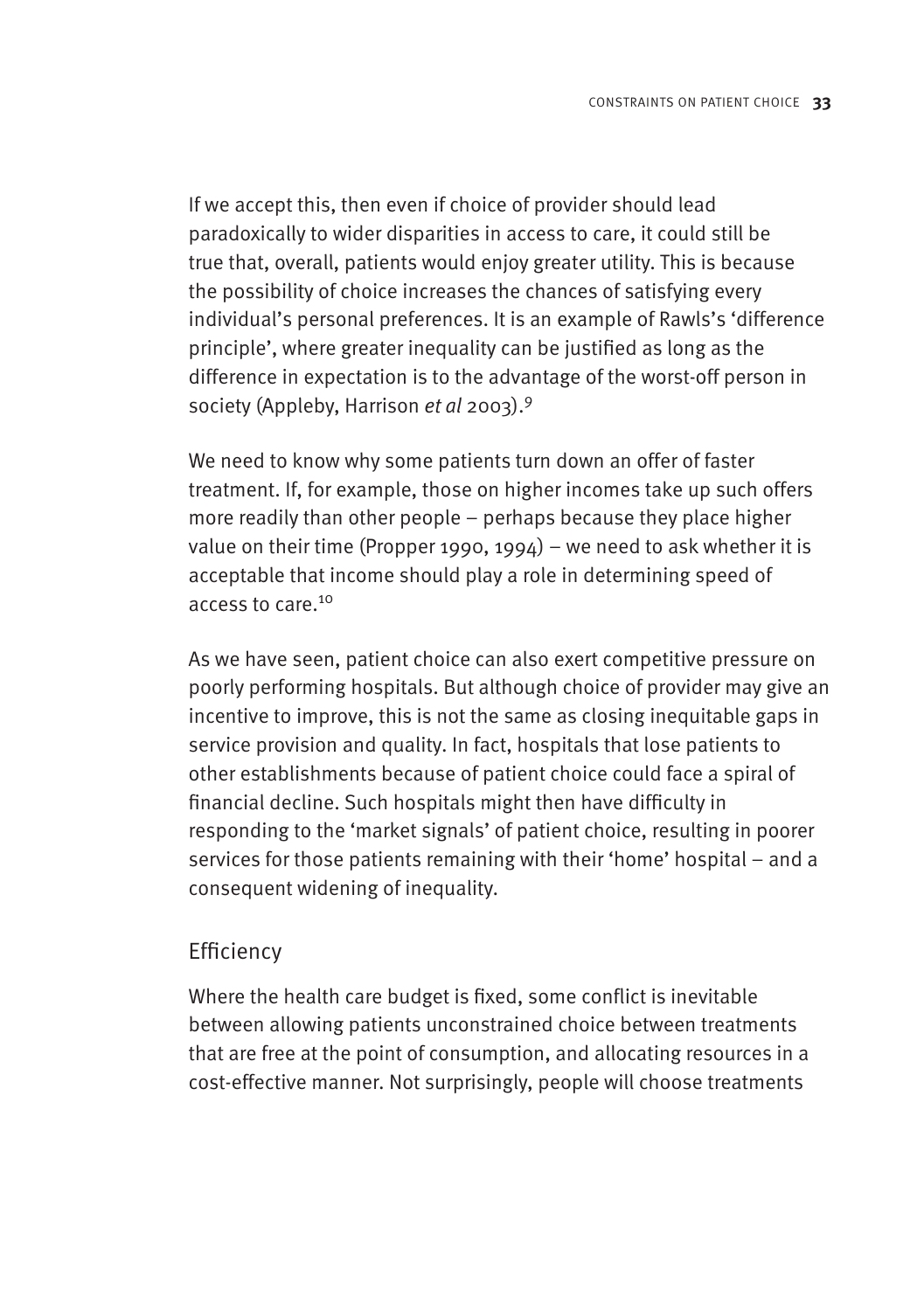that they understand to be the most clinically effective – but these are not necessarily the most cost-effective.<sup>11</sup>

However, as with the issues raised concerning equity (*see* pp 32–33), a question arises here as to the definition of efficiency (or at least, whose or what perspective to take on the matter). From the perspective of the individual patient, it is hard to see how it could be considered an efficient use of scarce resources if they were restricted in their choice of treatment only to those considered cost-effective (from the point of view of society as a whole). This is especially the case where, for a particular patient, the clinical effectiveness may be negligible (or worse, positively unbeneficial) even if, for the average patient, the treatment were deemed cost-effective.

The problem of generating adequate information from clinical trials and economic evaluations to inform decisions in the NHS was raised earlier in discussion about NICE (*see* p 25). There are two (at least) difficulties when the choice or decision is to be made by an individual patient. The first is the establishment of the 'threshold' level of cost-effectiveness used to classify drugs, treatments and so on as cost-effective. How costly per improved health outcome does a treatment have to be before it is considered not to be good 'value for money' at a societal level?<sup>12</sup>

Secondly, it is often the case that the exact reactions (and health outcomes) of a particular patient to a treatment will be unknown prior to treatment. Hence, at the level of the individual patient, there will be situations where choice is being exercised without full information, and consequently a risk that choices made will lead to inefficient use of resources. Such uncertainties are also implicit, of course, in situations where health care professionals – not patients – make a choice of treatment. The practical issue here, however, concerns likely differences in the approach to decision-making between patients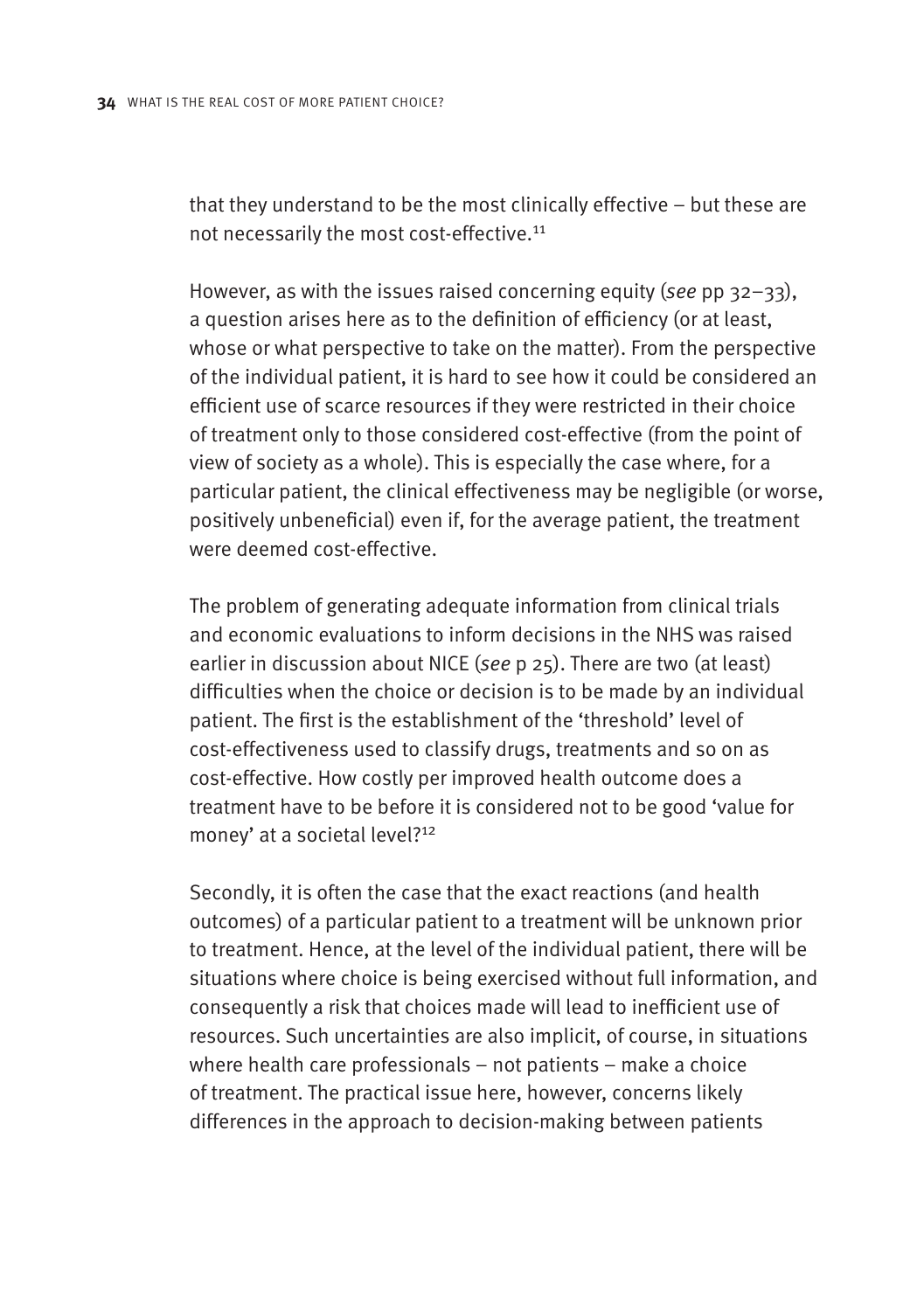and professionals, and differences in access to information on risks and outcomes. Whether patients will be more inclined to take decisions about treatment that lead to more inefficient use of resources than health care professionals is an empirical issue on which there is only a limited amount of evidence.

#### Quality

Although the Prime Minister has claimed that 'choice leads to higher standards' (Blair 2003), there is no inevitable link between choice and quality. For example, current initiatives to improve choice in the NHS are to be linked with payment of a fixed tariff to hospitals (DoH 2002c); *see* p 6. This will encourage the provision of greater volumes of care, but not necessarily improvements in the quality or effectiveness of the care.<sup>13</sup> In fact, greater choice may lead to reduced quality.

This means that, if patients are to make informed choices, they should be told about the relative quality of different providers. In addition, we may need well-policed national care standards to protect consumers. The presumption in a national health service is that everyone should be offered similar standards of care.

# **Summary**

Choice is not a free good: its benefits must be weighed against its costs. It may also conflict with other desirable values in health care. Because of the costs of creating choice, different individuals and different health care systems will have different views about the desirability of its benefits.

Some decisions must be made collectively: for example, about the licensing of drugs, the accreditation of staff and the location of hospitals. Extending choice will also demand a workforce responsive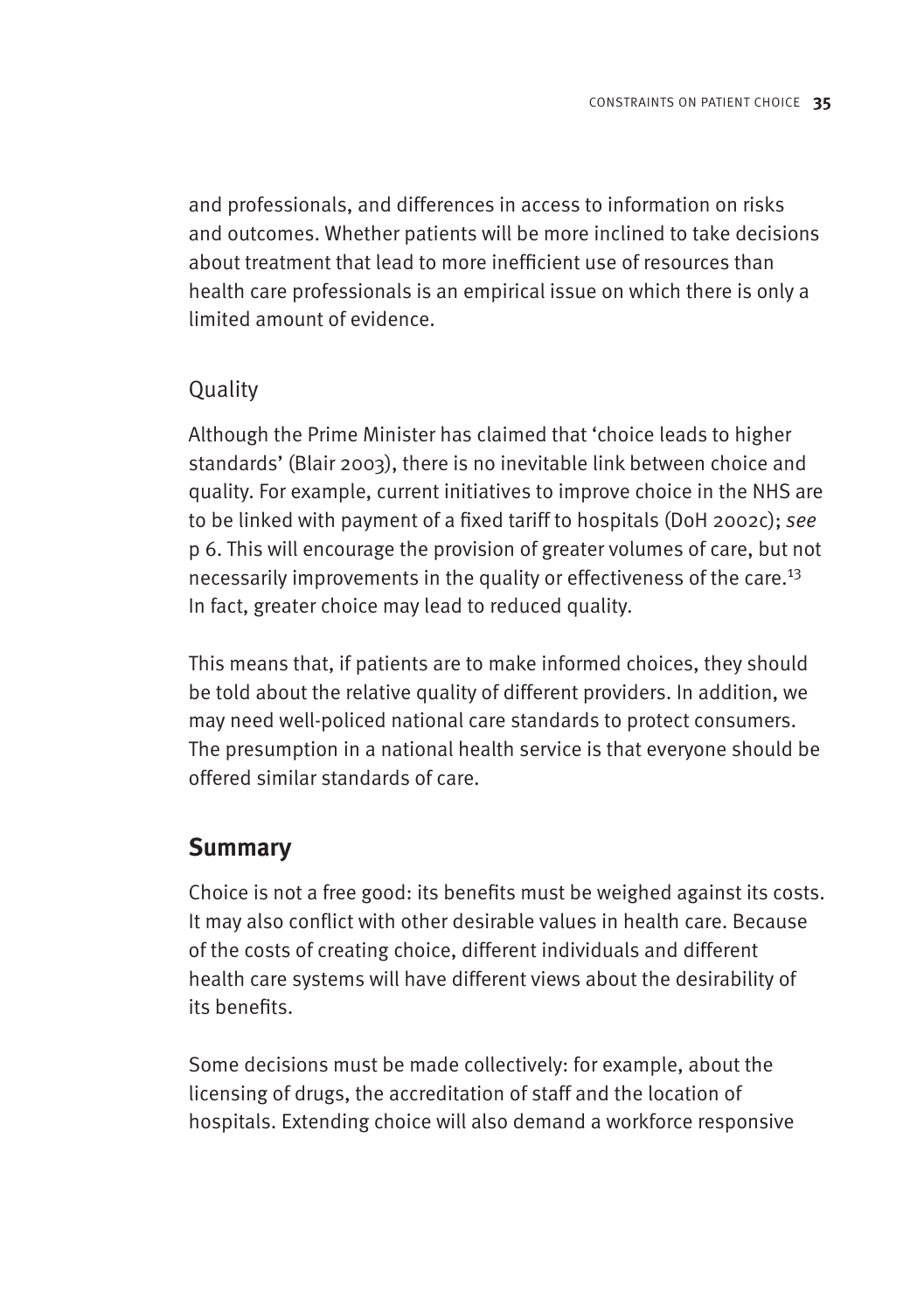to the diversity of patients' wishes. The training and flexibility required could make this hard to achieve – particularly in the short to medium term.

But for as long as the supply side of health care remains dominated by professionals, responsiveness may be impossible. And if the supply side is not responsive, the value of choice will be determined by how the available resources are allocated. There is a risk that the benefits enjoyed by some will be at the expense of others.

For these reasons, there are bound to be limits placed upon individual choice. How restrictive these are will depend upon the nature of the choices involved, as not all choices have the same impact on other desirable objectives.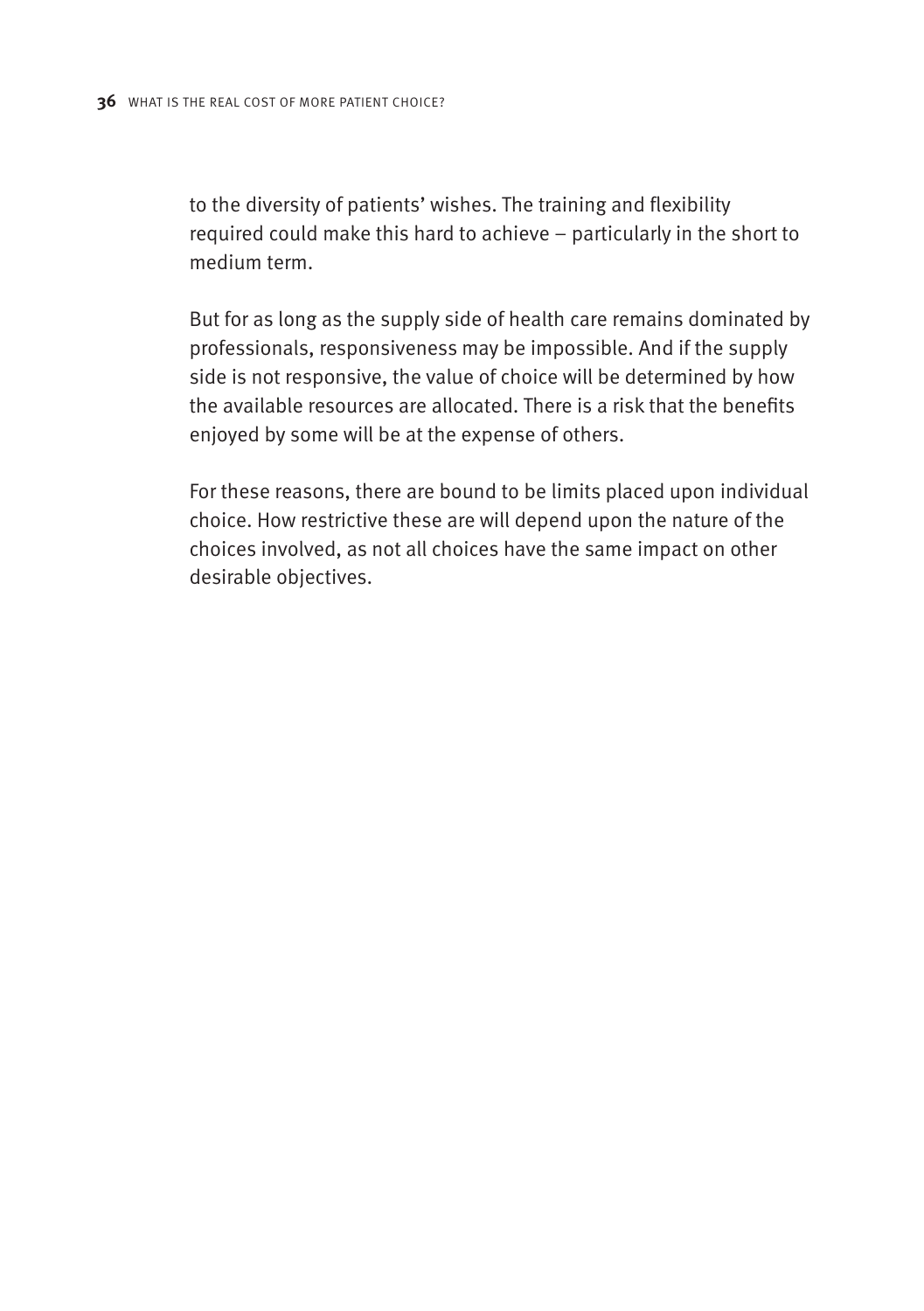# The heart surgery choice scheme: a case study

# **Background**

The 2000 NHS Plan first indicated the Government's decision to improve patient choice in the NHS. While the Plan noted that the right of GPs to refer patients to the hospital of their (that is, the GP's) choice had been restored following the abolition of the internal market and the restrictions on extra-contractual referrals, it also proposed to strengthen patient choice. Specifically, the Plan stated that, 'Patients' choice over hospital treatment will be improved by ensuring that by 2005, every patient will be able to book every hospital appointment and elective admission, giving them a choice of a convenient date and time rather than being assigned a time by the hospital.'

The emphasis here was on the booking system and there were no other details as to how choice would be improved (and nothing on the consequences of increased choice – such as the need to redesign the method for paying hospitals).

A subsequent consultation document proposed a number of pilot schemes that would give long-wait patients the option of faster treatment at another hospital (DoH 2002a); a more detailed discussion document specifically about the heart surgery choice scheme was published in March 2002 (DoH 2002b). This scheme, along with the London Patients' Choice project, is currently subject to evaluation that is yet to be published. Here we describe how the heart surgery choice scheme was set up, and make some initial observations about its operation.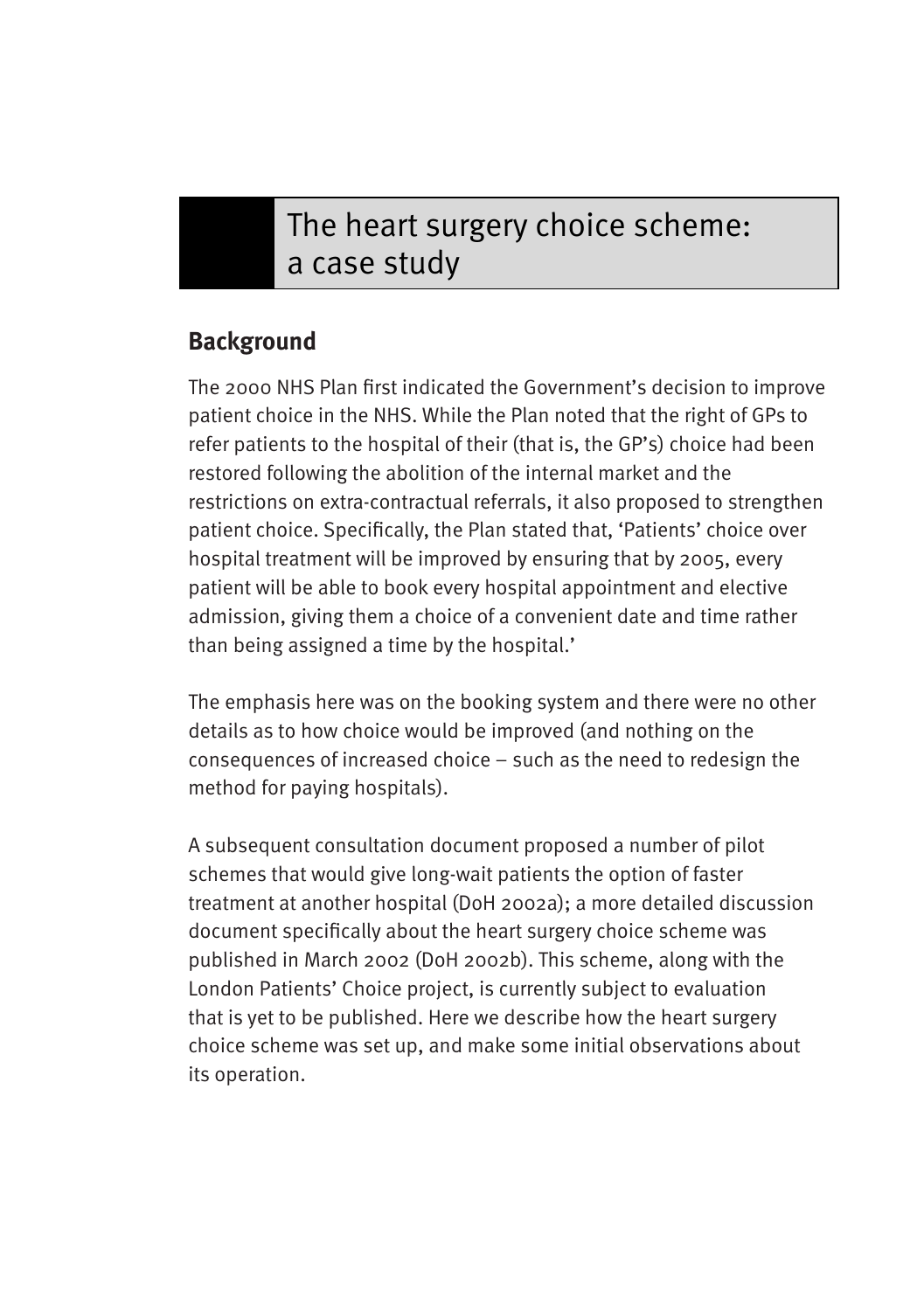# **Aims**

The scheme offers patients who have been waiting for heart surgery for more than six months the choice of faster treatment than they would otherwise obtain had they remained with their 'home' hospital. Departmental guidance (DoH 2002b) explains that the scheme is part of a general investment in additional capacity, which should ensure that, in five years' time, no heart surgery patients will have to wait unacceptably long periods for admission to hospital. The current scheme therefore seems to be a stopgap, opening up options for faster treatment in the short term before the planned expansion takes effect in the longer term.

# **Eligibility**

The scheme covers England only and focuses on patients waiting six months or more for heart surgery, especially coronary heart bypass grafts (CABGs) and valve operations (percutaneous transluminal coronary angioplasty, or PCTAs) – procedures that account for around 90 per cent of cardiothoracic surgery. Prior to the scheme's introduction, just over 10,500 people were waiting for these operations, of whom just under 2,500 had been waiting for more than six months (*see* Table 2). The scheme targeted just under 1 per cent of the 250,000 patients of all types who had then been waiting for over six months.

An important principle underlying the heart surgery choice scheme has been that 'importing' hospitals should not offer shorter waits to patients from elsewhere than they currently offer to their 'home' patients.

# **Funding**

Earmarked revenue funding of £100 million was set aside for 2002/03 to pay for the setting up of the scheme; employment of patient care advisers; the purchase of capacity (using a benchmark cost of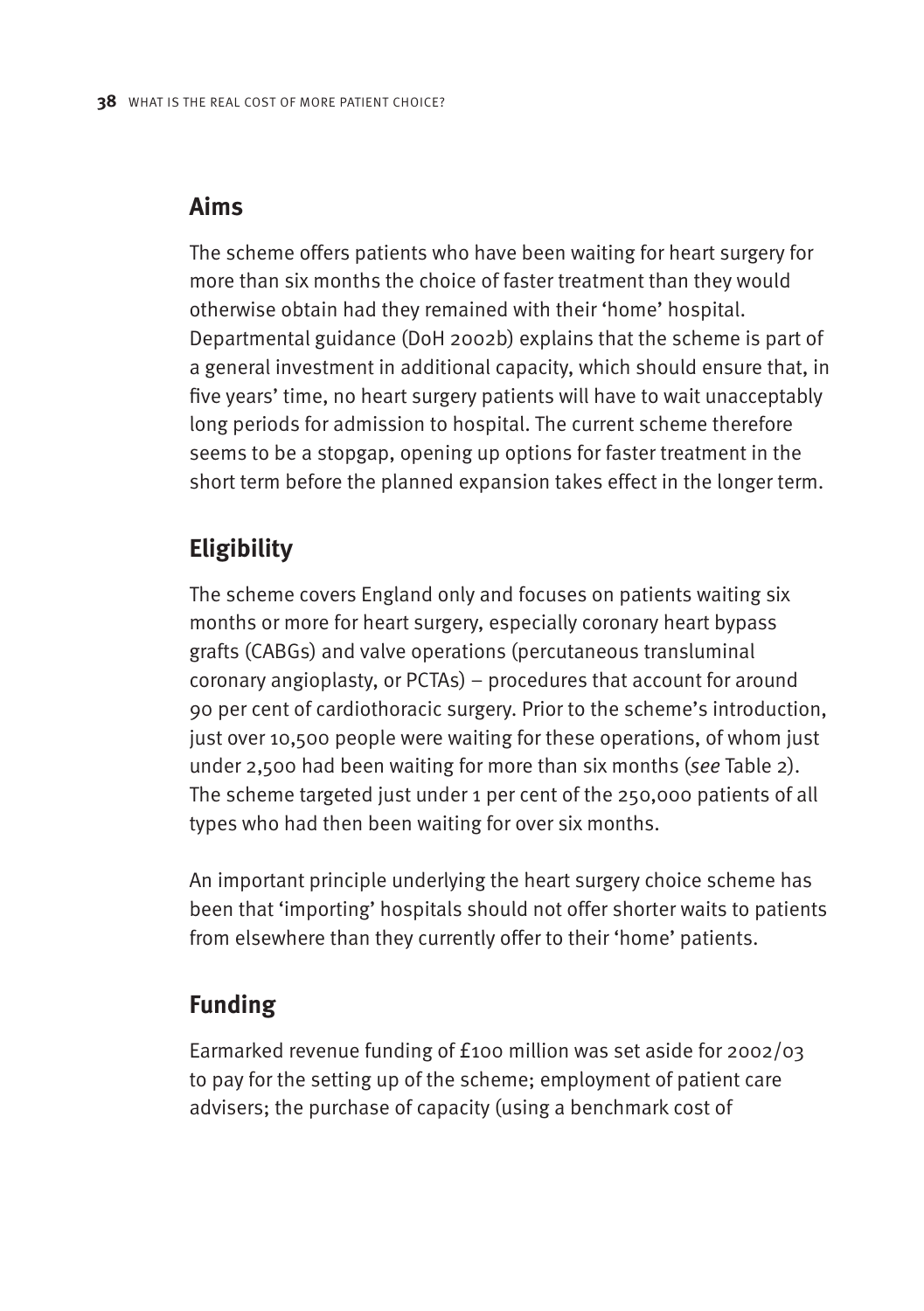£9,000–£10,000 for CABGs and £4,000–£5,000 for PCTAs) and other initiatives and activities needed to meet the March 2003 target of a maximum wait of nine months. No figures are available yet on the actual costs of the scheme.

# **Impact**

It is too early for a full assessment of the scheme's impact, as formal evaluation is still going on. However, we can observe the initial effect on waiting times and lists.

## Take-up of faster treatment

Informal evidence made public in February 2003 (Milburn 2003) shows that, of the 5,000 or so patients waiting for over six months, (a cumulative total between July and December 2002 – hence larger than the figures in Table 2 covering two separate three-month periods), 3,500 were deemed clinically suitable for faster treatment and that, of these, around 1,700 took up the offer.

Why did more than half the patients turn the offer down? Some of them may no longer have needed or wanted an operation, but equally some may have wanted to stay with their 'home' hospital – perhaps because they had a good relationship with its nurses and consultants. Until we know whether there was any consistent difference between the personal characteristics (socio-economic group, education and so on) of those who accepted and those who rejected, we cannot draw any conclusions about the equity of the scheme.

## Waiting lists and times

Official figures suggest that, in the second quarter of 2002/03, the number of patients waiting over six months for cardiothoracic surgery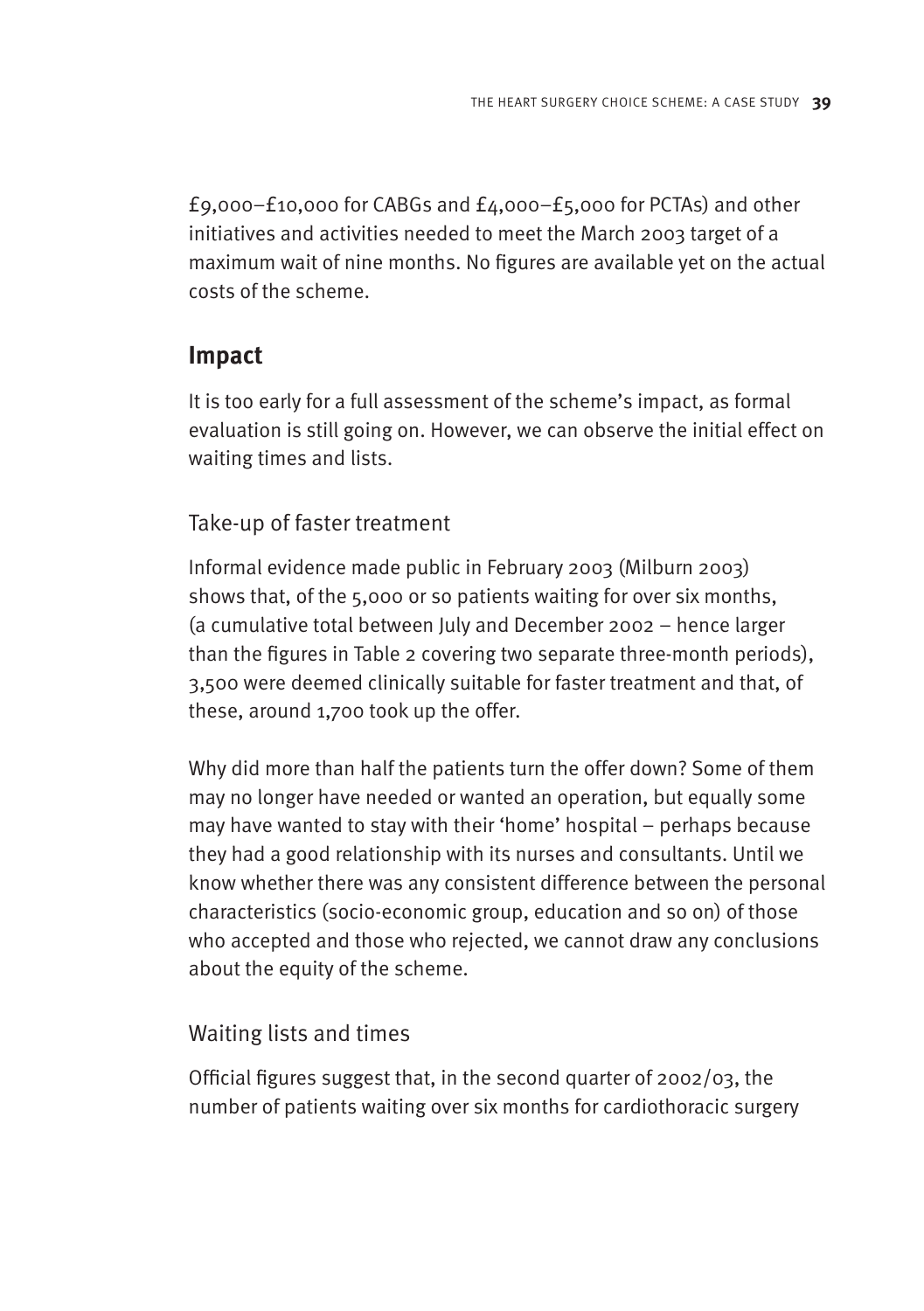fell from around 3,000 to about 1,500 – well on course for meeting the NHS Plan targets (*see* Figure 1).

Although these reductions in waiting times seem encouraging, the available data covers only a short period at the beginning of the scheme. Moreover, without more sophisticated analysis, it is impossible to disentangle the impact of the scheme from that of other activities affecting waiting lists.



Table 2 opposite shows the waiting-list and times situation for the specialty of cardiothoracic surgery for the first two quarters of 2002/03, broken down into the two main procedures constituting the choice scheme and all others making up the specialty.

While it is important to stress that these figures do not provide a complete picture of the waiting-times situation, only cover the first three months of the choice scheme, and cannot necessarily be wholly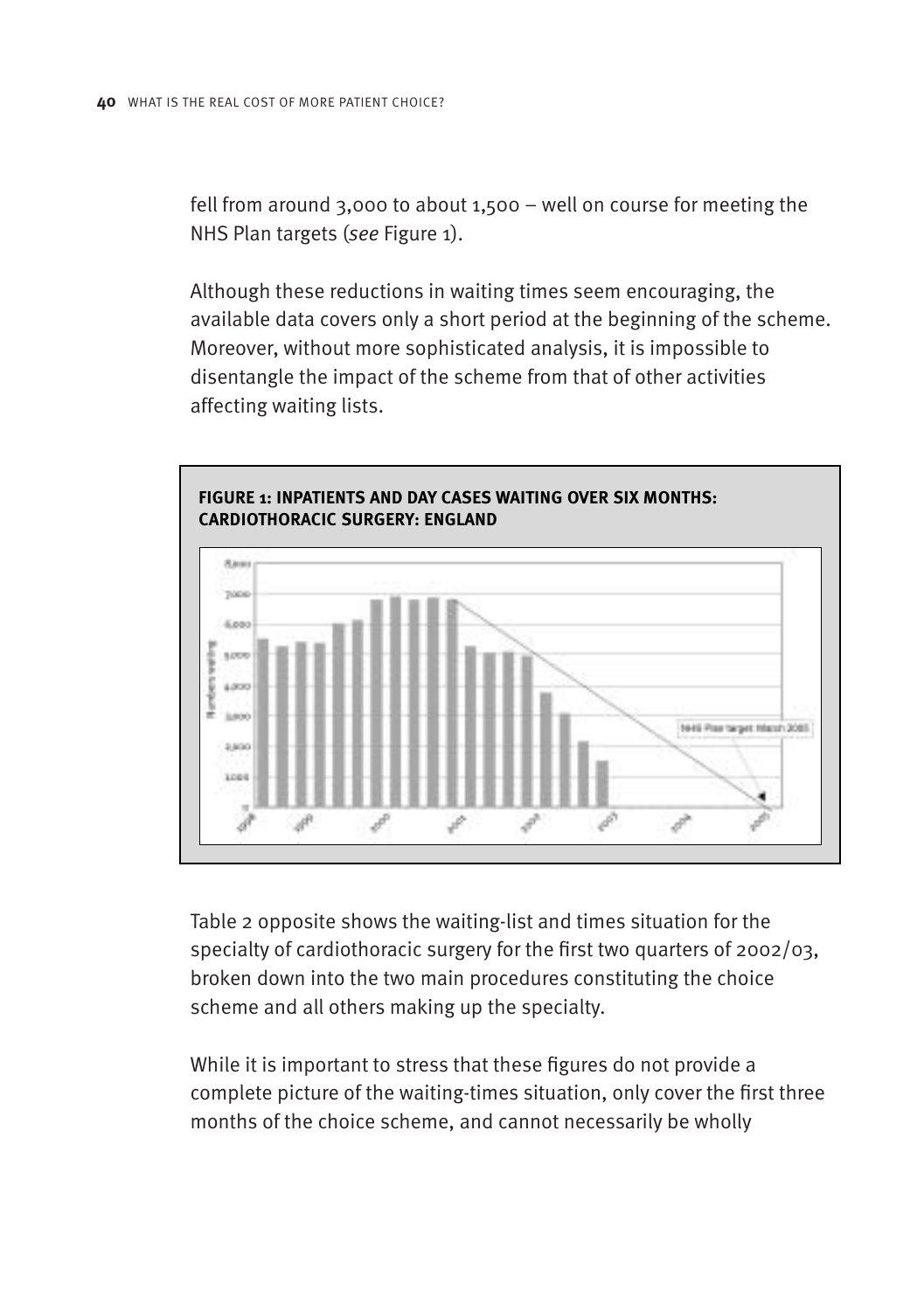|                      |             | <b>TOTAL</b><br><b>LIST</b> | $0 - 5$<br><b>MONTHS</b> | $6+$<br><b>MONTHS</b> | $9+$<br><b>MONTHS</b> |
|----------------------|-------------|-----------------------------|--------------------------|-----------------------|-----------------------|
| Cardiothoracic       | 1st Quarter | 12,072                      | 8,994                    | 3,078                 | 1,134                 |
| surgery: Total       | 2nd Quarter | 10,778                      | 8,616                    | 2,162                 | 570                   |
|                      | No. Change  | $-1,294$                    | $-378$                   | $-916$                | $-564$                |
|                      | % Change    | $-10.7$                     | $-4.2$                   | $-29.8$               | $-49.7$               |
| <b>CABG</b>          | 1st Quarter | 7,095                       | 5,045                    | 2,050                 | 728                   |
|                      | 2nd Quarter | 6,636                       | 5,186                    | 1,450                 | 362                   |
|                      | No. Change  | $-459$                      | 141                      | $-600$                | $-366$                |
|                      | % Change    | $-6.5$                      | 2.8                      | $-29.3$               | $-50.3$               |
| <b>PCTA</b>          | 1st Quarter | 3,414                       | 2,968                    | 446                   | 102                   |
|                      | 2nd Quarter | 3,804                       | 3,387                    | 417                   | 72                    |
|                      | No. Change  | 390                         | 419                      | $-29$                 | $-30$                 |
|                      | % Change    | 11.4                        | 14.1                     | $-6.5$                | $-29.4$               |
| <b>CABG and PCTA</b> | 1st Quarter | 10,509                      | 8,013                    | 2,496                 | 830                   |
|                      | 2nd Quarter | 10,440                      | 8,573                    | 1,867                 | 434                   |
|                      | No. Change  | $-69$                       | 560                      | $-629$                | $-396$                |
|                      | % Change    | $-0.7$                      | 7.0                      | $-25.2$               | $-47.7$               |
| <b>Other</b>         | 1st Quarter | 1,563                       | 981                      | 582                   | 304                   |
| procedures           | 2nd Quarter | 338                         | 43                       | 295                   | 136                   |
|                      | No. Change  | $-1225$                     | $-938$                   | $-287$                | $-168$                |
|                      | % Change    | $-78.4$                     | $-95.6$                  | $-49.3$               | $-55.3$               |

# **TABLE 2: WAITING LIST AND TIMES FOR CARDIOTHORACIC SURGERY:**

attributed to the scheme, there are some tentative observations that can be made.

Although the combined list of CABG and PCTA patients waiting six months or more fell by a quarter, this was nearly matched by a rise in the numbers waiting between 0–5 months, leaving the overall waiting list for these procedures virtually unchanged. One interpretation of this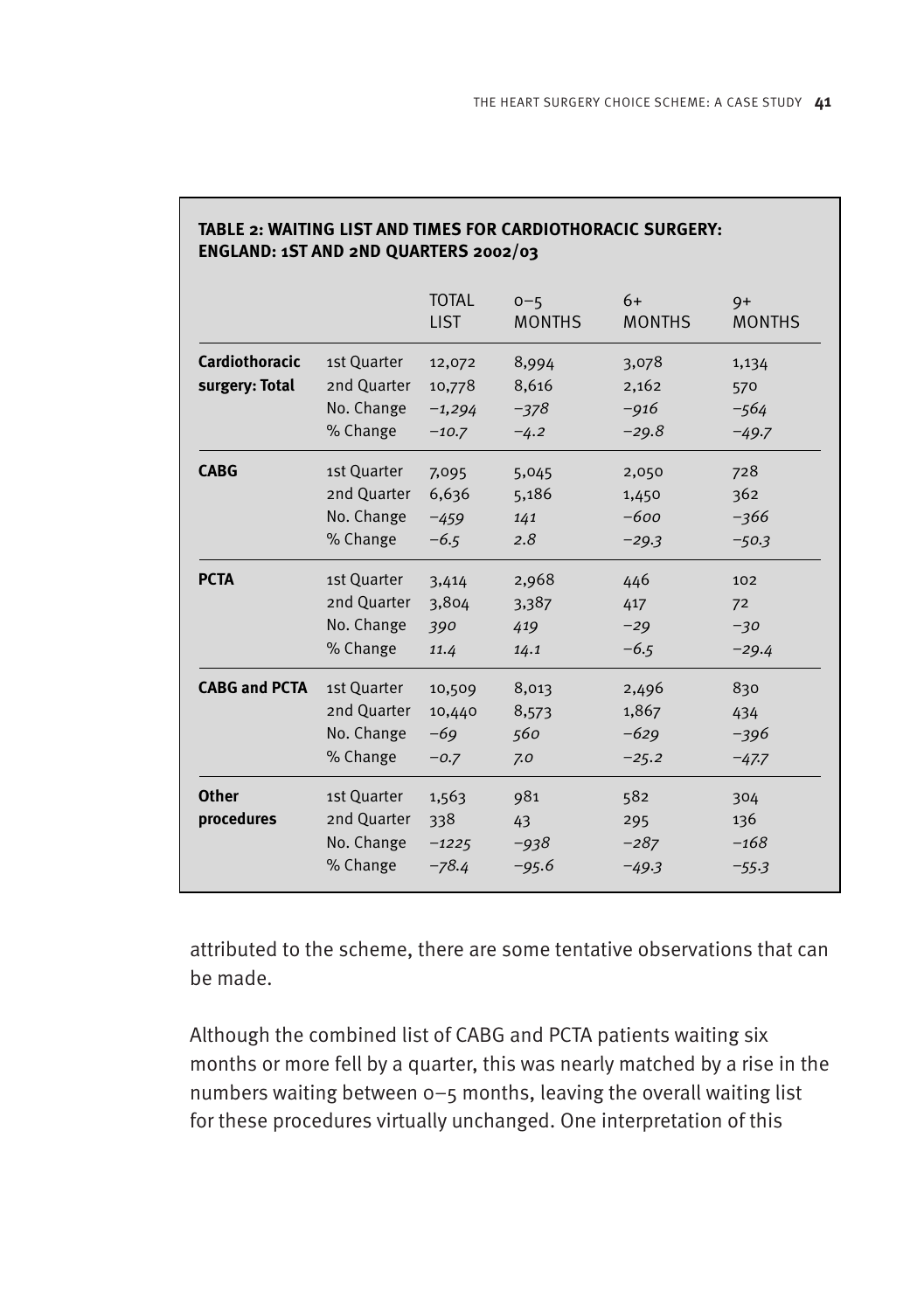'bunching' effect is that it reflects a change in admission priorities towards patients waiting over six months and little, if any, increase in total activity. In the absence of the number of admissions to the waiting list, this interpretation remains speculative (it could be the case, for example, that activity has increased but also that admissions onto the list have risen, hence leading to a rise in the numbers waiting  $0 - 5$  months).

While the combined CABG and PCTA waiting list has remained unchanged, the list for CABGs has fallen, as has the number of patients waiting over six months. The number of CABG patients waiting 0–5 months has risen, but by much less than the fall in those waiting over six months. This would appear to suggest that the reduction in long waiters has been achieved mainly through additional activity (and/or a combination of increased activity and a reduction in the numbers admitted to the list).

On the other hand, the change in numbers of patients waiting for PCTAs reveals a very different pattern. As Table 2 shows, there was a small reduction in the number of patients waiting over six months, a large rise in those waiting 0–5 months and, consequently, a rise in the total PCTA list of 11.4 per cent.

It might be assumed that in concentrating on CABGs and PCTAs, patients with other needs may be neglected. In fact, there appears to have been a large fall not only in the total numbers waiting for other procedures within cardiothoracic surgery, but also in the numbers waiting 0–5 and over six months.

Overall, there appears to be some encouraging changes in waiting times in cardiothoracic surgery – although a somewhat mixed and yet to be fully explained picture within the specialty itself. However, the data is incomplete and only covers a short period at the beginning of the choice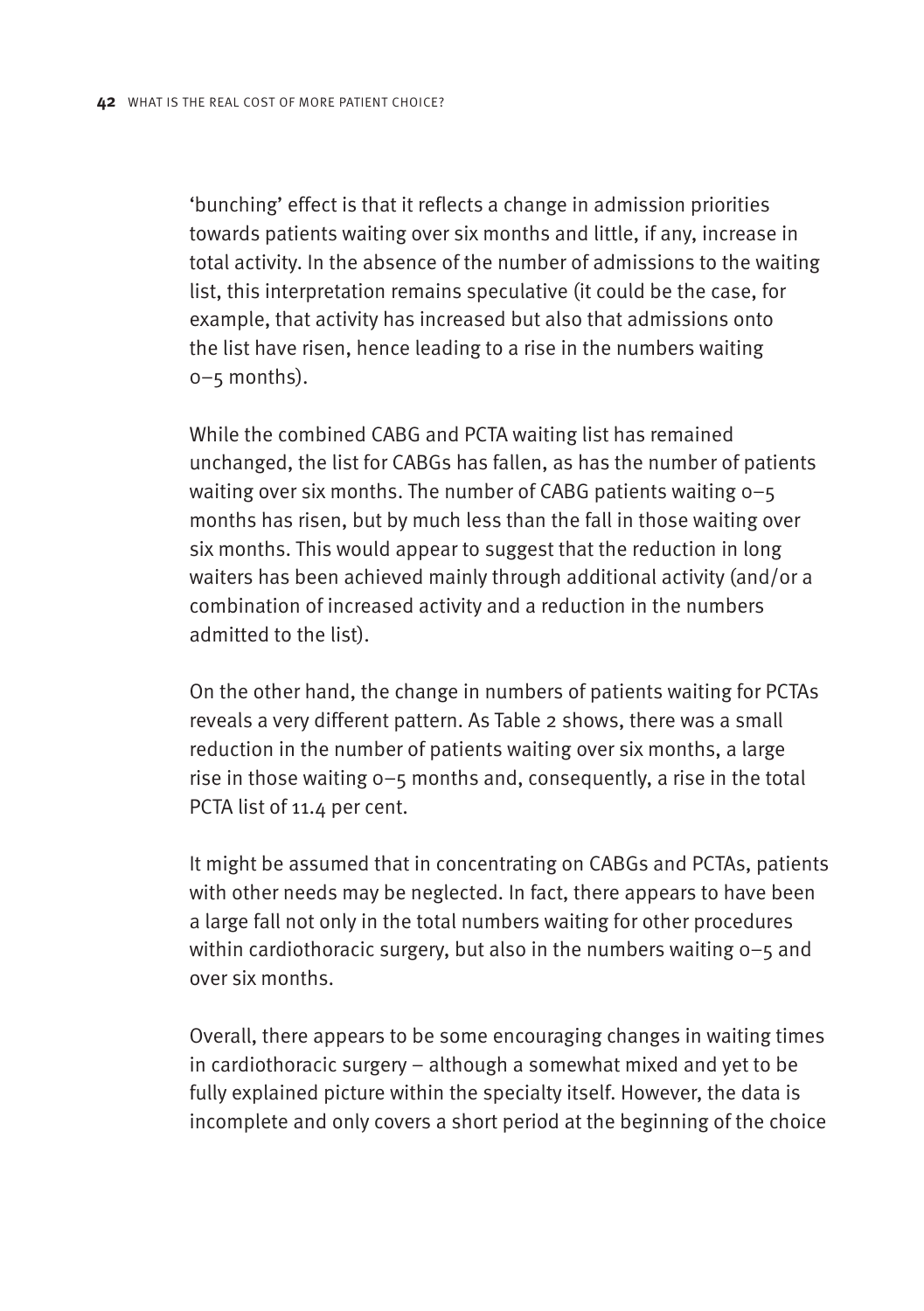scheme. Moreover, without further more sophisticated analysis, it is impossible to disentangle the impact of the scheme from other simultaneous initiatives and activities bearing on waiting lists and times.

#### **Other consequences**

#### The attitudes of clinicians

Apart from the prime objective of reducing waiting times, two other consequences of the choice scheme are worth noting for their impact on service design, working practices and attitudes. The first concerns the attitudes and behaviour of clinicians – primarily cardiothoracic surgeons themselves, but also GPs in their referring roles.

The scheme greatly reduces the control specialists have historically had over their workload. It has achieved, in effect, a national pooling of waiting lists, with patients, through the sum of their individual decisions, acquiring much more influence over admission priorities. Furthermore, patient choice is bringing consultants very close to the 'market action': losing patients to another hospital and another consultant provides a powerful incentive to decrease waiting times. How consultants respond to these new circumstances will need to be evaluated.

If, as seems likely, choice of provider genuinely reduces waiting lists, GPs might respond by lowering the threshold for referral, leading to more referrals and a larger workload for hospitals. Hospitals may then retaliate by introducing demand management.

#### Patient care advisers

The task of offering patients a choice of faster treatment is carried out by the scheme's Patient care advisers (PCAs), who are usually nurses. The patients have, it seems, greatly appreciated the way the PCAs have done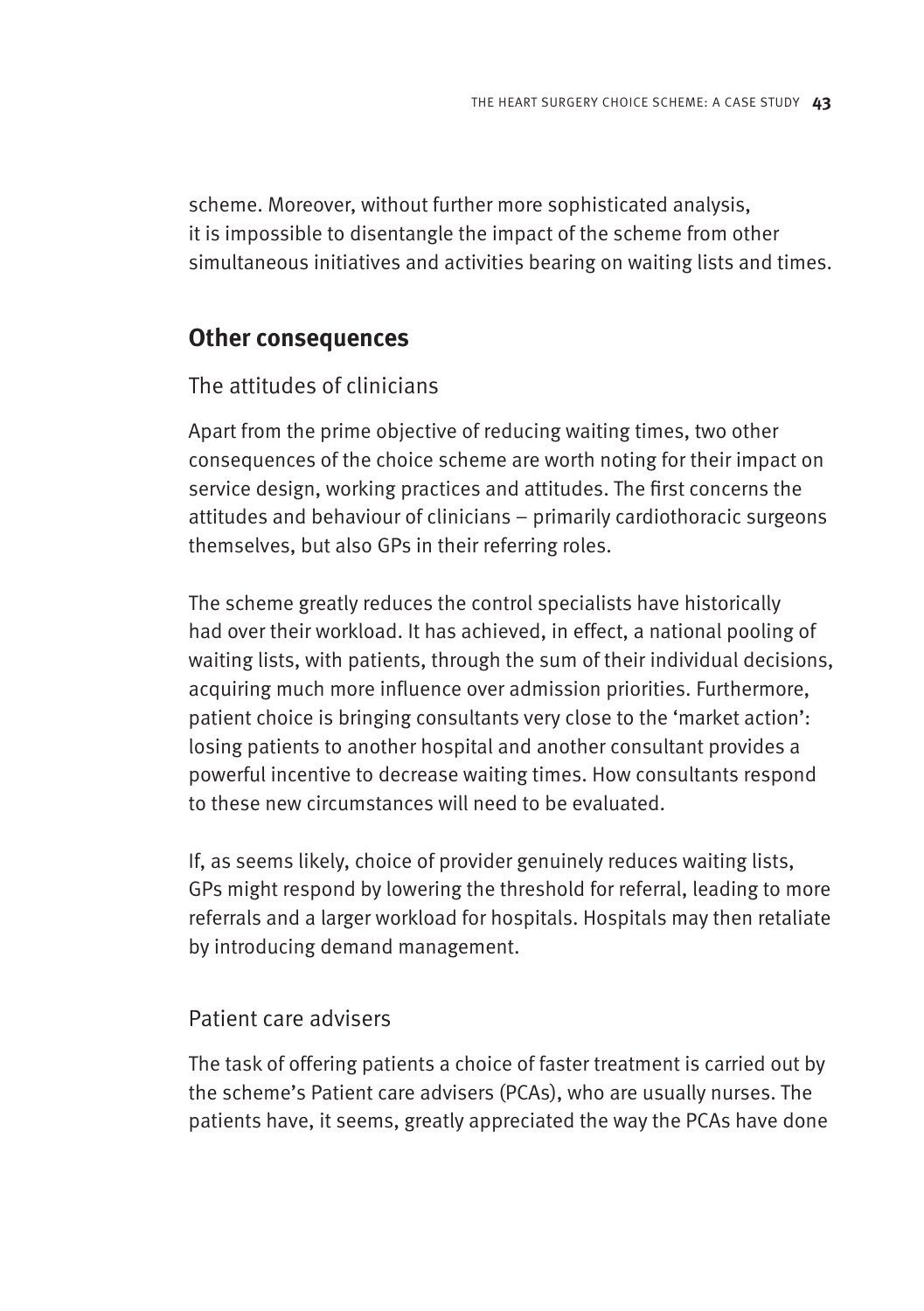their job – not only because they helped them through the process of choice, but also because they are knowledgeable people who know the system and can provide information and support. This suggests that many patients feel rather neglected – if not completely forgotten about – until they arrive on the operating table.

The intervention of the PCAs may also lead to a more thorough validation of waiting lists. One explanation for the relatively low take-up of offers of faster treatment could be that many patients either did not need, or want, their operation.

The selection criteria for offering choice

The scheme has used a six-month wait as the criterion for offering choice, but this could pose problems of equity. It is quite possible that a person waiting six months for cardiothoracic surgery in one place may have different clinical characteristics from someone waiting six months somewhere else for the same operation. This is because:

- there are wide variations between trusts in terms of waiting lists and waiting times
- prioritising patients for surgery is largely done on the basis of waiting time (rather than their ability to benefit from surgery)
- elective surgery may be receiving different levels of resources between trusts, and be carried out with varying efficiency.

Waiting-time targets ensure equal treatment for equal waits, but do not guarantee equal treatment for equal need.14 Thus, using the six-month criterion to select the patients to be offered choice may similarly fail to ensure equity in access to quicker treatment.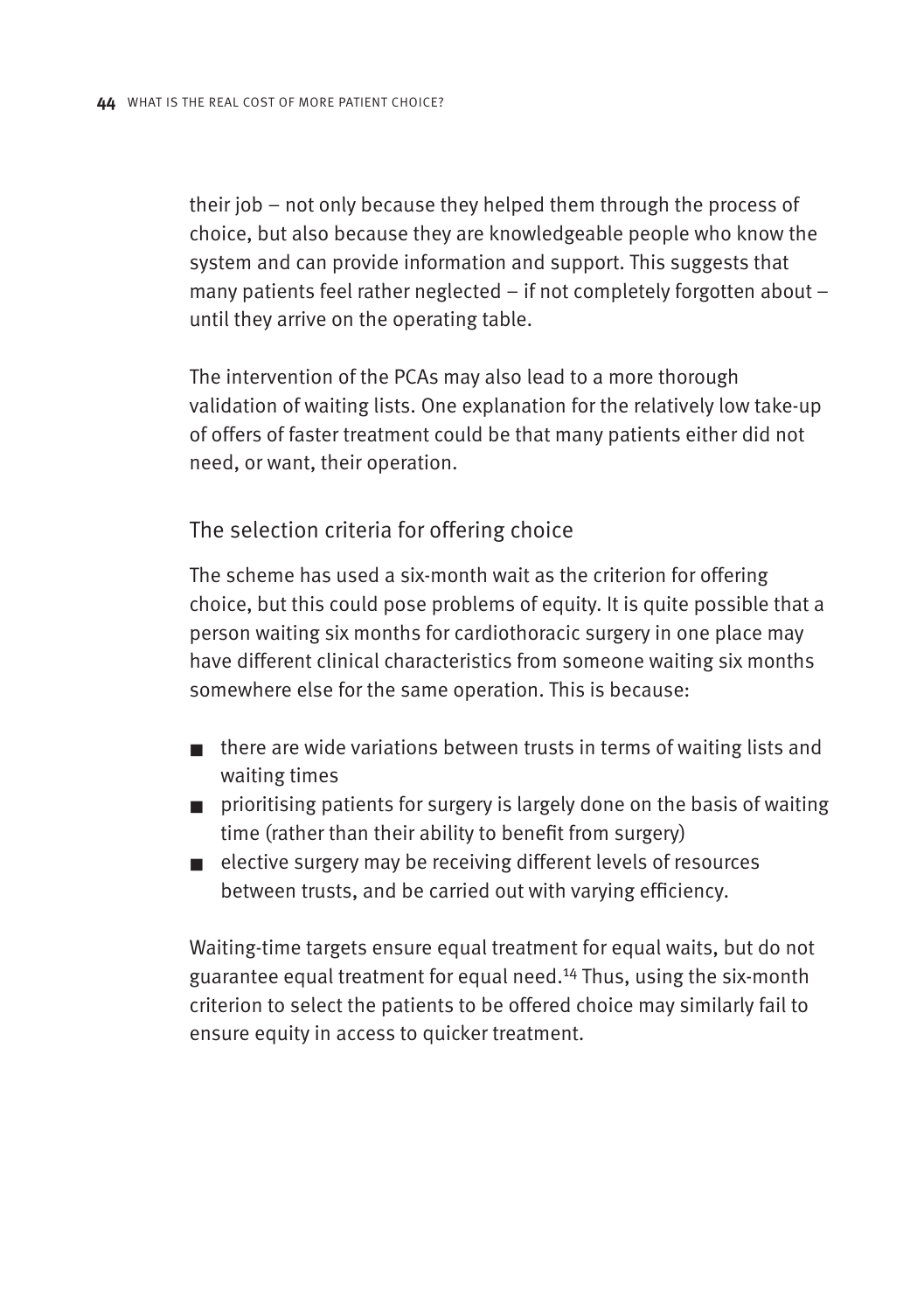#### **Summary**

The main objective, at least in the short term, of the heart surgery choice scheme has been to reduce waiting times – specifically the numbers of patients waiting over six months. And, overall, there appears to be some encouraging changes in waiting times in cardiothoracic surgery – although a somewhat mixed and yet to be fully explained picture within the specialty itself. However, the data are incomplete and only cover a short period at the beginning of the choice scheme. Moreover, without further more sophisticated analysis, it is impossible to disentangle the impact of the scheme from other simultaneous initiatives and activities bearing on waiting lists and times.

As with any policy, it is not just important to evaluate service changes with respect to the policy's primary goals; there are always unintended consequences and knock-on effects – some good, some bad. While evidence of such effects remain either anecdotal or speculative, the heart surgery choice scheme's Patient care advisers appear to be popular with patients. The impact the scheme will have on the behaviour of consultants and GPs remains speculative. However, the scheme could play an important part in changing the way waiting lists are managed, the referral behaviour of GPs, and the attitudes and behaviour of consultants.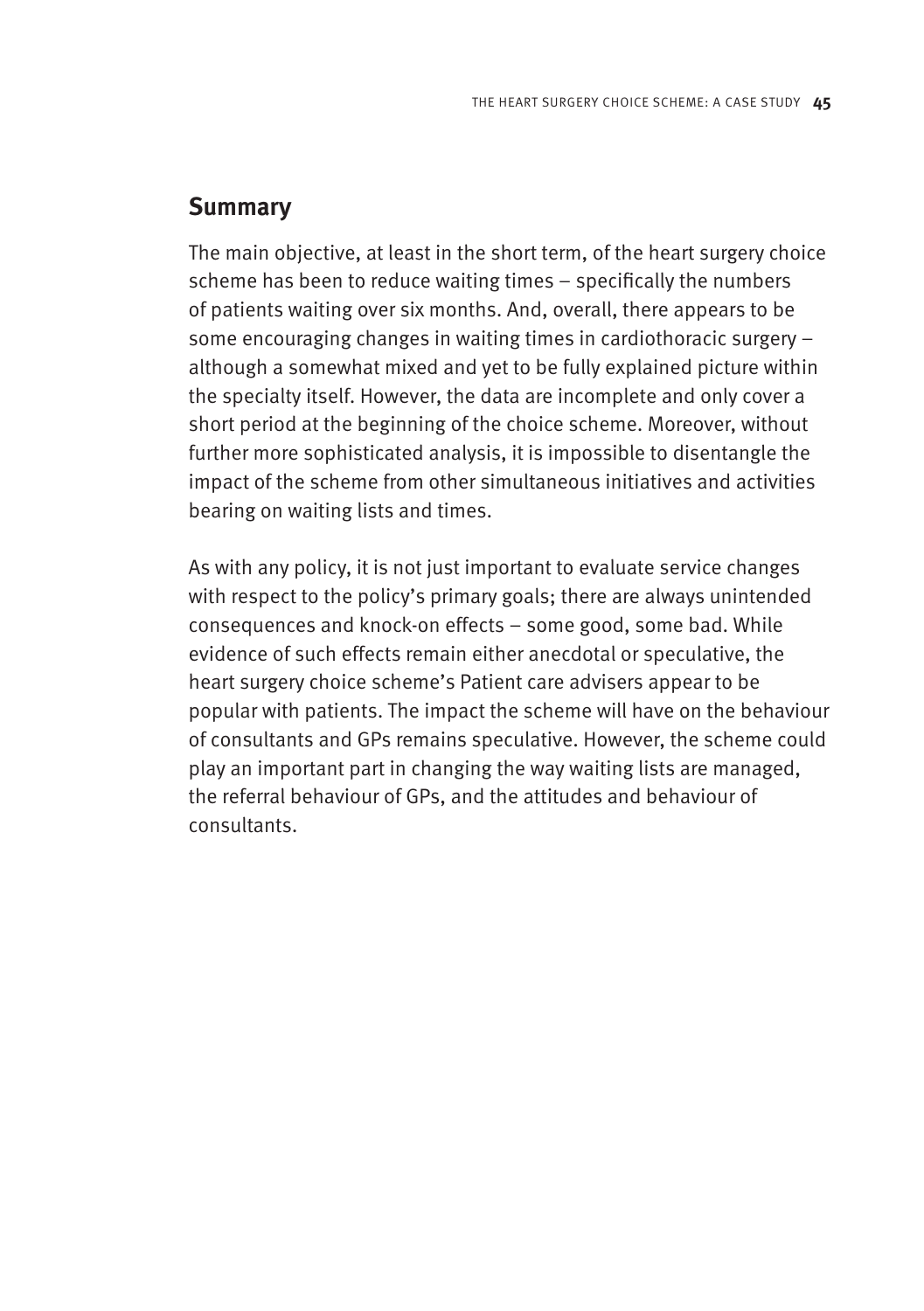# Conclusions

At the start of this discussion paper we asked eight questions raised by recent moves to extend patient choice. Here we revisit those questions and propose some answers.

# **How far is choice limited in the NHS?**

It is important to note that all health care systems restrict choice in various ways – limiting patients' choice is not the exclusive domain of the NHS. For example, health maintenance organisations in the United States restrict enrolees' choice of provider purely on the grounds of financial viability. All health systems have certain restrictions on choice in common, including regulations on who can (and cannot) practise medicine; what drugs can (and cannot) be purchased without a prescription; and what drugs can (and cannot) be made available for use, whether by prescription or direct purchase.

In addition, all systems restrict choices that are agreed to be unethical (such as human cloning), where the public interest outweighs the individual's right to choose (such as mental health sectioning), or where individuals are deemed incompetent to exercise informed choice (such as due to cognitive impairment).

In each case, these restrictions reflect the belief that consumers are not always well enough informed to make health care decisions in their own best interests. The potentially serious consequences of a 'bad' decision are seen as justifying these restrictions. Each health care system may set these limits differently, but all of them have such limits.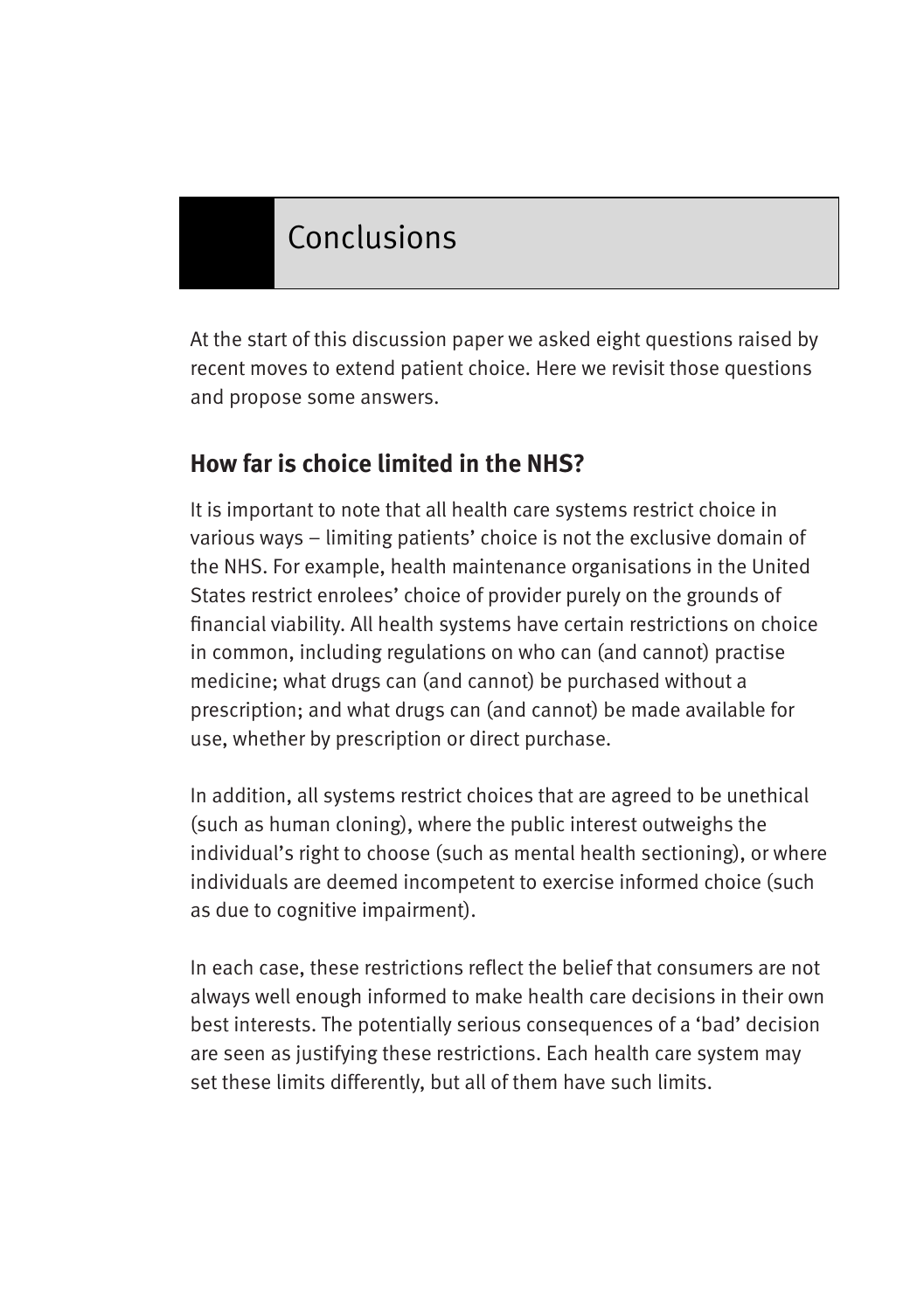#### **What kinds of choice are possible and desirable?**

Current policy has focused on the choice of secondary care provider, and has used waiting time as the sole criterion. However, the range of choices within the NHS is potentially far wider, and could include:

- personal health-seeking behaviour
- payer/purchaser
- package of care
- self-treatment
- type of treatment
- type of health care professional
- whether to accept professional advice
- provider
- time of treatment.

Each of these areas raises different issues when it comes to considering the limits to choice, the trade-offs between choice and key NHS objectives, and the benefits and costs of choice.

## **What are the benefits of choice?**

The most obvious benefit of unrestricted choice is that individuals, if well informed, can select the services that are best for them, rather than being limited to the 'one size fits all' health care associated, perhaps unfairly, with nationalised health systems. What individuals choose as 'best' will be determined by how they value their own health; what risks they are prepared to accept; their genetic and physiological characteristics; what services they prefer; and how they want them delivered. A wholehearted commitment to extending choice would involve offering a range of different services, not just a choice between different suppliers of the same service.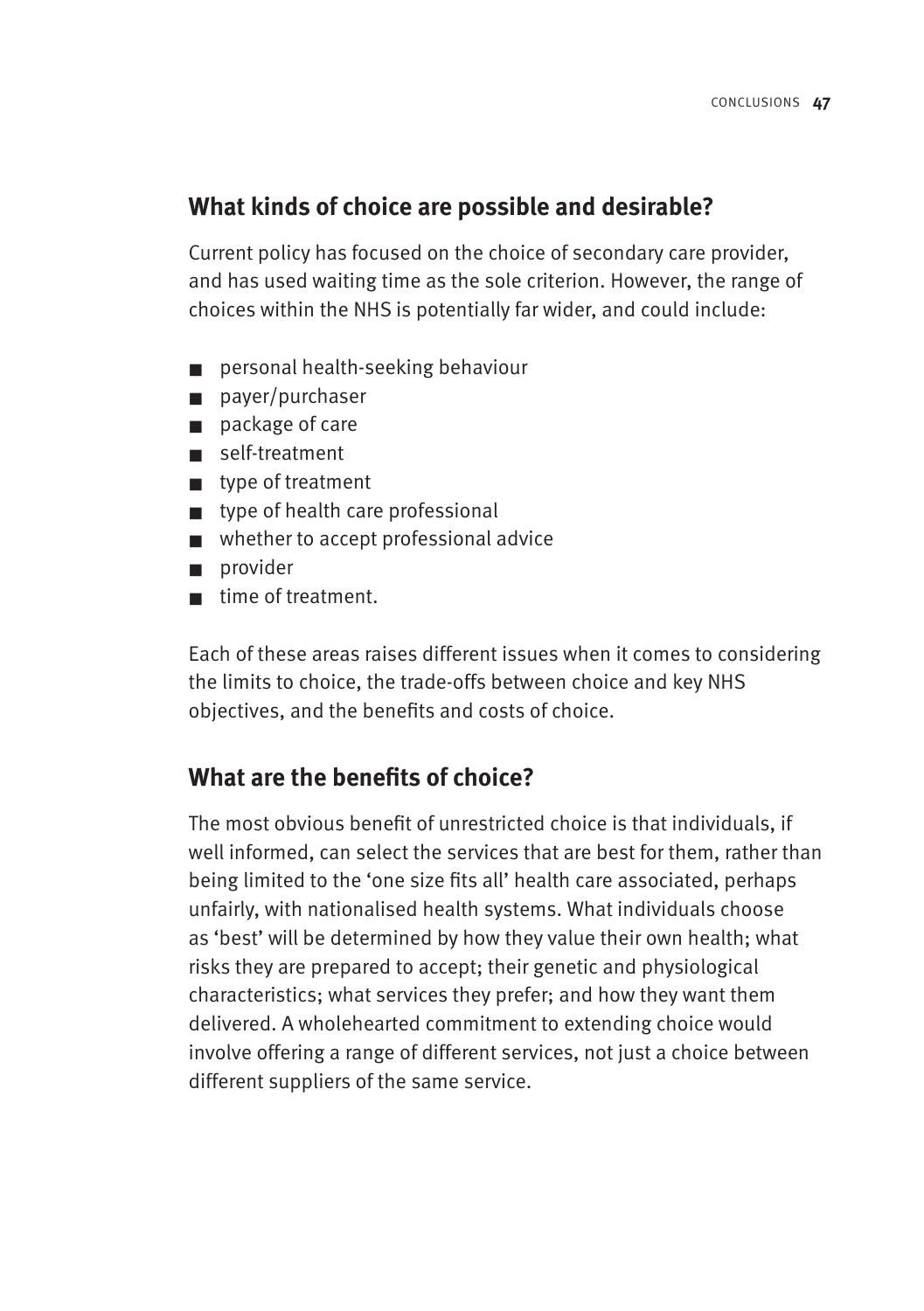Another benefit of choice is the competitive discipline it brings to bear on health care providers: if the money follows the patient, patient choice will encourage providers to provide high-quality services in an efficient manner.

#### **What are the costs of improving patient choice?**

None of the above benefits are guaranteed, nor do they arise *solely* from the presence of choice, nor are they without cost – either financial or in terms of other benefits that must be forgone.

Improving patient choice will require flexible capacity in the NHS. This may come partly from more efficient ways of providing services, but most types of choice will almost certainly create a need for additional resources.

Individual choice may also conflict with the choices available to others. For example, where there is a fixed health care budget, allowing people to choose treatments that are not cost-effective – although they may be clinically effective for that person – may limit the choice open to others.

Effective choice (*see* opposite) also relies on the availability of accurate information, not just for patients but for the professionals who help them to make the choices. No health care systems are yet generating the type of information needed to support patient choice adequately.

There may be less tangible costs too. Putting choice at the heart of the NHS can conflict with other NHS objectives if it leads to certain groups of people obtaining an advantage over others – this may be true of offering a choice of provider of the same service. But where choice leads to a greater variety of provision, it is unlikely to conflict with other NHS objectives.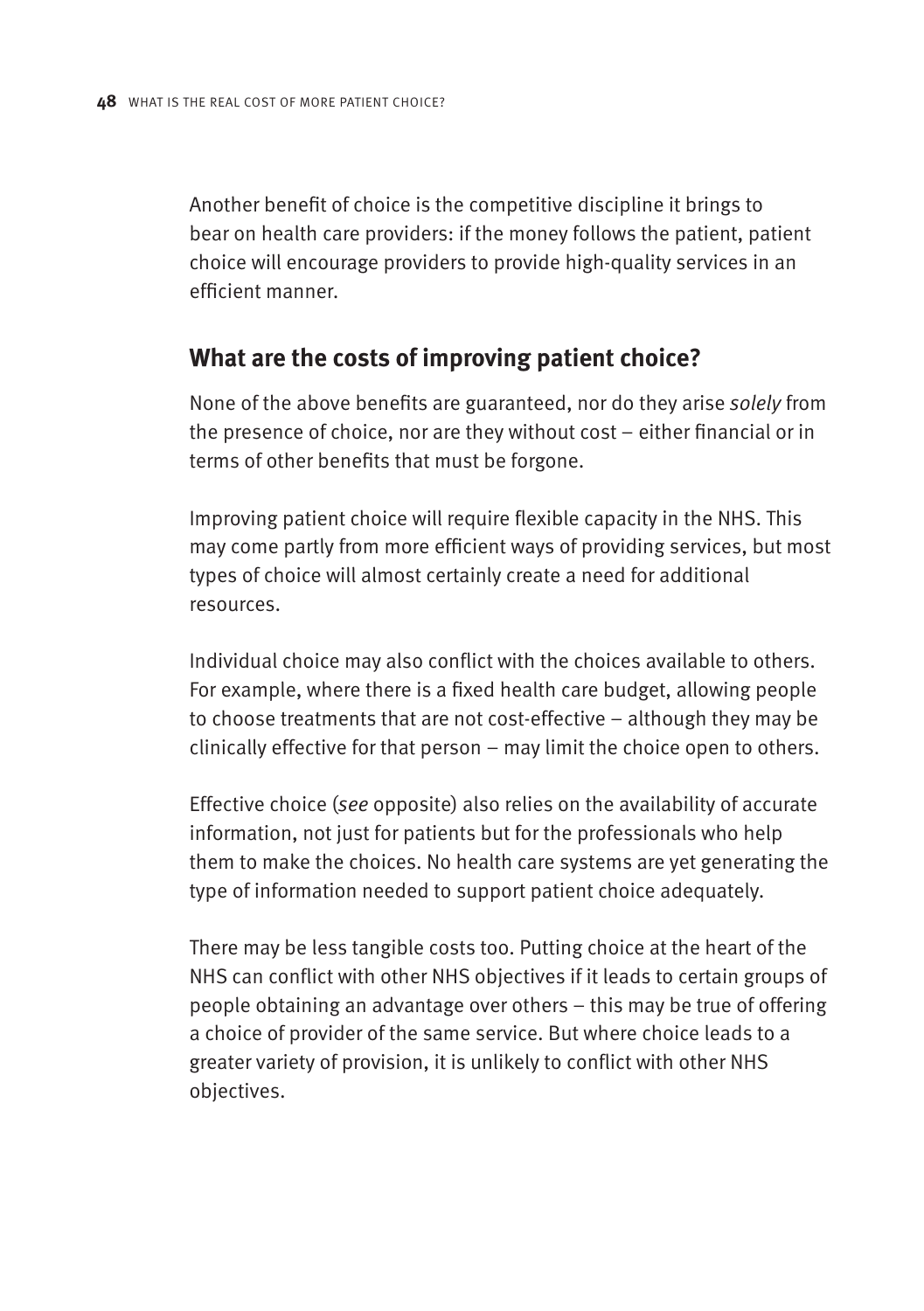#### **Is choice a substitute for patient and public involvement?**

Involving patients and the public in decisions about health care – through, for example, citizens' juries, NICE's Citizens' Council and consultations over anything from national policy to local services – can partly be seen as a substitute for patient choice, in that it provides patients with a 'voice' to ask for the services they want. But patient choice is not always a substitute for patient involvement. However far choice is extended to individuals, other forms of public involvement will be needed, since many choices – for example, on drug availability or service re-design – must be made collectively.

#### **What is effective choice?**

The key requirement here is flexibility in the provision of care, so that new types of service can be introduced. If provision cannot respond to the exercise of choice, then offering further choice will be pointless. Better information about the available options and their relative merits is also required.

Some shortfalls can be remedied relatively quickly, but others reflect a lack of research into areas of interest to patients.

Effective choice is more than simply knowing which hospital has the shortest waiting time. Before patients arrive at what they feel is an informed choice, they will increasingly want to assess other aspects of performance: most notably, quality of care and outcome of treatment. Currently, the NHS provides little or no information about quality that patients can use.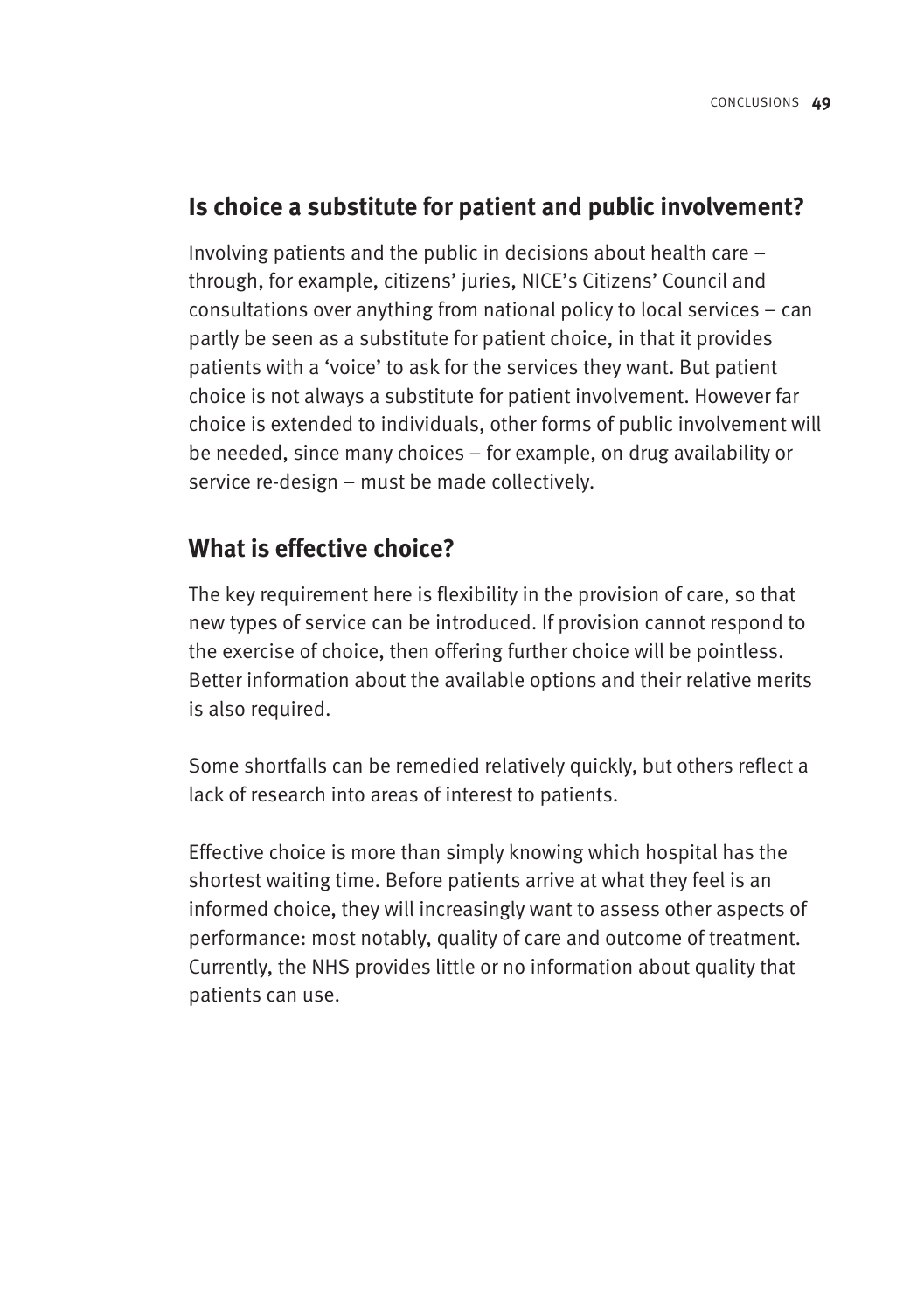# **Will current government efforts to promote choice be successful?**

The Government's recently introduced choice scheme for elective care will shorten the waiting time for people who would otherwise have to wait for six months or more. This will mean that others will have to wait longer, but even so, the scheme may be worthwhile. However, its main effect will be to put pressure on providers rather than to extend choice.

The two pilot schemes running since 2002 seem to be enabling certain patients to be treated more quickly than otherwise, but the evaluations are still under way. Not until we know the costs of achieving reductions in waiting times, and whether there were other unintended consequences (good and bad), will we be able to pronounce upon the success or failure of the schemes.

# **Can the NHS offer greater choice within the existing policy framework?**

Even in its present form, the NHS has the potential to offer patients much greater choice than it currently does. However, the main message of this discussion paper is that, before this happens, we need a much more wide-ranging debate about how far patient choice should be extended, and what constraints are needed to prevent it from obstructing other desirable goals for the NHS.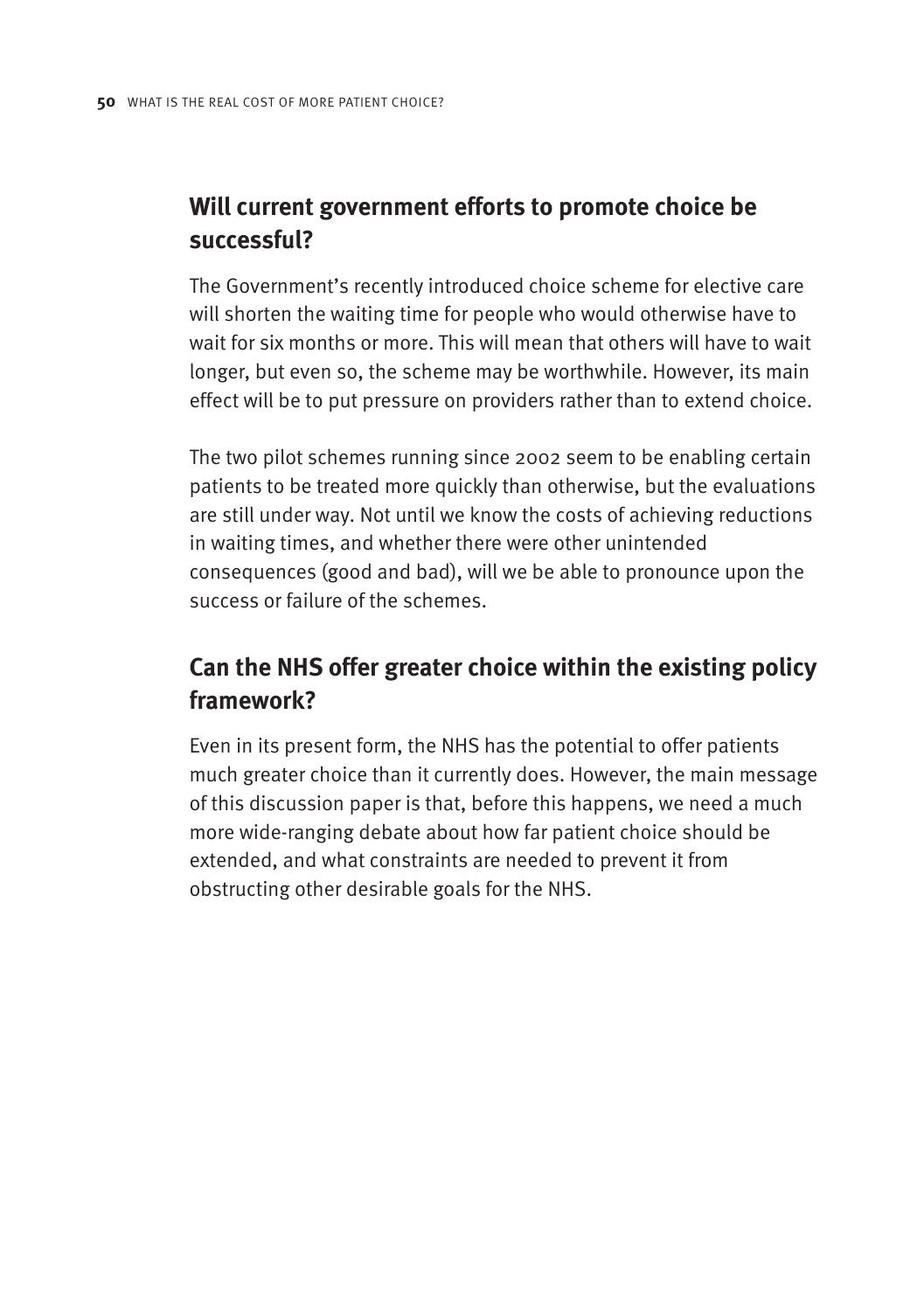# Ways forward

Expansion of the scale and scope of choices open to NHS patients is one of a range of important, inter-linked issues shaping the future of our health service that need further research and analysis if decisions are to be based on sound evidence. The King's Fund will continue to contribute to wider debate, through research and publishing activities, and by hosting a series of expert debates. Our Shaping the New NHS programme will explore a number of key strands:

- The impact of new ways of reimbursing hospitals. Forms of competition and choice. We will research the expected (and unexpected) consequences of the new fixed-price market in the NHS, looking at the implications and likely results of the new system for paying hospitals being phased in this year.
- In collaboration with a number of other organisations and academics, we will contribute to an evaluation of the London Patients' Choice project.
- Choice and equity. We will explore how best to balance the interests of the individual consumer and the public as a whole in efforts to improve the quality of patient care, hosting an expert seminar in September 2003 and publicising the results.
- The role of market forces in primary care. We will examine whether stronger market incentives should be applied in primary care providers and primary care trusts – and, if so, how.
- The role of an 'arms-length' NHS agency. We will look at the case for and against continued direct management of the NHS by the Department of Health, and the feasibility of a new semi-independent health service.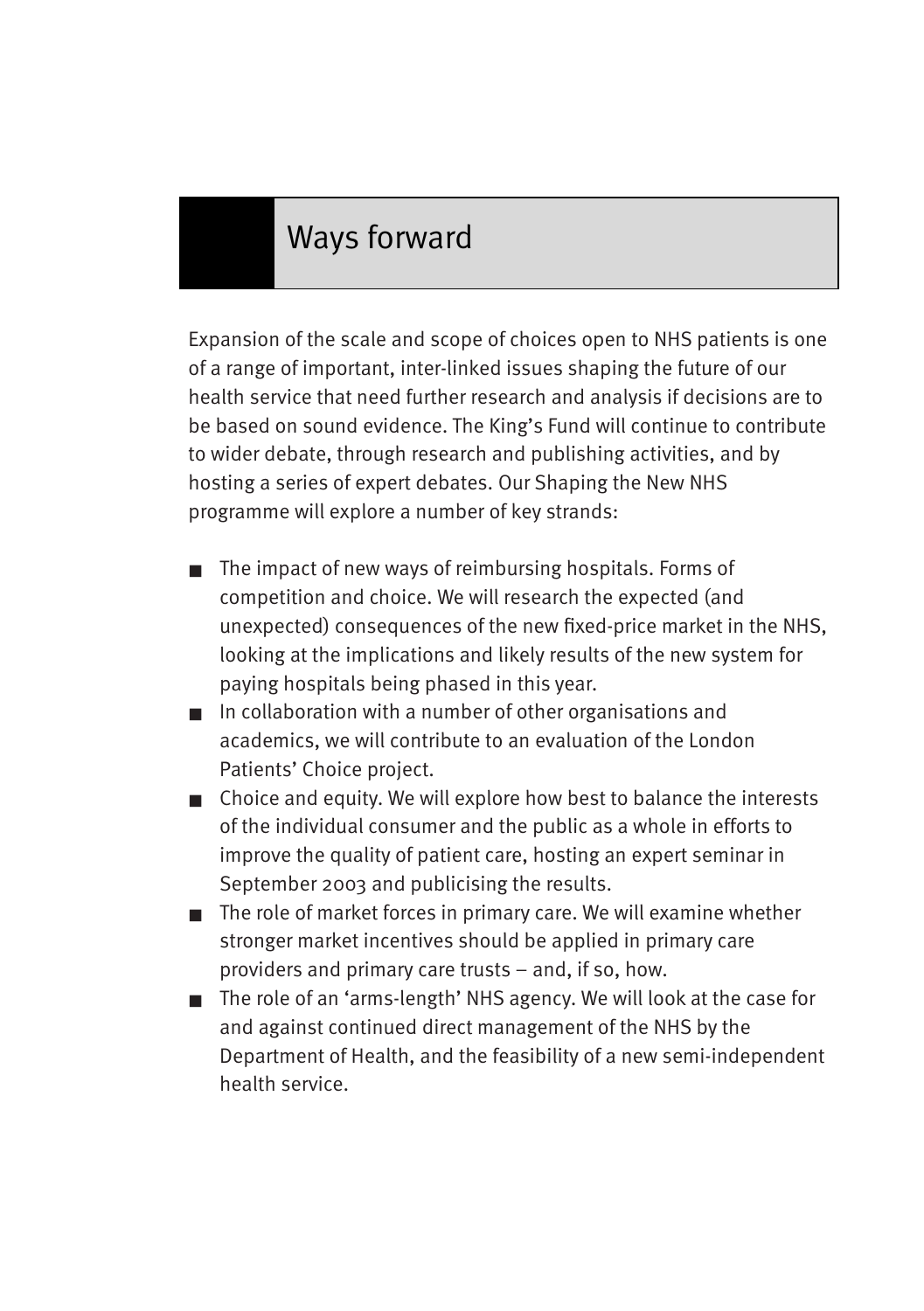- The role of medical professionalism. We will research how professionals might best be supported in order to respond to new challenges, such as stronger market incentives.
- The management of chronic care. We will research how stronger market forces might best be applied to enhance the management of patients with multiple and chronic medical conditions, drawing on lessons learned from managed care organisations in the United States.
- Decentralisation and the 'new localism'. We will analyse whether attempts by Government to decentralise power in the NHS, and to give the public more power in shaping health services locally, will improve provider responsiveness in ways that obviate the need for stronger market incentives.
- The role of information in health and health care. We are exploring the role and impact of increasing information in health and health care, through a series of workshops with users and providers of health services.

*See* Linked publications: forthcoming titles (pp 59–64) for details of proposed published outputs and dates.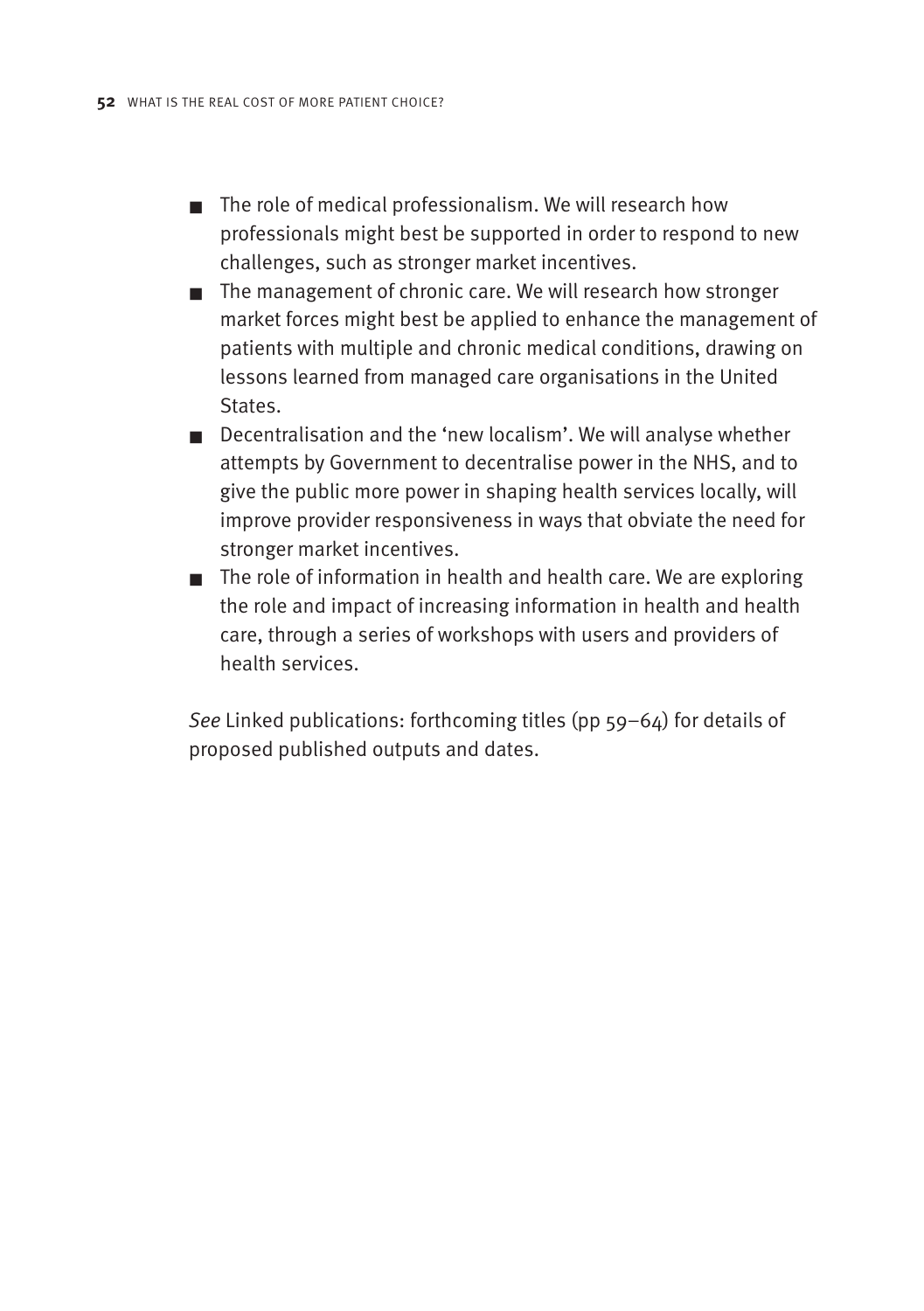# Endnotes

1 For example, there are numerous initiatives designed to involve patients and the public in NHS decision-making, with the main objective of better ensuring that NHS services are more responsive to the needs of patients and carers. Such activities can, in some sense, be viewed as substitutes for direct choice exercised by individuals, and a step forward from the traditional principal-agent relationship whereby the NHS (such as politicians, primary care trusts, managers doctors and so on – the 'agents') make choices on behalf of patients (the 'principals').

2 However, it should be noted that, while limited, up to 1991 (and the introduction of extra-contractual referrals – ECRs), patients could request a referral to any consultant who would take them – statistics on the net inflow/outflow between the old regions of such 'cross boundary' flows of patients were collated at the end of the year and allocations to regions subsequently adjusted upwards or downwards. From 1997, 'out of area treatments' (OATs) replaced ECRs, and patients were discouraged from seeking care from providers that did not hold contracts with patients' 'home' purchasers.

3 It is not only the NHS as a collective system of health care provision that tends to limit choice. The way professional clinical and other groups have evolved (in the case of medicine, over centuries) has also, in some respects, served to trade off patient choice with professional self-interest to some degree.

4 Le Grand (2002) notes that under a liberal viewpoint, choice is desirable 'as an end in itself', regardless of whether the exercise of that choice has the consequence of improving welfare. He concludes that, both from a welfarist and the liberal perspective, the patient (not the doctor) should be sovereign, but he does not consider in any detail what the limits to that sovereignty might be.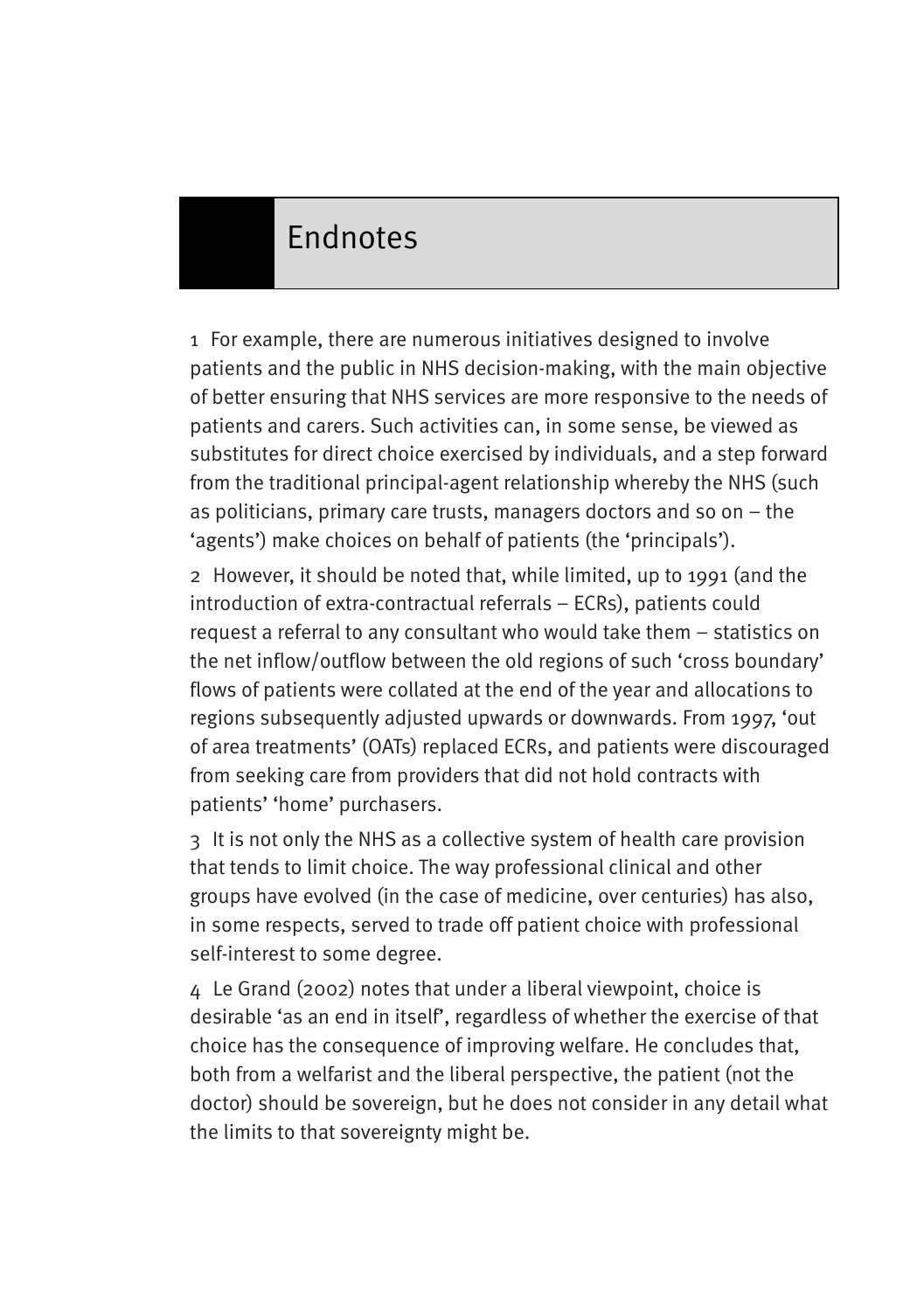5 Tensions between individual and collective choices are, of course, by no means unique to the NHS or health care. All markets, for a variety of reasons, trade off these aspects of choice. This issue is not a question of absolutes but rather the degree of trade-off and where the line is drawn between collective and individual benefit.

6 For example, the 'utility' weights applied to life years gained in the calculation of quality adjusted life years (QALYs), the principal measure of benefit used by NICE in its assessment of cost-effectiveness.

7 Last year, for example, a young British woman chose a new untried, untested and unproven treatment for Creutzfeldt-Jakob Disease (CJD). She was treated in the United States with a combination of quinacrine and chlorpromazine and reportedly showed significant improvement.

8 The HFEA's main roles are to inspect clinics offering *in vitro* fertilisation or donor insemination, or storing eggs, sperm or embryos, to ensure they conform to high medical and professional standards. The Authority also licenses and inspects research establishments engaged in the field of human fertilisation, and provides a general information resource for the public and health care professionals.

9 It is debatable, perhaps, whether a patient who turns down the offer of faster treatment enjoys any greater benefit than if no choice were offered, while those who take up the offer clearly do enjoy greater benefits.

10 In fact, in a speech to NHS chief executives in February 2003, Alan Milburn appeared to condone this inequality as it would serve to preserve the NHS: 'The trap we must avoid is that identified by Richard Titmuss four decades ago, of middle-class people opting out so that public services become only for the poor and then end up being poor services.' (Milburn 2003)

11 This also gives rise to an equity issue, as a choice that ignores the cost-effectiveness of a treatment will result in corresponding opportunity costs in terms of health gain foregone by other patients. One patient's choice will deny another's treatment.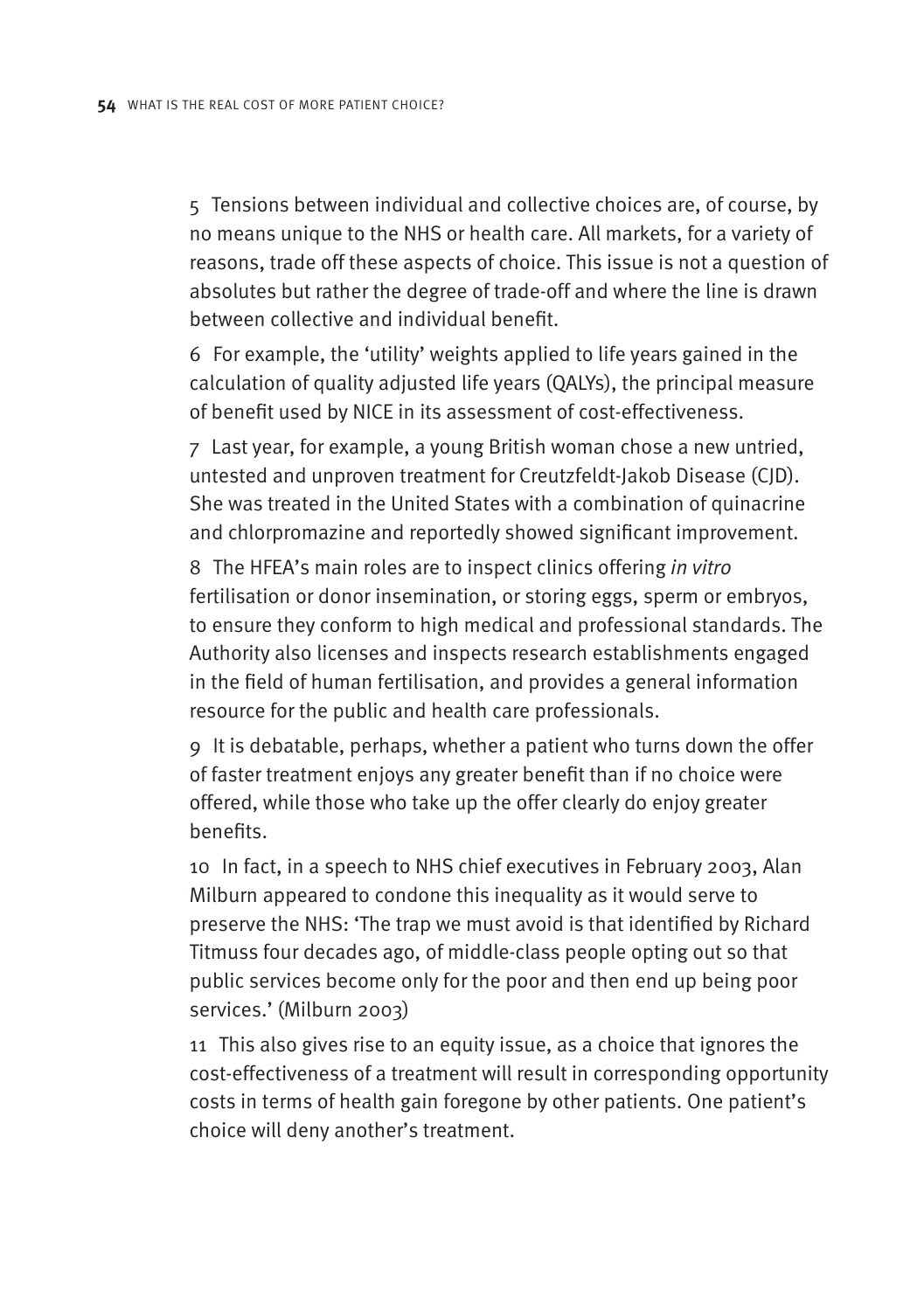12 This is an important issue for NICE – *see* Towse *et al* 2002.

13 However, the incentive to increase volumes of care will depend on individual hospitals' costs vis a vis the tariff.

14 As an example of this, as part of its investigation into inpatient and outpatient waiting in the NHS in 2001 (NAO 2001), the National Audit Office carried out a survey in which nearly 300 (54 per cent) out of a sample of 558 consultants in three specialties considered that '…working to meet NHS waiting-list targets meant that they had to treat patients in a different order in 1999/2000 than their clinical priority indicated'. Of the 300 consultants, 20 per cent stated that treatment of patients in a different order had occurred frequently, and 80 per cent stated that deferring treatment of 'urgent' patients had had a negative impact on patients' health. It would appear from the NAO survey that urgent cases were displaced by less urgent patients in danger of breaching the (then) 18-month waiting-times target.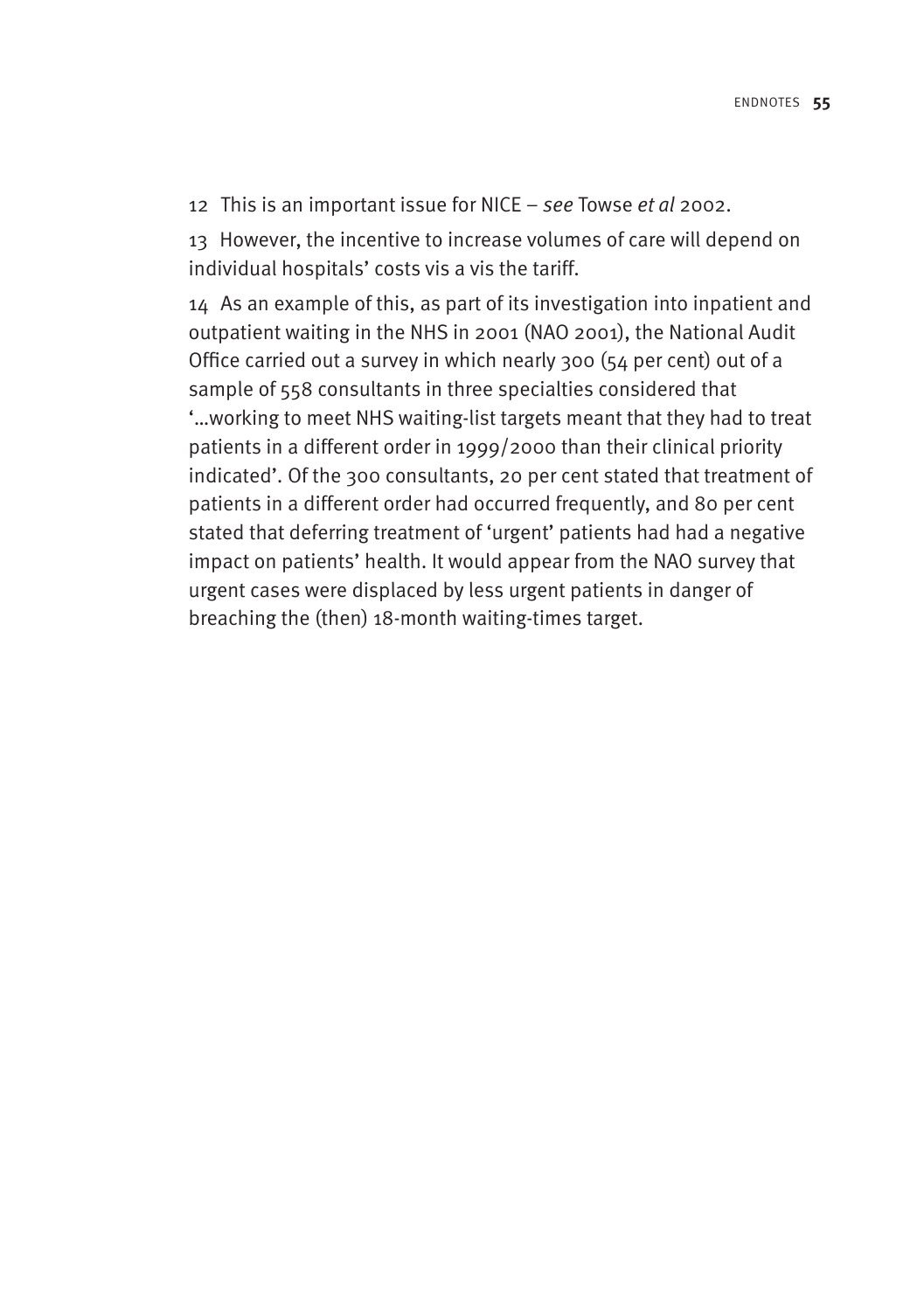# References

Appleby J, Harrison A, Dewar S (2003). 'Patients choosing their hospital: may not be fair and equitable'. *BMJ*, vol 326, pp 407–8.

Blair T (2003). *We must not waste this precious period of power*. Speech given at South Camden Community College, 23 January 2003. Available at: www.labour.org.uk/tbsocialjustice/

Department of Health (1993). *Changing Childbirth. Report of the Expert Maternity Group*. London: The Stationery Office.

Department of Health (1997). *The New NHS: modern, dependable*. London: The Stationery Office

Department of Health (2001a). *Extending Choice for Patients: A discussion document*. Proposals for pilot schemes to improve choice and provide faster treatment. London: Department of Health.

Department of Health (2001b). *The Expert Patient: A new approach to chronic disease management for the 21st century*. London: Department of Health.

Department of Health (2002a). *Start of patient choice is next step in delivering patient driven NHS*. Press release: 2002/0291.

Department of Health (2002b). *Extending choice for patients: Information and advice on establishing the heart surgery scheme: Draft for stakeholder consultation*. London: Department of Health.

Department of Health (2002c). *Reforming NHS Financial Flows: Introducing payment by results*. London: Department of Health.

Department of Health (2003a). *Keeping the NHS Local: A new direction of travel*. London: Department of Health.

Department of Health (2003b). *New legislation will stop second-rate products being sold: new herbal directive will protect consumers*. Press release: 2003/0023.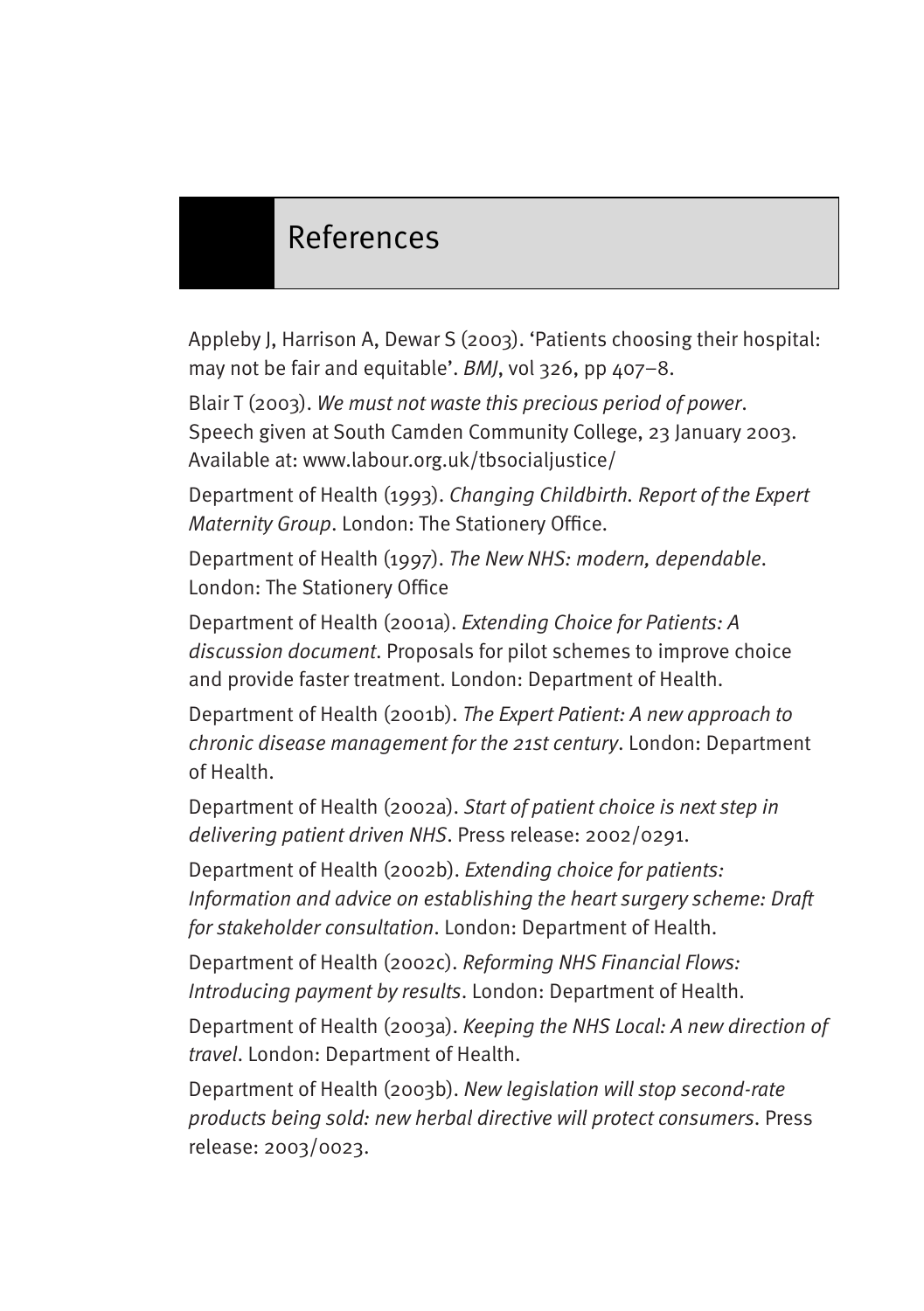Devlin N, Appleby J, Parkin D (2003). 'Patients' views on explicit rationing: what are the implications for health service decisionmaking?'. *Journal of Health Services Research and Policy* (forthcoming).

Harrison A (2002). *Public Interest, Private Decisions: Health-related research in the UK*. London: King's Fund.

Harrison A (2003). *Public-Private Partnerships: The case for pharmaceuticals*. London: King's Fund (forthcoming)

Harrison A, New B (2000). *Access to Elective Care: What should really be done about waiting lists*. London: King's Fund.

HM Treasury (2003). *Public services: meeting the productivity challenge. A discussion document*. London: HM Treasury.

King's Fund (2002a) *The Future of the NHS: A framework for debate*. London: King's Fund.

King's Fund (2002b) *Level of NHS-funded Complementary and Alternative Medicines increasing, says the King's Fund*. Press release: 4 March 2002. London: King's Fund.

Klein R (2002). *'From pawn to queen': a commentary*. Unpublished paper presented at a meeting of the Health Equity Network

Le Grand, J (2002). *From pawn to queen. Economics, ethics and health policy*. Unpublished paper presented at a meeting of the Health Equity Network.

Milburn A (2002). *Diversity and choice within the NHS*. Speech to NHS Confederation annual conference, 24 May 2002.

Milburn A (2003). *Choice for all*. Speech to NHS Chief Executives, 11 February 2003. Available at: www.doh.gov.uk/speeches/ milburnfeb03choice.htm

Mulligan J-A, Appleby J (2001). 'The NHS and Labour's battle for public opinion' in *British Social Attitudes: Public policy, social ties*, Park A, Curtice J, Thomson K, Jarvis L, Bromley C eds. The 18th report. London: Sage.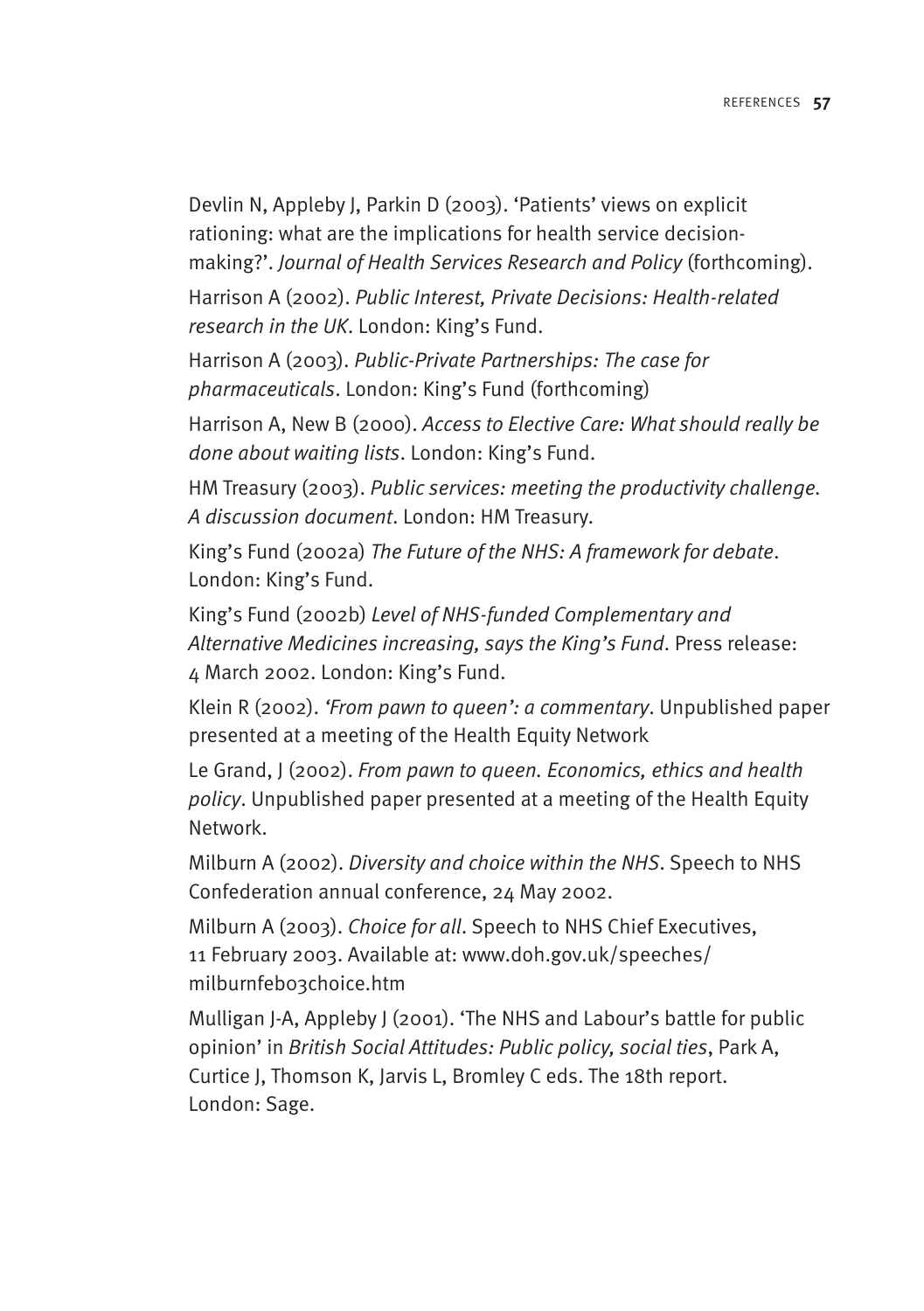National Audit Office (2001). *Inpatient and Outpatient Waiting in the NHS.* HC 221, Parliamentary Session 2001–02. London: The Stationery Office.

National Health Service (2003). NHS patients' survey home page: www.doh.gov.uk/nhspatients/

New B (1999). 'Paternalism and public policy'. *Economics and Philosophy*, vol 15, pp 3–83.

NHS Executive (1996). *Annual Report 1995/1996*. *See* Section on patient partnerships at: www.doh.gov.uk/nhs95\_96/pati.htm.

NHS Executive (2001). *Good practice in consent*. HSC 2001/023. London: NHS Executive.

Propper C (1990). 'Contingent valuation of time spent on NHS waiting lists'. *Economic Journal*, vol 100, pp 193–9.

Propper C (1994). 'The disutility of time spent on the UK's NHS waiting lists'. *Journal of Human Resources*, vol 30, pp 677–700.

Schneider CE (1998). *The Practice of Anatomy*. Cambridge University Press.

Secretaries of State for Health (1989). *Working for Patients*. Cm 555. London: The Stationery Office.

Secretaries of State for Health (1999). *Saving Lives: Our healthier nation*. Cm 4386. London: The Stationery Office.

Secretaries of State for Health (2000). *The NHS Plan*. Cmd 4818–I. London: The Stationery Office.

Towse A, Pritchard C, Devlin N (2002). *Cost-Effectiveness Thresholds: Economic and ethical issues*. London: King's Fund/Office for Health Economics.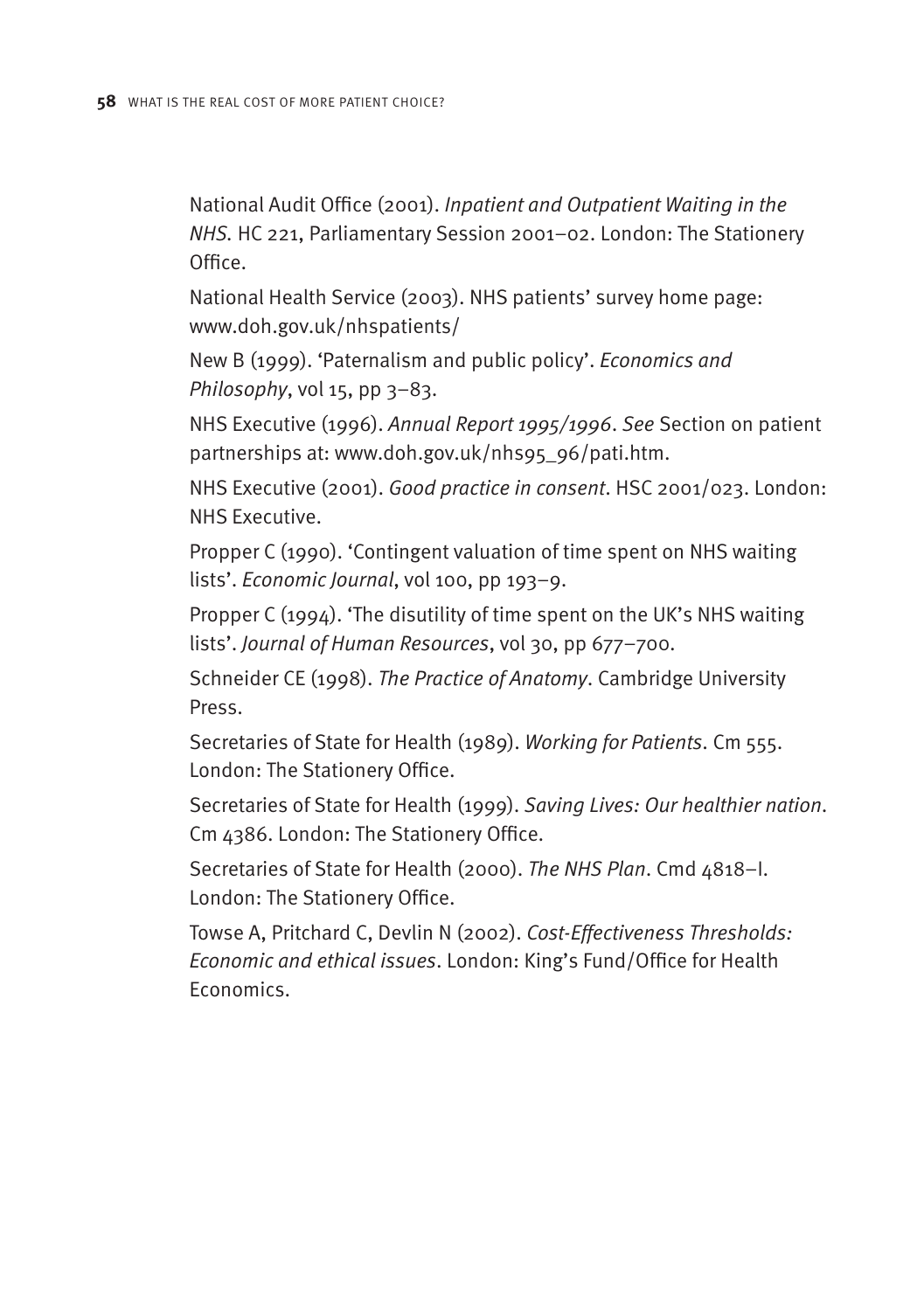# Linked publications

We publish a wide range of titles about the NHS. See below for a selection of published and forthcoming titles. For the full range of current titles, visit our online bookshop at www.kingsfund.org.uk/ e-bookshop or call our bookshop on 020 7307 2591.

# **PUBLISHED TITLES**

#### **Future Directions for Primary Care Trusts**

*Jennifer Dixon, Stephen Gillam, Richard Lewis*

Primary care trusts (PCTs) are at the sharp end of the Government's hopes for a modernised NHS that is more responsive to patients and built on new models of social ownership. This web paper analyses their new role and asks how they might develop in the future. It constructs three possible scenarios for debate: one that puts the consumer in the driving seat and makes maximum use of competition; another that puts equity first and makes minimal use of market forces; and an 'ethical market' that uses competition selectively where it is consistent with PCTs' wider social mission.

8 May 2003 Free Download at: www.kingsfund.org.uk

#### **How Can Market Forces be Used for Good?**

*Jennifer Dixon, Julian Le Grand and Peter Smith*

This discussion paper brings together the views of three seasoned commentators on the issue of market forces in the NHS: Julian Le Grand supports the introduction of stronger market incentives to prompt improved performance among secondary care providers; Peter Smith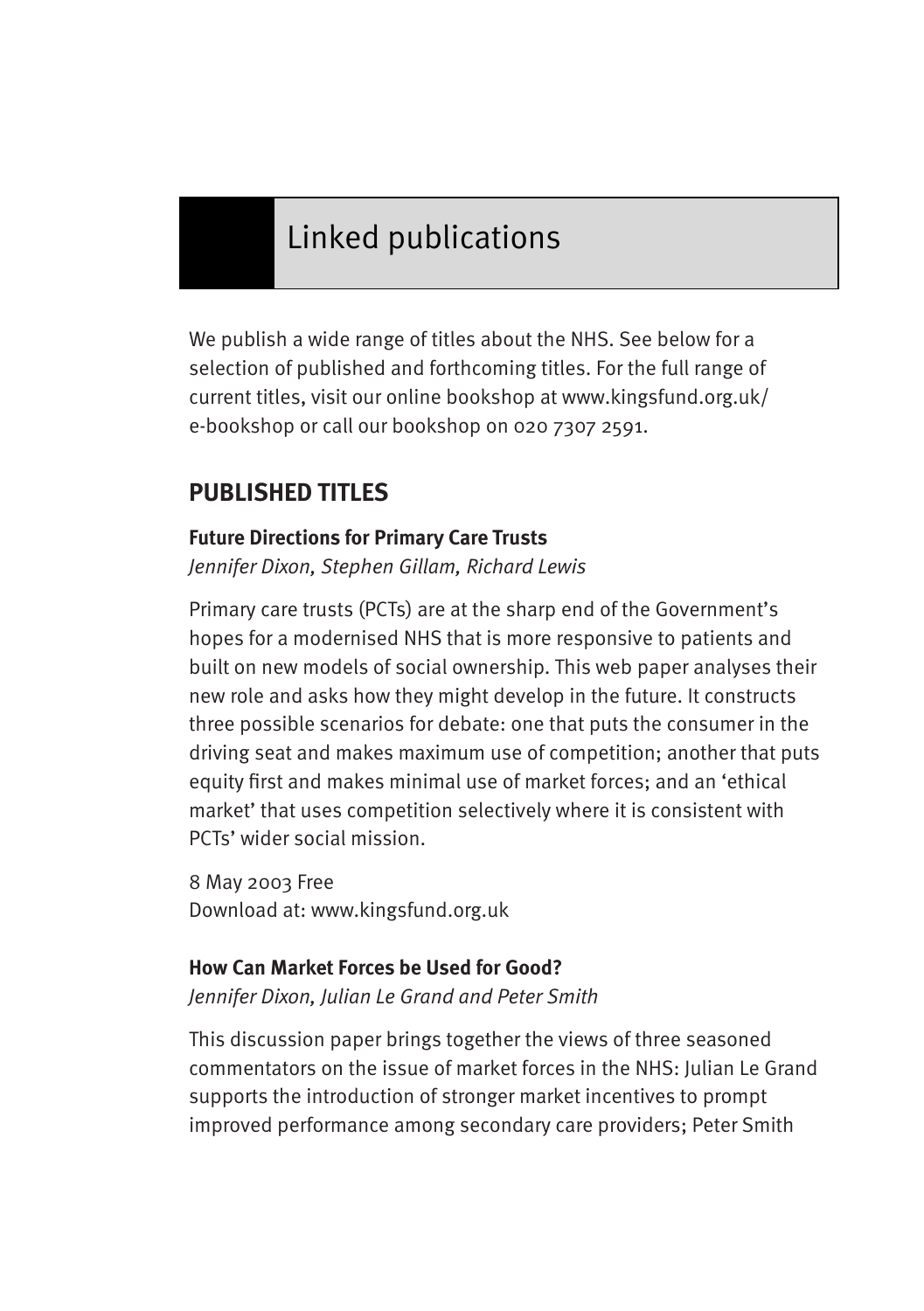argues against even modest experimentation with stronger market incentives: while Jennifer Dixon asks whether it is possible to combine the best of market disciplines with planned provision. This discussion paper aims to open up an informed, transparent debate on how market forces may impact on the shape of the new NHS.

ISBN 185717 477 1 19 May 2003 50pp £6.50

#### **Sustaining Reductions in Waiting Times: Identifying successful strategies**

*John Appleby et al*

Some trusts have been consistently successful in achieving – and in some cases, exceeding – the Government's inpatient waiting-time target of under six months. This web paper identifies the critical factors that have led to their success and analyses the context, including managerial and operational characteristics that might be transferable to other organisations.

May 2003 52pp Free Download at: www.kingsfund.org.uk/pdf/waitingtimes.pdf

#### **Claiming The Health Dividend: Unlocking the benefits of NHS spending** *Anna Coote*

The NHS is more than a provider of health services – it is the largest single organisation in the UK. How it recruits staff, procures food or constructs buildings affects the wider social, economic and environmental fabric of which it is part – which in turn affects people's health. This major report opens up an important debate about how the NHS might put its corporate muscle and spending power to work for health improvement and sustainable development – and in doing so ensure it promotes health, as well as offering health care.

#### ISBN 185717 464 X May 2002 150pp £10.00 Download a free report summary at www.kingsfund.org.uk/eKingsfund/ assets/applets/Claiming\_the\_Health\_Dividend\_summary.pdf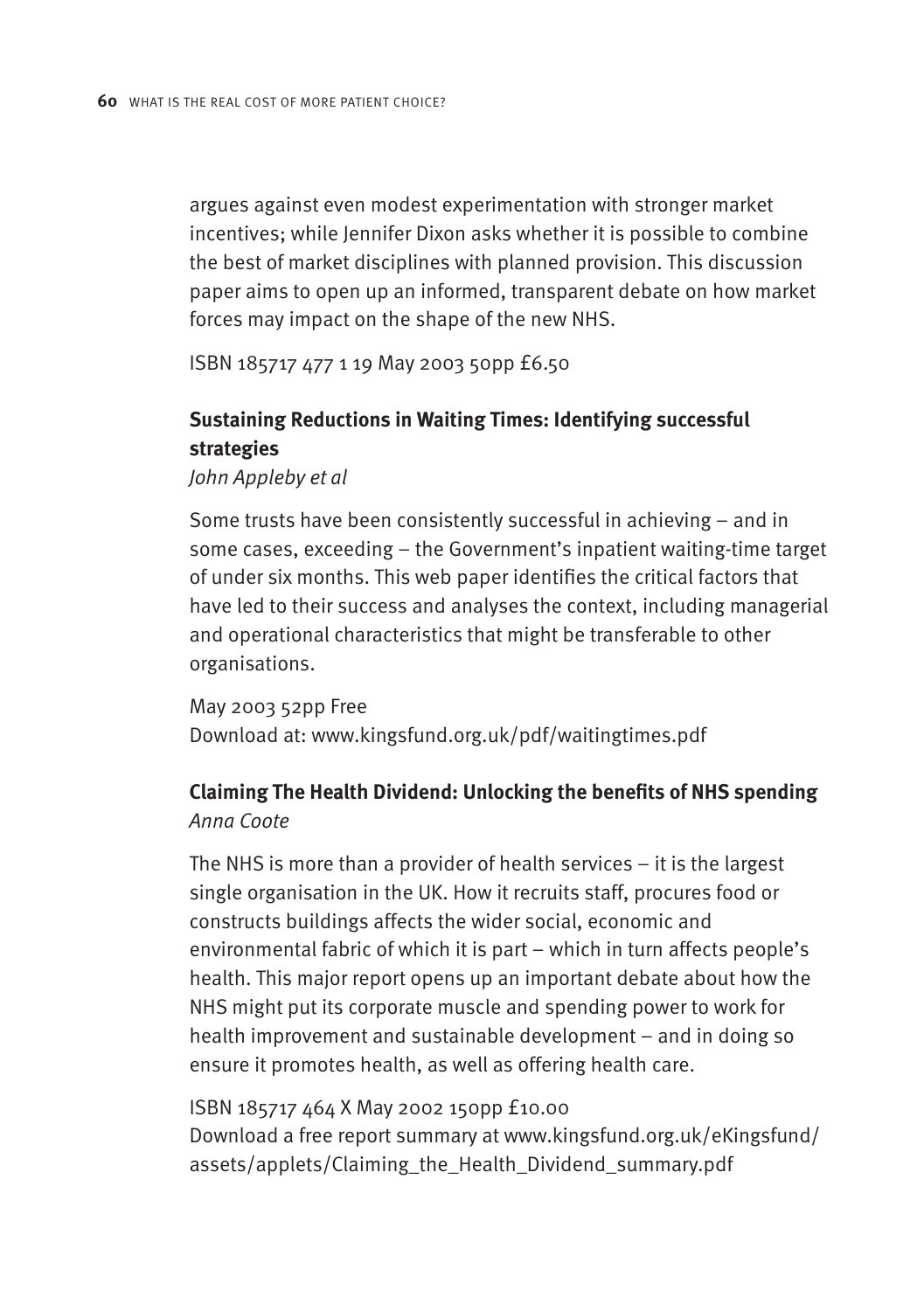## **Five-Year Health Check: A review of government health policy 1997–2002**

*Anna Coote and John Appleby (eds)*

When the Labour Government came to power in May 1997, it promised to 'save the NHS' by cutting waiting lists, improving service quality, raising spending and reducing health inequalities. Five years on, this comprehensive report scrutinises progress against pledges made by the Government during its first term of office in areas such as funding, staffing and quality of care. It argues that money alone, while crucial, will not build a new NHS, and that professional, motivated staff and a focus on wider health issues also have a key role to play.

ISBN 185717 463 1 April 2002 138pp £7.99

#### **The Future of the NHS: A framework for debate**

Should the Government be responsible for every 'dropped bedpan', or is it time for a decisive separation of political and managerial responsibilities? How can local responsiveness and innovation be supported alongside the drive for national standards? And can the extension of patient choice lever up quality? This paper, which brings together ideas from a group of commentators, academics and practitioners from health care and beyond, chaired by Lord Haskins, aims to stimulate the wider debate on which a reasoned, pragmatic consensus for the future depends.

Jan 2002 30pp Free Download at: www.kingsfund.org.uk/eKingsfund/assets/applets/ future\_of\_NHS.pdf

**What Has New Labour Done for Primary Care? A balance sheet** *Edited by Stephen Gillam. Foreword by Rudolf Klein*

New Labour's first term in office saw a proliferation of new initiatives for the NHS. In primary care, these included significant changes in the form of the NHS Direct and walk-in health centres. This publication analyses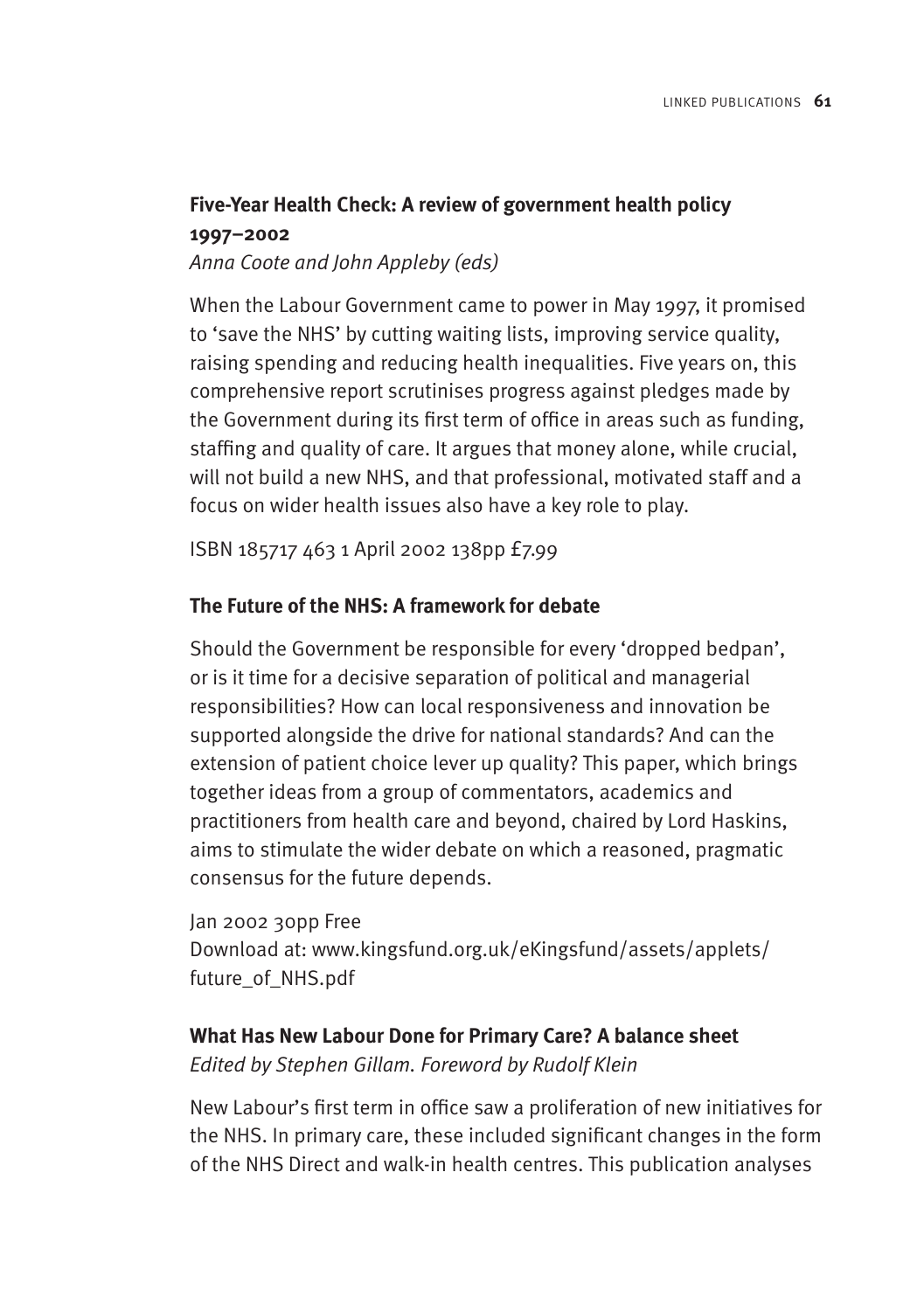the actual and potential impacts of these developments, and seeks to put them into the wider context of other changes in the NHS.

ISBN 185717 445 3 2001 128pp £7.99

# **The NHS – Facing the Future**

#### *Anthony Harrison and Jennifer Dixon*

The NHS is under more pressure than ever before – from the public, the politicians and the media. This publication offers a wide-ranging examination of the modern health service, including new technology, an ageing population and rising consumer expectations. It argues that if the NHS is to survive in this new, more demanding environment, then standing still is not an option.

ISBN 185717 219 1 2000 342pp £17.99

#### **The Politics of NHS Reform 1988–97: Metaphor or reality?**  *Chris Ham*

How do the politicians closely involved with health and health care see the drive to reform the NHS that characterised the 1990s? Based on interviews with health secretaries who served between 1988–1997 – Kenneth Clarke, William Waldegrave, Virginia Bottomley and Stephen Dorrell – this publication probes their role and perceptions of what constituted a major experiment with internal markets.

ISBN 185717 417 8 2000 78pp £14.99

#### **From Cradle to Grave**

*Geoffrey Rivett*

Published to mark the NHS's 50th anniversary, this publication tells the extraordinary story of the health service. It gives a comprehensive overview of all the main landmarks, tracing achievements and breakthroughs in medicine, nursing, hospital development, and primary health care, in a way that combines both a clinical and a health management perspective.

ISBN 185717 148 9 1998 528pp £12.50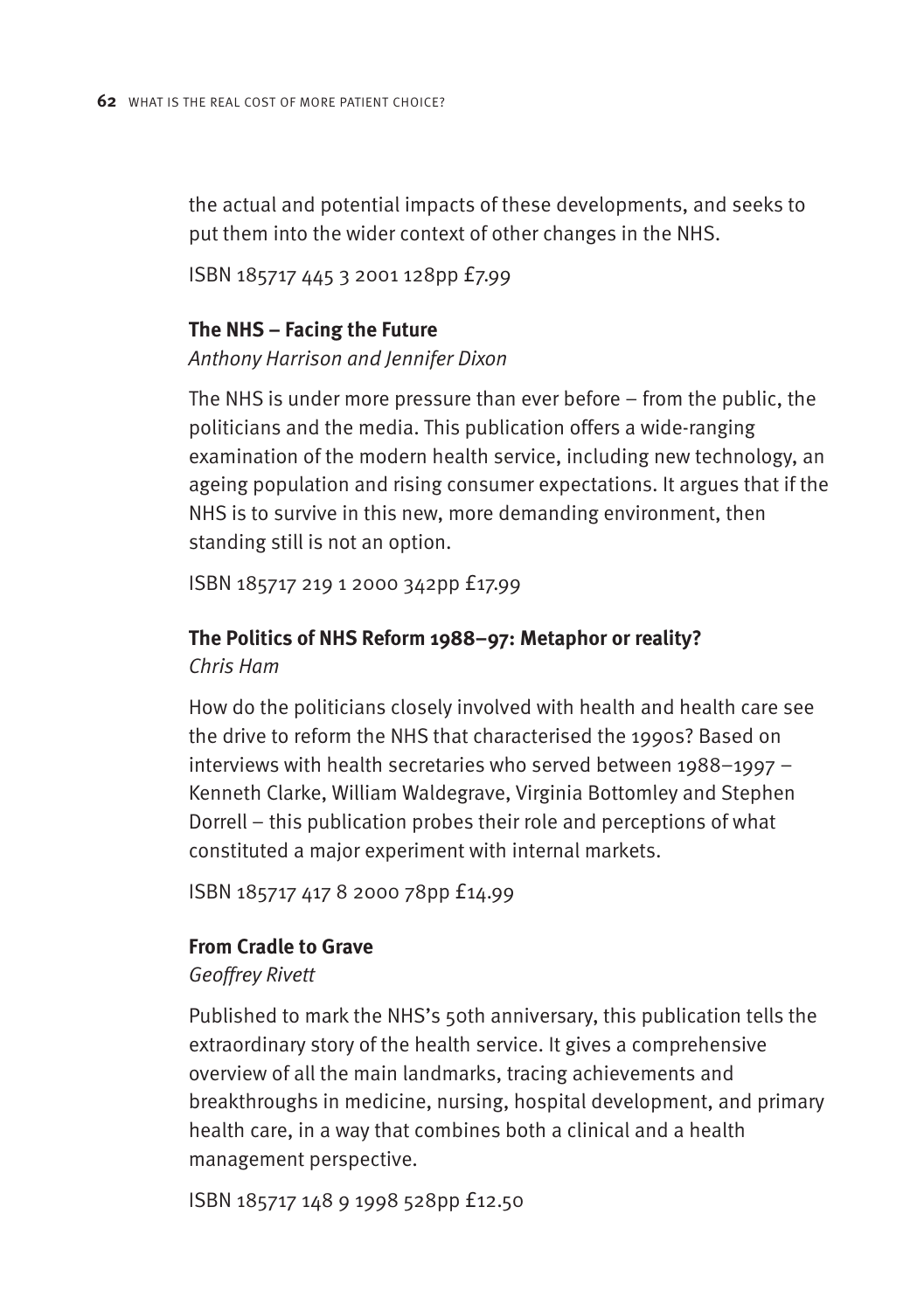# **FORTHCOMING TITLES**

#### **SHAPING THE NEW NHS SERIES**

Please note: titles and dates provisional at time of publication.

#### **Is there a Role for an 'Arm's-length' NHS Agency?**

Many people feel that politicians are still too involved in the day-to-day working of the NHS. This paper launches an important debate about whether the health service should continue to be directly managed by the Department of Health, and asks whether an 'arm's length' body with a semi-independent status similar to the BBC might be able to create more space for public, patients and professionals to improve health care.

ISBN 185717 474 7 2003 £6.50 Free download at: www.kingsfundbookshop.org.uk

#### **What Future for Medical Professionalism?**

Recent debates such as the proposed changes to GPs' and consultants' contracts have raised important questions about the rights and obligations of doctors. Are we witnessing a sea change in the old professional values on which the NHS was built, and will medical staff of the future work to a very different 'psychological contract'? This paper opens up the debate, and argues that greater clarity about the role of professionals will be crucial to a constructive discussion about the direction of health care reform and improving the patient experience.

ISBN 185717 475 5 Autumn 2003 £6.50 Free download at: www.kingsfundbookshop.org.uk

#### **How Will Growing Pressures on Chronic Care be Managed?**

How will the future NHS provide an effective response to growing demands for chronic care? Sharper market incentives – such as allowing funding to follow the patient's choice of provider, and encouraging more competition among providers, including those from the private